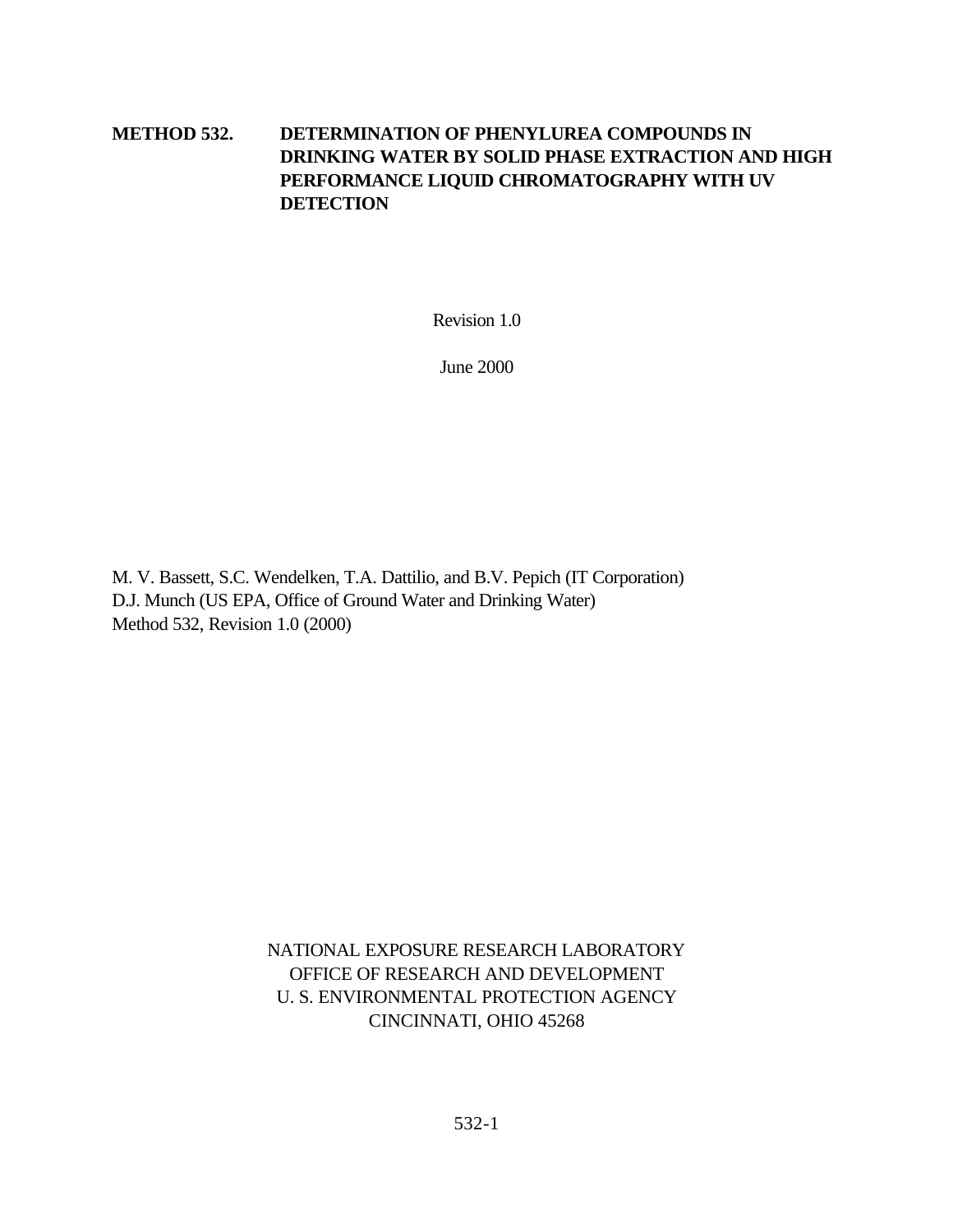#### **METHOD 532**

### **DETERMINATION OF PHENYLUREA COMPOUNDS IN DRINKING WATER BY SOLID PHASE EXTRACTION AND HIGH PERFORMANCE LIQUID CHROMATOGRAPHY WITH UV DETECTION**

#### **1. SCOPE AND APPLICATION**

1.1 This is a high performance liquid chromatographic (HPLC) method for the determination of phenylurea pesticides in drinking waters. This method is applicable to phenylurea compounds that are efficiently extracted from the water using a  $C_{18}$  solid phase cartridge or disk. Accuracy, precision, and method detection limit (MDL) data have been generated for the following compounds in reagent water and finished ground and surface waters:

| <u>Analyte</u>       | <b>Chemical Abstracts Service</b><br><b>Registry Number</b> |
|----------------------|-------------------------------------------------------------|
| <b>Diflubenzuron</b> | 35367-38-5                                                  |
| Diuron               | $330 - 54 - 1$                                              |
| Fluometuron          | 2164-17-2                                                   |
| Linuron              | $330 - 55 - 2$                                              |
| Propanil             | 709-98-8                                                    |
| Siduron              | 1982-49-6                                                   |
| Tebuthiuron          | 34014-18-1                                                  |
| Thidiazuron          | 51707-55-2                                                  |

- 1.2 MDLs are compound, instrument, and matrix dependent. The MDL is defined as the statistically calculated minimum concentration that can be measured with 99% confidence that the reported value is greater than zero.<sup>(1)</sup> Experimentally determined MDLs for the above listed analytes are provided in Section 17, Table 3. The MDL differs from, and is usually lower than (but never above), the minimum reporting limit (MRL) (Sect. 3.16). The concentration range for target analytes in this method was evaluated between 1.0 ug/L and 30 ug/L for a 500 mL sample. Precision and accuracy data and sample holding time data are presented in Section 17, Tables 4 - 9.
- 1.3 This method is restricted to use by or under the supervision of analysts skilled in solid phase extraction (SPE), and HPLC analysis.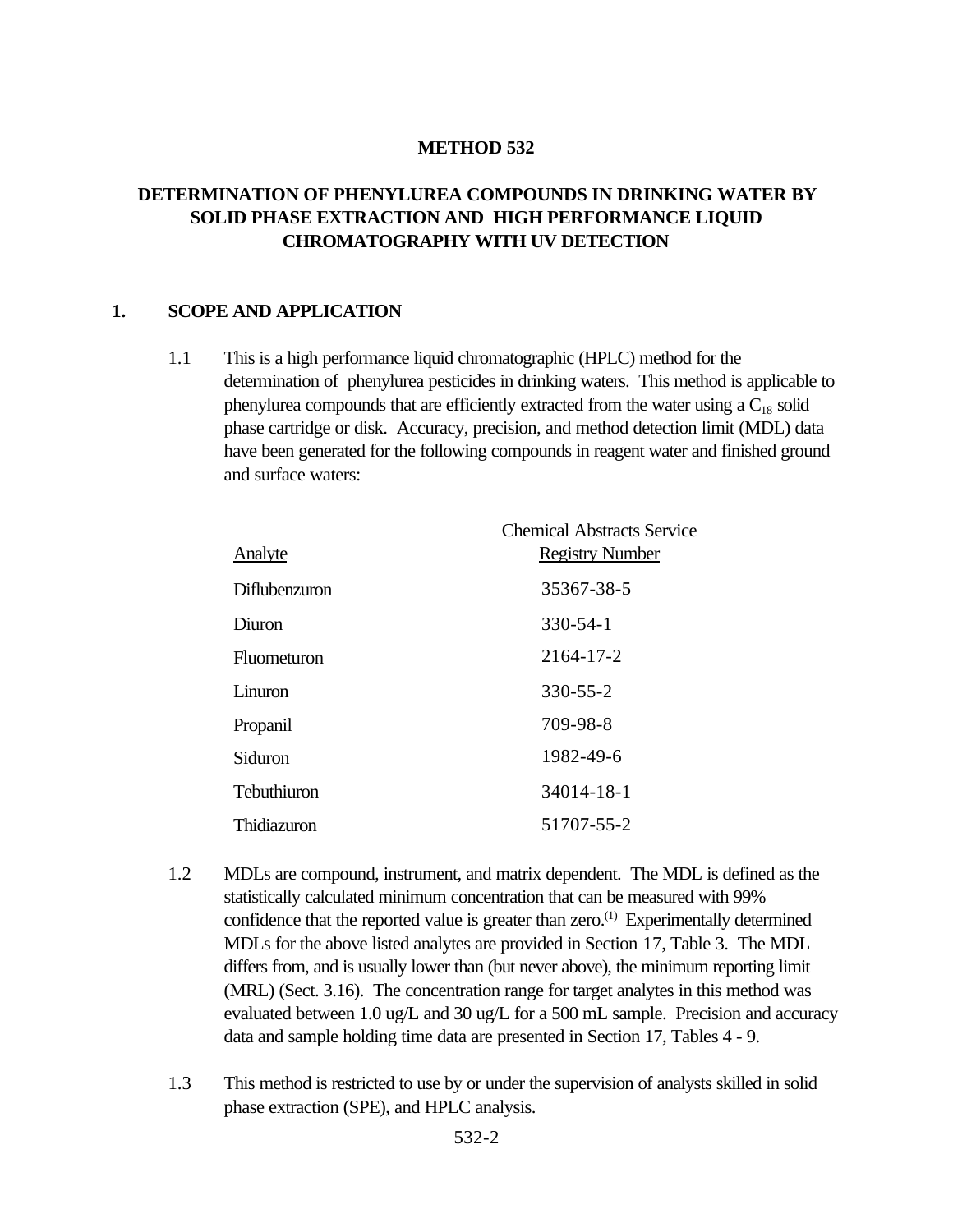### **2. SUMMARY OF METHOD**

2.1 A 500 mL water sample is passed through a SPE cartridge or disk containing a chemically bonded  $C_{18}$  organic phase to extract the phenylurea pesticides and surrogate compounds. The analytes and surrogates are eluted from the solid phase with methanol, and the extract is concentrated to a final volume of 1 mL. Components are then chromatographically separated by injecting an aliquot of the extract into an HPLC system equipped with a  $C_{18}$  column and detected using a UV/Vis detector. Identification of target and surrogate analytes and quantitation is accomplished by comparison of retention times and analyte responses using external standard procedures. Sample extracts with positive results are solvent exchanged and confirmed using a second, dissimilar HPLC column that is also calibrated using external standard procedures.

### **3. DEFINITIONS**

- 3.1 EXTRACTION BATCH A set of up to 20 field samples (not including QC samples) extracted together by the same person(s) during a work day using the same lot of solid phase extraction devices and solvents, surrogate solution, and fortifying solutions. Required QC samples include: Laboratory Reagent Blank, Laboratory Fortified Blank, Laboratory Fortified Matrix, and either a Field Duplicate or Laboratory Fortified Matrix Duplicate.
- 3.2 ANALYSIS BATCH A set of samples that is analyzed on the same instrument during a 24-hour period that begins and ends with the analysis of the appropriate Continuing Calibration Check standards (CCC). Additional CCCs may be required depending on the length of the analysis batch and/or the number of Field Samples.
- 3.3 SURROGATE ANALYTE (SUR) A pure analyte, which is extremely unlikely to be found in any sample, and which is added to a sample aliquot in known amount(s) before extraction or other processing and is measured with the same procedures used to measure other sample components. The purpose of the SUR is to monitor method performance with each sample.
- 3.4 LABORATORY REAGENT BLANK (LRB) An aliquot of reagent water or other blank matrix that is treated exactly as a sample including exposure to all glassware, equipment, solvents, reagents, sample preservatives, and surrogates that are used in the extraction batch. The LRB is used to determine if method analytes or other interferences are present in the laboratory environment, the reagents, or the apparatus.
- 3.5 LABORATORY FORTIFIED BLANK (LFB) An aliquot of reagent water or other blank matrix to which known quantities of the method analytes and all the preservation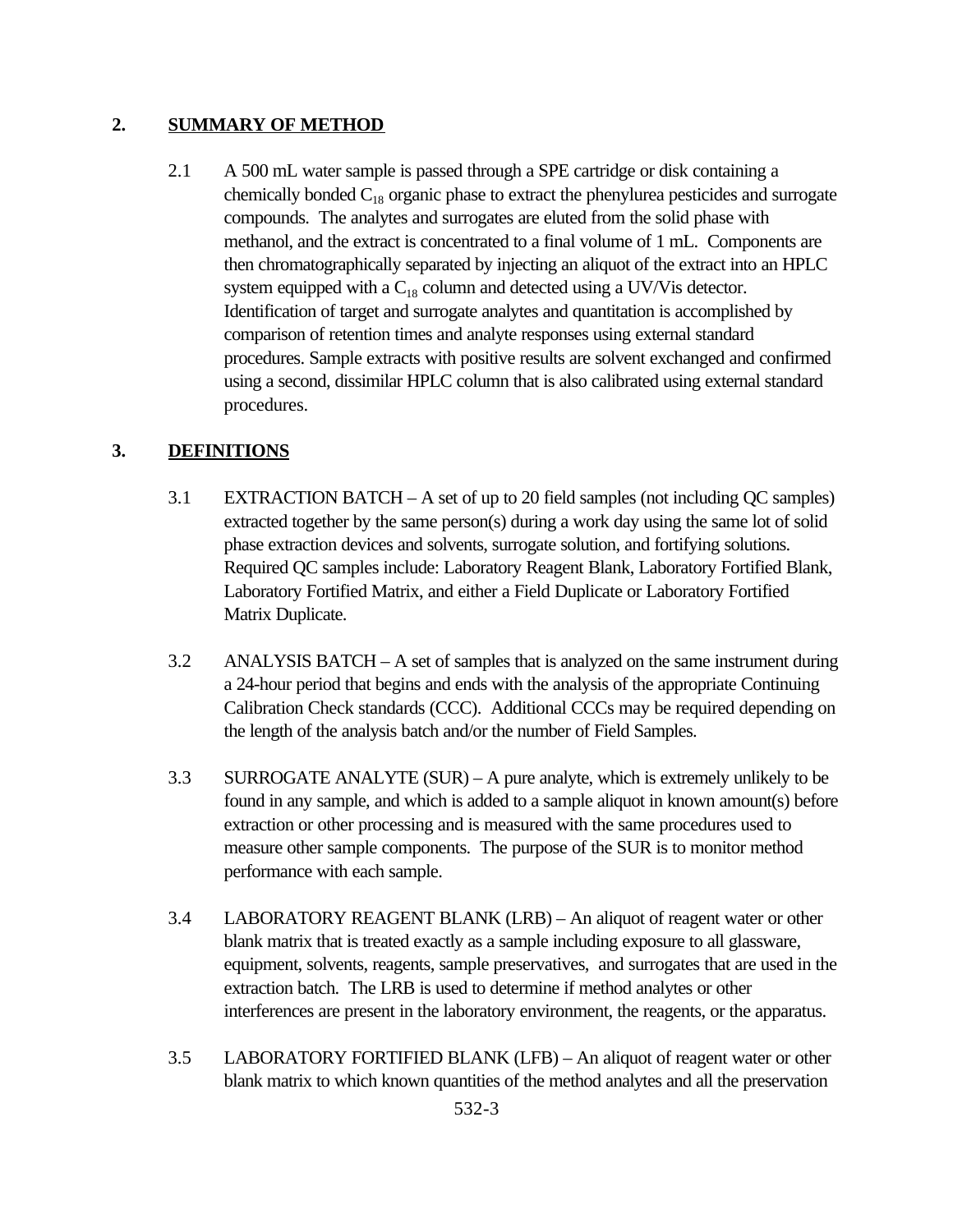compounds are added. The LFB is analyzed exactly like a sample, and its purpose is to determine whether the methodology is in control, and whether the laboratory is capable of making accurate and precise measurements.

- 3.6 LABORATORY FORTIFIED SAMPLE MATRIX (LFM) An aliquot of an environmental sample to which known quantities of the method analytes and all the preservation compounds are added in the laboratory. The LFM is analyzed exactly like a sample, and its purpose is to determine whether the sample matrix contributes bias to the analytical results. The background concentrations of the analytes in the sample matrix must be determined in a separate aliquot and the measured values in the LFM corrected for background concentrations.
- 3.7 LABORATORY FORTIFIED SAMPLE MATRIX DUPLICATE (LFMD) A second aliquot of the Field Sample used to prepare the LFM which is fortified, extracted, and analyzed identically. The LFMD is used instead of the Field Duplicate to access method precision and accuracy when the occurrence of target analytes is low.
- 3.8 LABORATORY DUPLICATES (LD1 and LD2) Two aliquots of the same sample taken in the laboratory and analyzed separately with identical procedures. Analyses of LD1 and LD2 indicate precision associated with laboratory procedures, but not with sample collection, preservation, or storage procedures.
- 3.9 FIELD DUPLICATES (FD1 and FD2) Two separate samples collected at the same time and place under identical circumstances, and treated exactly the same throughout field and laboratory procedures. Analyses of FD1 and FD2 give a measure of the precision associated with sample collection, preservation, and storage.
- 3.10 STOCK STANDARD SOLUTION (SSS) A concentrated solution containing one or more method analytes prepared in the laboratory using assayed reference materials or purchased from a reputable commercial source.
- 3.11 PRIMARY DILUTION STANDARD SOLUTION (PDS) A solution containing method analytes prepared in the laboratory from stock standard solutions and diluted as needed to prepare calibration solutions and other needed analyte solutions.
- 3.12 CALIBRATION STANDARD (CAL) A solution prepared from the primary dilution standard solution or stock standard solution and the surrogate analytes. The CAL solutions are used to calibrate the instrument response with respect to analyte concentration.
- 3.13 CONTINUING CALIBRATION CHECK (CCC) A calibration standard containing one or more of the method analytes, which is analyzed periodically to verify the accuracy of the existing calibration for those analytes.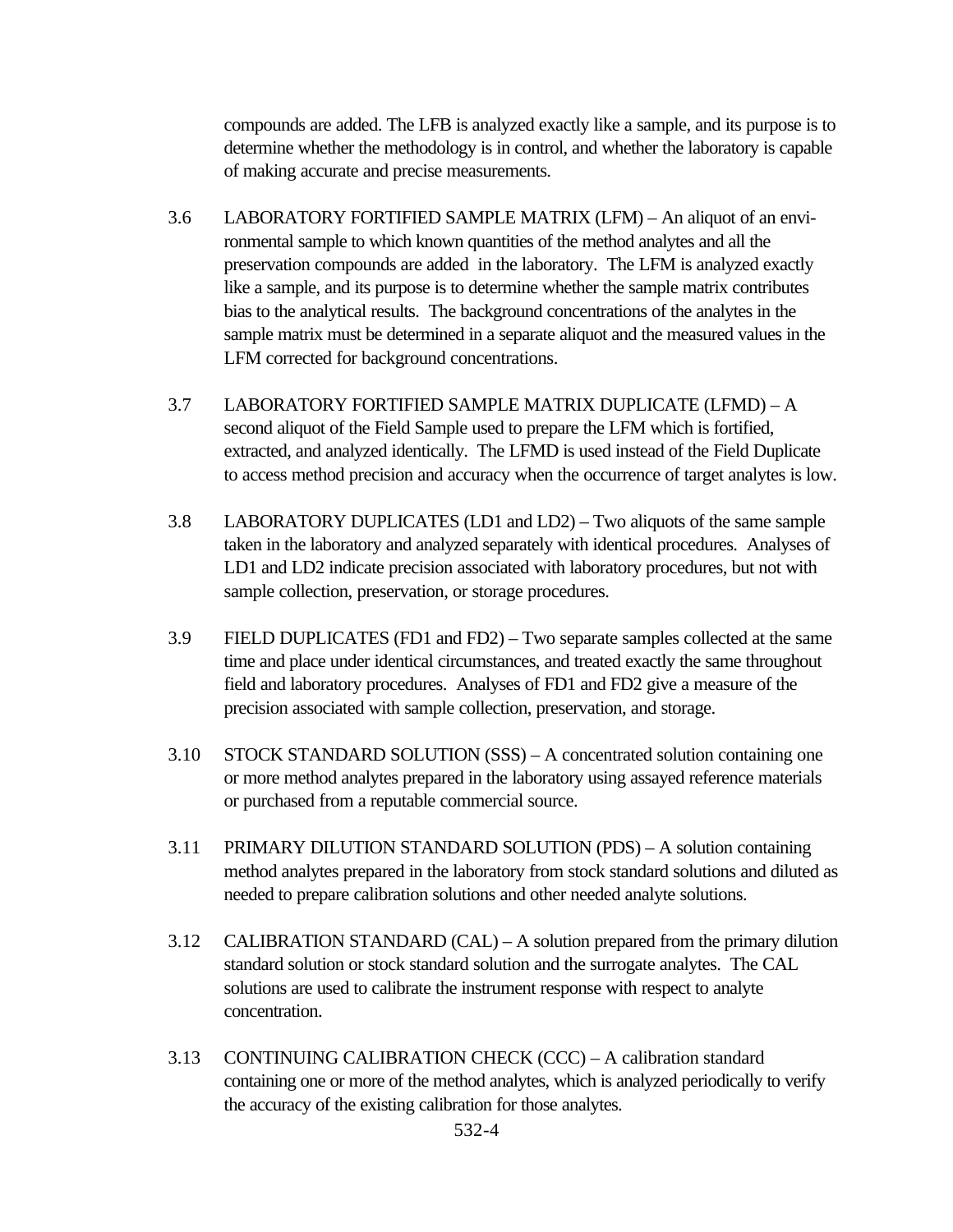- 3.14 QUALITY CONTROL SAMPLE (QCS) A solution of method analytes of known concentrations that is obtained from a source external to the laboratory and different from the source of calibration standards. It is used to check standard integrity.
- 3.15 METHOD DETECTION LIMIT (MDL) The minimum concentration of an analyte that can be identified, measured and reported with 99% confidence that the analyte concentration is greater than zero. This is a statistical determination of precision (Sect. 9.2.4). Accurate quantitation is not expected at this level.  $<sup>(1)</sup>$ </sup>
- 3.16 MINIMUM REPORTING LEVEL (MRL) The minimum concentration that can be reported as a quantitated value for a target analyte in a sample following analysis. This defined concentration can be no lower than the concentration of the lowest continuing calibration standard for that analyte, and can only be used if acceptable quality control criteria for this standard are met.
- 3.17 MATERIAL SAFETY DATA SHEET (MSDS) Written information provided by vendors concerning a chemical's toxicity, health hazards, physical properties, fire, and reactivity data including storage, spill, and handling precautions.
- 3.18 PEAK GAUSSIAN FACTOR (PGF) The peak gaussian factor is calculated using the equation in Section 10.2.3.1. It provides a quantitative measure of peak asymmetry. A perfectly symmetric peak would have a PGF of 1. Poor peak symmetry can result in imprecise quantitation, degraded resolution and poor retention reproducibility. For this reason, columns and conditions that produce symmetric peaks are required.

### **4. INTERFERENCES**

- 4.1 All glassware must be meticulously cleaned. Wash glassware with detergent and tap water, rinse with tap water, followed by reagent water. A final rinse with solvents may be needed. In place of a solvent rinse, non-volumetric glassware can be heated in a muffle furnace at 400  $\degree$ C for 2 hours. Volumetric glassware should not be heated above  $120^{\circ}$ C.
- 4.2 Method interferences may also be caused by contaminants in solvents, reagents (including reagent water), sample bottles and caps, and other sample processing hardware that lead to discrete artifacts and/or elevated baselines in the chromatograms. All items such as these must be routinely demonstrated to be free from interferences (less than  $\frac{1}{3}$  the MRL for each analyte) under the conditions of the analysis by analyzing laboratory reagent blanks as described in Section 9.3. **Subtracting blank values from sample results is not permitted.**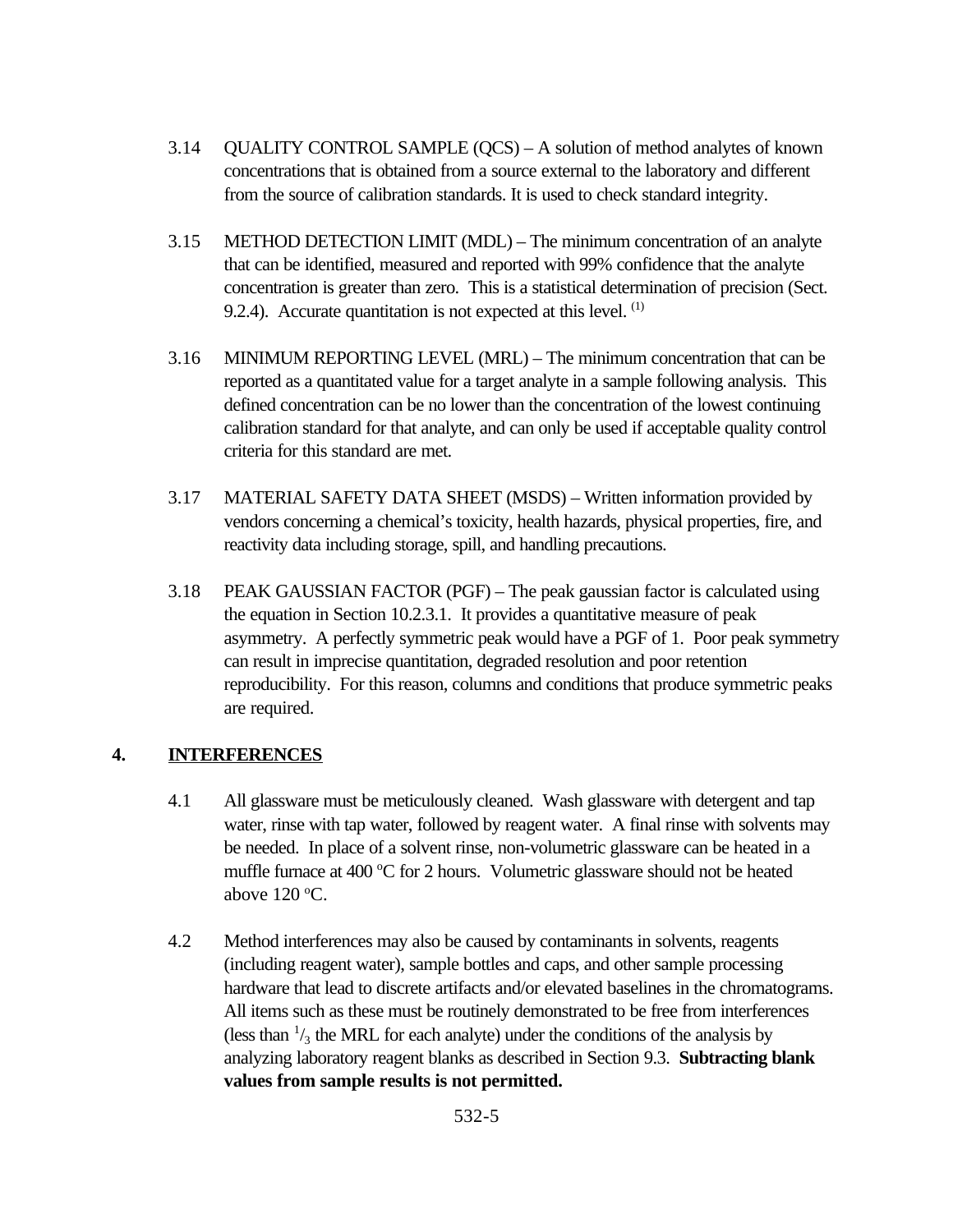- 4.2.1 An extraneous peak was noted that elutes very near fluometuron on the confirmation column that can cause problems with quantitation if the chromatography is not fully optimized. No interferences were observed for the primary column analysis.
- 4.3 Matrix interferences may be caused by contaminants that are co-extracted from the sample. The extent of matrix interferences will vary considerably from source to source, depending upon the nature and diversity of the matrix being sampled. Water samples high in total organic carbon may have an elevated baseline and/or interfering peaks.
- 4.4 Solid phase cartridges and disks and their associated extraction devices have been observed to be a source of interferences in other EPA organic methods. The analysis of field and laboratory reagent blanks can provide important information regarding the presence or absence of such interferences. Brands and lots of solid phase extraction devices should be monitored to ensure that contamination will not preclude analyte identification or quantitation.

# **5. SAFETY**

- 5.1 The toxicity or carcinogenicity of each reagent used in this method has not been precisely defined. Each chemical compound should be treated as a potential health hazard, and exposure to these chemicals should be minimized. The laboratory is responsible for maintaining an awareness of OSHA regulations regarding the safe handling of the chemicals used in this method. A reference file of MSDSs should also be made available to all personnel involved in the chemical analysis. Additional references to laboratory safety are available. $(2-4)$
- 5.2 Pure standard materials and stock standards of these compounds should be handled with suitable protection to skin and eyes, and care should be taken not to breath the vapors or ingest the materials.
- **6. EQUIPMENT AND SUPPLIES** (All specifications are suggested. Brand names and/or catalog numbers are included for illustration only.)
	- 6.1 SAMPLE CONTAINERS 500 mL amber or clear glass bottles fitted with PTFE (polytetrafluoroethylene) lined screw caps.
	- 6.2 VIALS Screw cap or crimp top glass autosampler vials with PTFE faced septa, amber or clear.
	- 6.3 VOLUMETRIC FLASKS Class A, suggested sizes include 1,5,and 10 mL.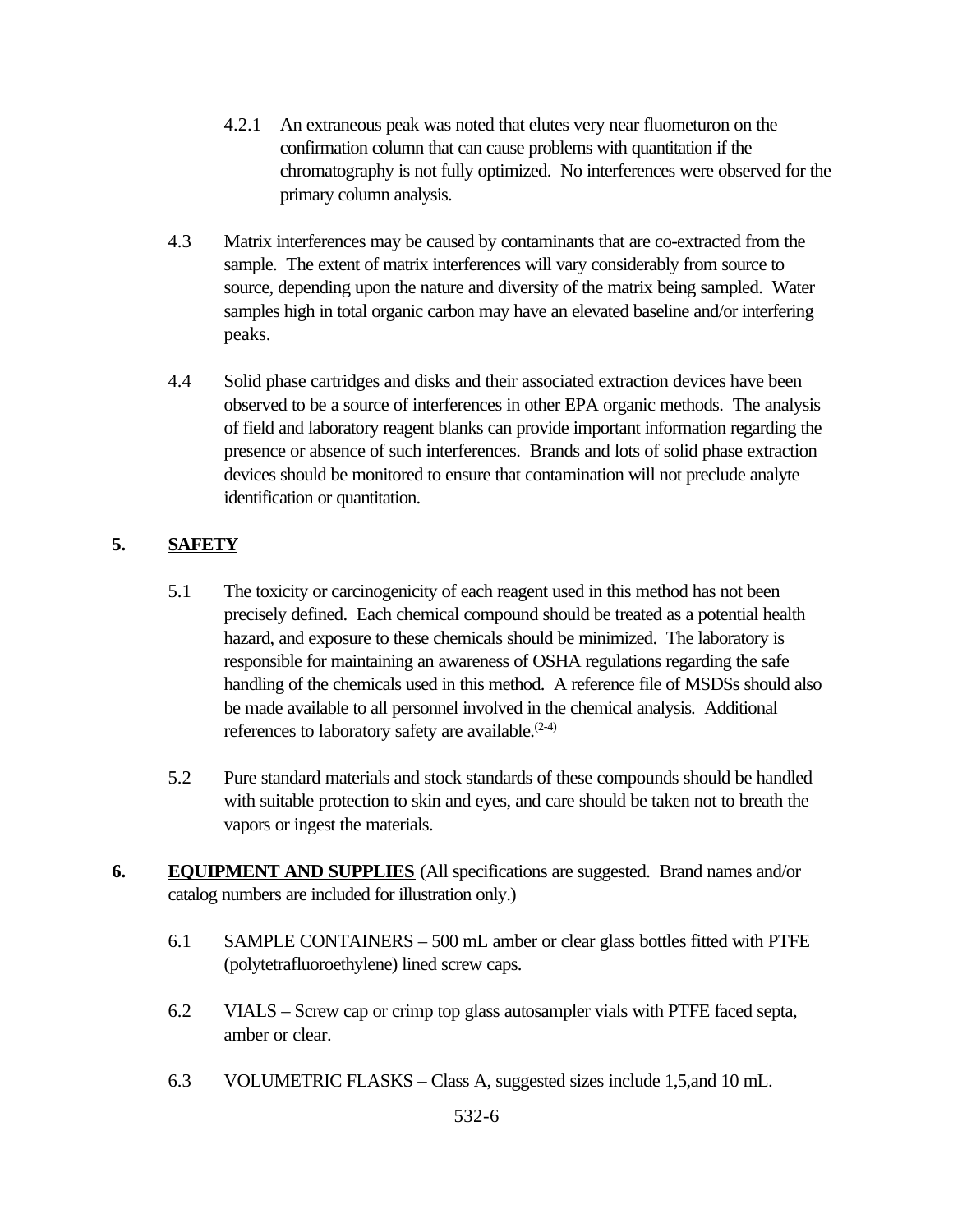- 6.4 GRADUATED CYLINDERS –Suggested sizes include 5,10, and 500 mL.
- 6.5 MICRO SYRINGES Various sizes.
- 6.6 ANALYTICAL BALANCE Capable of accurately weighing to the nearest 0.0001 g.
- 6.7 DISPOSABLE SYRINGES 1 mL (B-D cat.#: 309602 or equivalent) size, used to filter sample extracts before analysis.
- 6.8 FILTERS Disposable filters to filter sample extracts before analysis (Gelman 0.45 um Nylon Acrodisk cat.#: 4426 or equivalent).

#### 6.9 SOLID PHASE EXTRACTION (SPE) APPARATUS USING CARTRIDGES

- 6.9.1 EXTRACTION CARTRIDGES 6 mL, packed with 500 mg (40 um  $d_p$ ) silica bonded with  $C_{18}$  (Varian cat.#: 1210-2052 or equivalent).
- 6.9.2 SAMPLE RESERVOIRS (VWR cat.#: JT7120-3 or equivalent) These are attached to the cartridges and water samples are poured into them, although they hold only 75 mL at one time. An alternative is a transfer tube system (Supelco "Visiprep"; cat. #: 57275 or equivalent) which transfers the sample directly from the sample container to the SPE cartridge.
- 6.9.3 VACUUM EXTRACTION MANIFOLD With flow/vacuum control (Supelco cat.#: 57044 or equivalent). The use of replaceable needles or valve liners may be used to prevent cross contamination.
- 6.9.4 REMOTE VACUUM GAUGE/BLEED ASSEMBLY To monitor and adjust vacuum pressure delivered to the vacuum manifold (Supelco cat.#: 57161-U or equivalent).
- 6.9.5 CONICAL CENTRIFUGE TUBES 15 mL, or other glassware suitable for elution of the sample from the cartridge after extraction.
- 6.9.6 An automatic or robotic system designed for use with SPE cartridges may be used if all quality control requirements discussed in Section 9 are met. Automated systems may use either vacuum or positive pressure to process samples and solvents through the cartridge. All extraction and elution steps must be the same as the manual procedure. Extraction or elution steps may not be changed or omitted to accommodate the use of the automated system.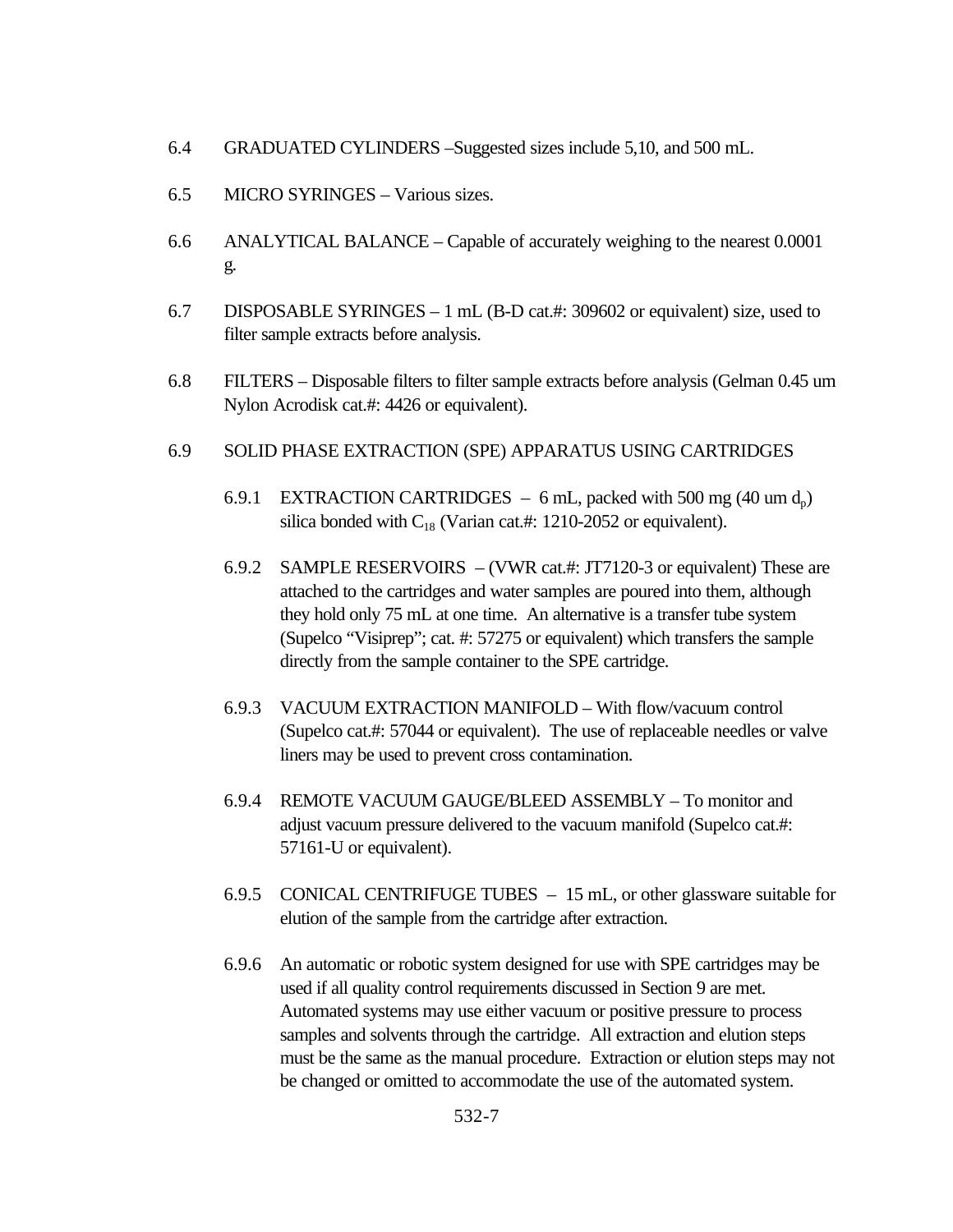#### 6.10 SOLID PHASE EXTRACTION (SPE) APPARATUS USING DISKS

- 6.10.1 EXTRACTION DISKS  $-47$  mm diameter, manufactured with a C<sub>18</sub> bonded sorbent phase (Varian cat.#: 1214-5004 or equivalent). Larger disks may be used as long as the QC performance criteria outlined in Section 9 are met.
- 6.10.2 SPE DISK EXTRACTION GLASSWARE Funnel, PTFE coated support screen, PTFE gasket, base, and clamp used to support SPE disks and contain samples during extraction. May be purchased as a set (Fisher cat# K971100-0047 or equivalent) or separately.
- 6.10.2 VACUUM EXTRACTION MANIFOLD Designed to accommodate extraction glassware (Varian cat. #: 1214-6001 or equivalent).
- 6.10.3 CONICAL CENTRIFUGE TUBES 15 mL, or other glassware suitable for collection of the eluent that drips from the disk extraction base.
- 6.10.4 An automated or robotic system may be used as specified in Section 6.9.6.
- 6.11 EXTRACT CONCENTRATION SYSTEM To concentrate extracts in 15 mL conical tubes, the bottoms of which are submersed in a 40°C water bath, under a steady steam of nitrogen to the desired volume (Meyer N-Evap, Model III, Organomation Associates, Inc. or equivalent).
- 6.12 LABORATORY OR ASPIRATOR VACUUM SYSTEM Sufficient capacity to maintain a minimum vacuum of approximately 25 cm (10 in.) of mercury for cartridges. A greater vacuum of approximately 66 cm (26 in.) of mercury may be used with disks.

### 6.13 HIGH PERFORMANCE LIQUID CHROMATOGRAPHY (HPLC) INSTRUMENTATION

- 6.13.1 HPLC SYSTEM Capable of reproducibly injecting 20 or 10 uL aliquots, and performing binary linear gradients at a constant flow rate near 1.5 mL/min.
- 6.13.2 HPLC DETECTOR A UV detector capable of collecting data at 240-245 nm. For the development of this method, a photodiode array detector was used. A LC/MS system may also be used.
- 6.13.3 PRIMARY COLUMN An HPLC column  $(4.6 \times 150 \text{ mm})$  packed with 3.5 um  $d_p C_{18}$  solid phase particles (Waters cat. # WAT200632). Any column that provides adequate resolution, peak shape, capacity, accuracy, and precision (Sect. 9) may be used.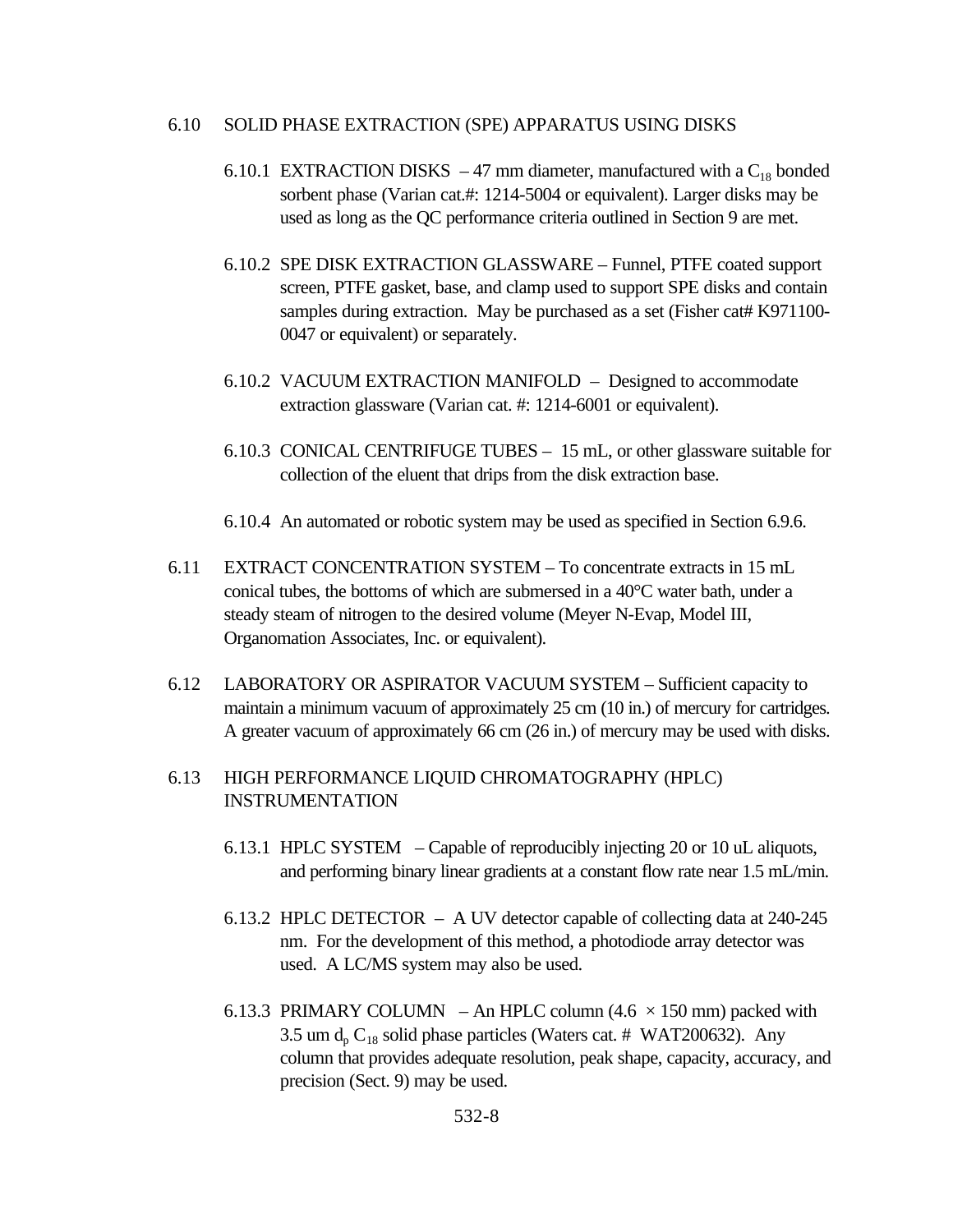- 6.13.4 CONFIRMATION COLUMN An HPLC column  $(4.6 \times 150)$ mm) packed with 5  $d_p$  cyanopropyl stationary phase (Supelco "Supelcosil LC-CN" cat. # 58221-U). The secondary column must be chemically dissimilar to the primary column and must yield a different elution order for some compounds which will result in dissimilar retention times compared to the primary column.
- 6.13.5 HPLC DATA SYSTEM A computerized data system is recommended for data acquisition and manipulation. The Waters Millennium software system was used to generate all primary column data contained in the Section 17 tables.

### **7. REAGENTS AND STANDARDS**

- 7.1 REAGENTS AND SOLVENTS Reagent grade or better chemicals should be used in all tests. Unless otherwise indicated, it is intended that all reagents shall conform to the specifications of the Committee on Analytical Reagents of the American Chemical Society, where such specifications are available. Other grades may be used, provided it is first determined that the reagent is of sufficiently high purity to permit its use without lessening the quality of the determination.
	- 7.1.1 REAGENT WATER Purified water which does not contain any measurable quantities of any target analytes or interfering compounds at or above 1/3 the MRL for each compound of interest.
	- 7.1.2 ACETONITRILE High purity, demonstrated to be free of analytes and interferences (HPLC grade or better).
	- 7.1.3 METHANOL High purity, demonstrated to be free of analytes and interferences (HPLC grade or better).
	- 7.1.4 ACETONE High purity, demonstrated to be free of analytes and interferences (HPLC grade or better).
	- 7.1.5 PHOSPHATE BUFFER SOLUTION, 25 mM Used for HPLC mobile phase. Add 100 mL 0.5 M potassium phosphate stock solution (Sect. 7.1.5.1) and 100 mL of 0.5 M phosphoric acid stock solution (Sect. 7.1.5.2) to reagent water and dilute to a final volume of 4 L . The pH should be about 2.4 and should be confirmed with a pH meter. Filter using a 0.45 um nylon filter.
		- 7.1.5.1 POTASSIUM PHOSPHATE STOCK SOLUTION (0.5 M) Weigh  $68 \text{ g } KH_2PO_4$  (Monobasic Potassium Phosphate) and dilute to 1 L using reagent water.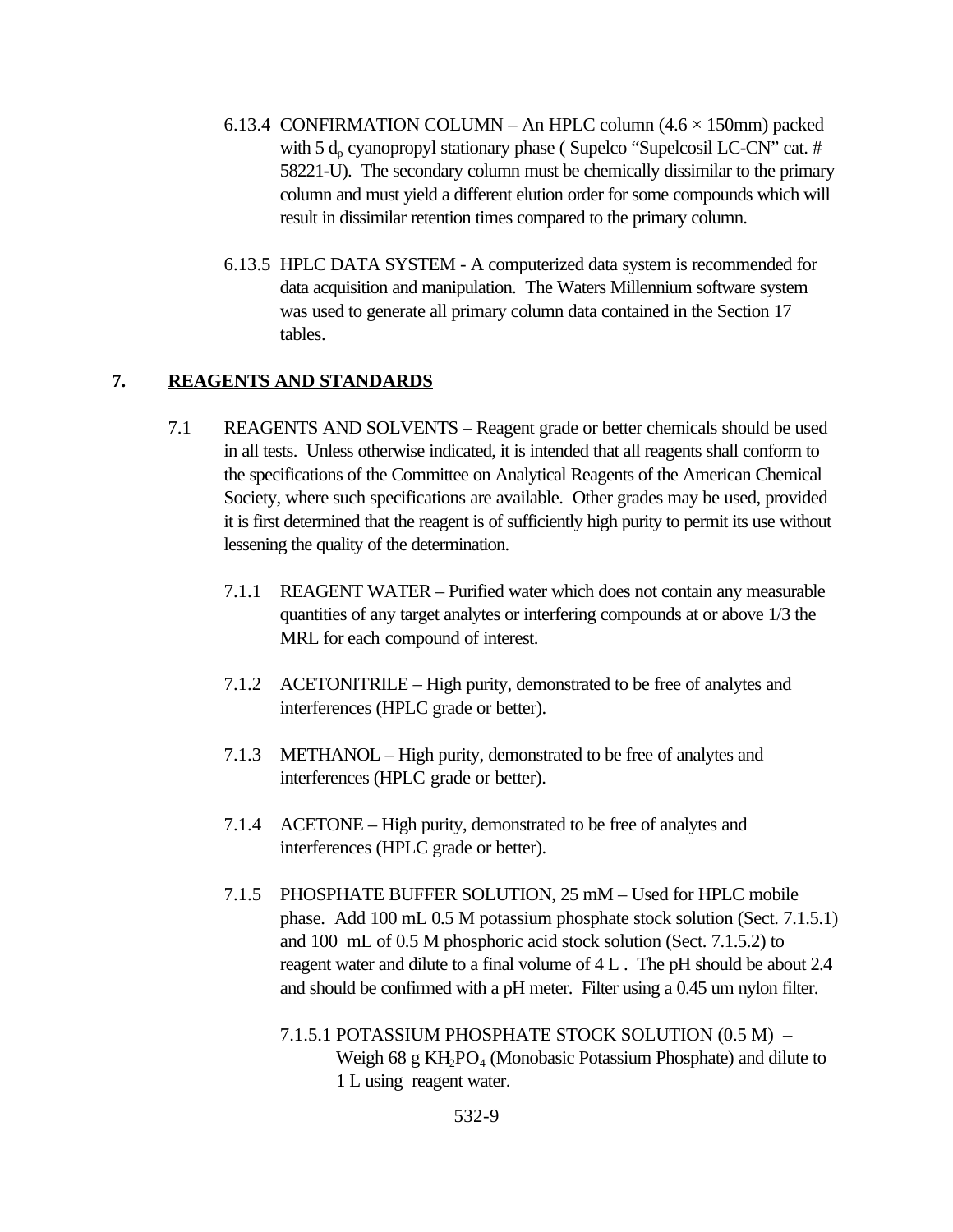7.1.5.2 PHOSPHORIC ACID STOCK SOLUTION (0.5M) – 34.0 mL of phosphoric acid ( 85%, HPLC grade in reagent water) diluted to 1 L with reagent water.

#### 7.1.6 SAMPLE PRESERVATION REAGENTS

- 7.1.6.1 CUPRIC SULFATE,  $CuSO_4C5H_2O$  (ACS Grade or equivalent) Added as a biocide to guard against potential degradation of method analytes by microorganisms (Sect. 8.1.2).
- 7.1.6.2 TRIZMA PRESET CRYSTALS, pH 7.0 (Sigma cat# T 3503 or equivalent) – Reagent grade. A premixed blend of Tris [Tris(hydroxymethyl)aminomethane] and Tris HCL [Tris(hydroxymethyl)aminomethane hydrochloride]. Alternatively, a mix of the two components with a weight ratio of 15.5/1; Tris HCL/Tris may be used. These blends are targeted to produce a pH of 7.0 at 25°C in reagent water. Tris functions as a buffer, binds free chlorine in chlorinated finished waters, and prevents the formation of a copperbased precipitate.
- 7.2 STANDARD SOLUTIONS When a compound purity is assayed to be 96% or greater, the weight can be used without correction to calculate the concentration of the stock standard. Solution concentrations listed in this section were used to develop this method and are included as an example. Standards for sample fortification generally should be prepared in the smallest volume that can be accurately measured to minimize the addition of organic solvent to aqueous samples. **Even though stability times for standard solutions are suggested in the following sections, laboratories should used standard QC practices to determine when their standards need to be replaced.**
	- 7.2.1 SURROGATE ANALYTES (SUR), MONURON (CAS #150-68-5) and CARBAZOLE (CAS# 86-74-8) – Monuron and carbazole were chosen as surrogates. Monuron is a phenylurea no longer in use in the U.S. that elutes early in the chromatogram. Carbazole elutes late in the chromatogram (Figure 1) and has been used as a surrogate in other EPA drinking water methods. Alternate surrogates may be selected if there is a problem with matrix interferences or chromatography. However, if an alternate surrogate is used, it must have similar chemical properties (structure, solubility,  $C_{18}$  retention, etc.) to the phenylureas, be chromatographically resolved from all target analytes and matrix interferences, and be highly unlikely to be found in any sample.

7.2.1.1 SUR STOCK SOLUTION (5 to 7 mg/mL) – Accurately weigh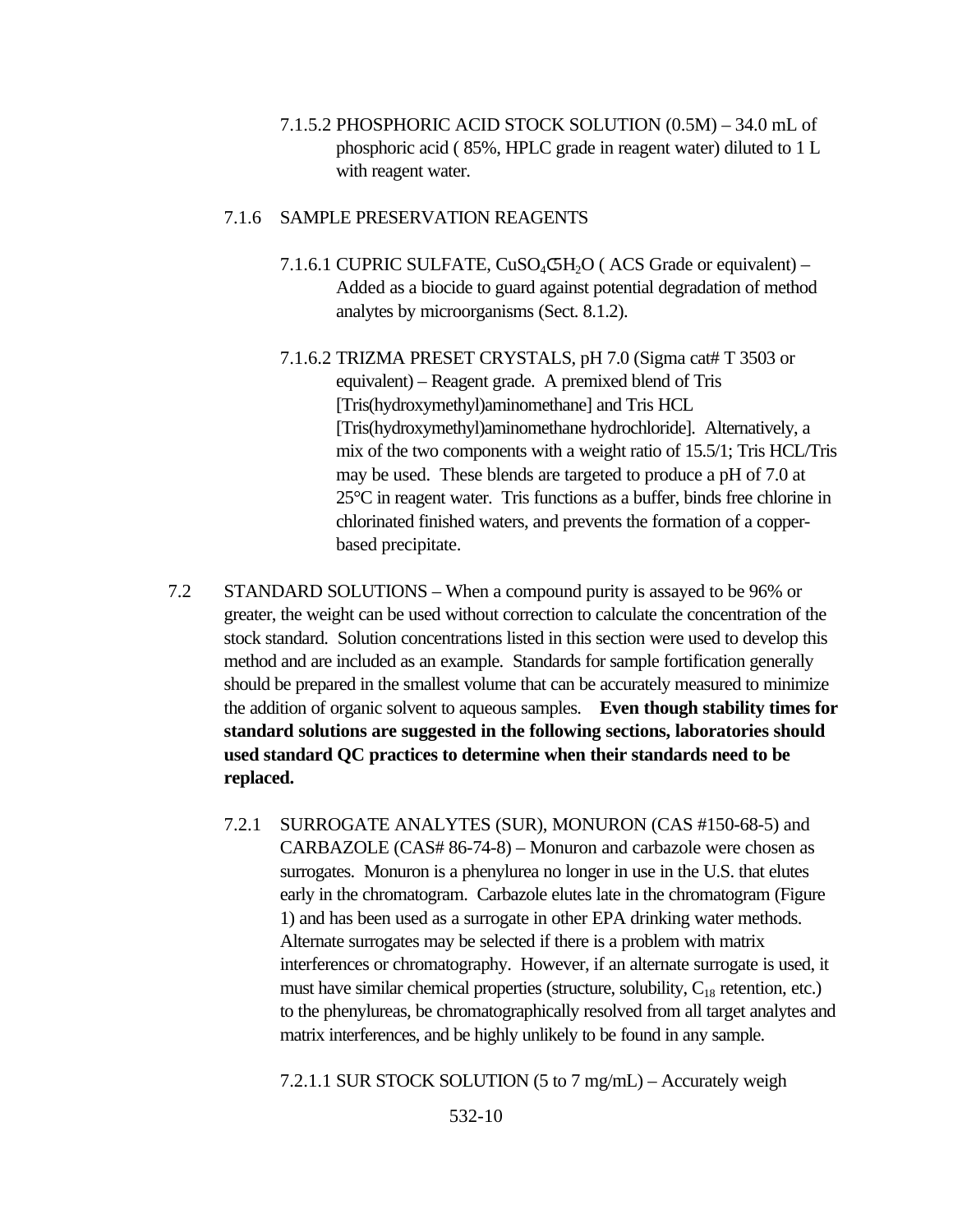approximately 25 to 35 mg of the neat SUR to the nearest 0.1 mg into a tared, 5 mL volumetric flask. Dilute to the mark with the appropriate solvent: methanol should be used for monuron and acetonitrile for carbazole. Prepare each compound individually, as they will be combined in the SUR primary dilution standard. Stock solutions have been shown to be stable for 6 months when stored at -10°C or less. Laboratories should use standard QC practices to determine when their standards need to be replaced.

- 7.2.1.2 SUR PRIMARY DILUTION STANDARD (500 ug/mL) Prepare the SUR Primary Dilution Standard (PDS) by dilution of the SUR stock standards. Add enough of each of the SUR stock standards to a volumetric flask partially filled with methanol to make a 500 ug/mL solution when filled to the mark with methanol. The PDS has been shown to be stable for 3 months when stored at -10°C or less.
- 7.2.2 ANALYTE STOCK STANDARD SOLUTION Prepare analyte stock standard solutions for all compounds in methanol except thidiazuron and diflubenzuron. Thidiazuron and diflubenzuron should be prepared in acetone due to their limited solubility in methanol. Acetone elutes early in the chromatogram and should not interfere with compound quantitation as long as its volume is minimized as specified in this method. Method analytes may be obtained as neat materials or as ampulized solutions. Stock solutions have been shown to be stable for 6 months when stored at -10°C or less.
	- 7.2.2.1 For analytes in their pure form that are soluble in methanol, prepare stock solutions by accurately weighing 25 to 35 mg of pure material to the nearest 0.1 mg in a 5 mL volumetric flask. Dilute to volume with methanol.
	- 7.2.2.2 Thidiazuron and diflubenzuron should be dissolved in acetone. Accurately weigh neat material to the nearest 0.1 mg into volumetric flasks, but using smaller amounts than those used for other target analytes, approximately 10 to 12 mg. Thidiazuron is especially difficult to dissolve, 10 mg of pure material should dissolve in a 10 mL final volume of acetone. Sonnication may be used to help dissolve these compounds.
- 7.2.3 ANALYTE PRIMARY DILUTION STANDARD (PDS, 200 ug/mL and 10 ug/mL) – Prepare the Analyte PDS by dilution of the stock standards (Sect. 7.2.2). Add enough of each stock standard to a volumetric flask partially filled with methanol to make a 200 ug/mL solution when filled to the mark with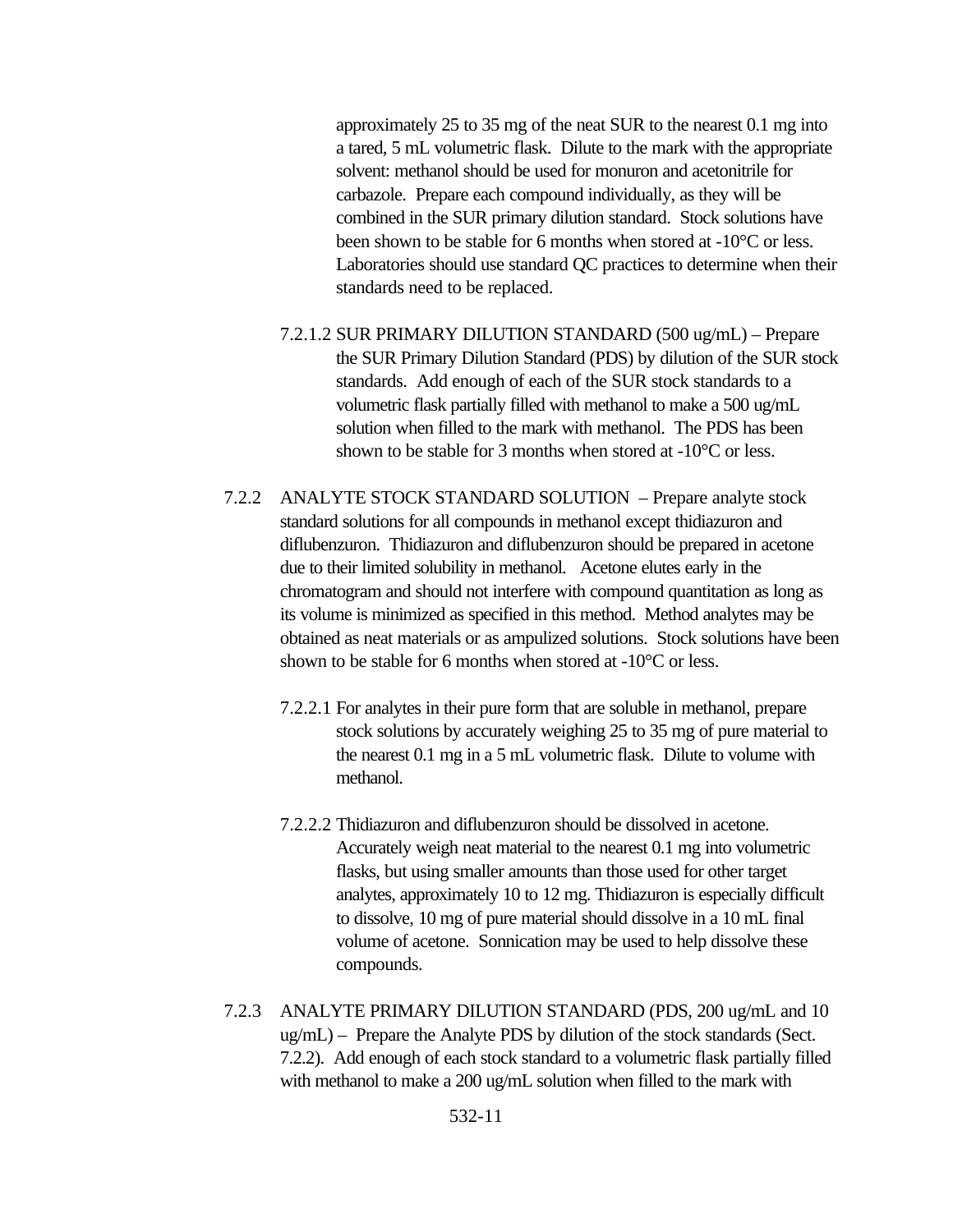methanol. Once prepared, a dilution of the 200 ug/mL solution may be used to prepare a 10 ug/mL solution used for low concentration spiking. The PDSs can be used to prepare calibration and fortification solutions. Analyte PDSs have been shown to be stable for 3 months when stored at -10<sup>o</sup>C or less.

7.2.4 CALIBRATION SOLUTIONS – At least 5 calibration concentrations will be required to prepare the initial calibration curve (Sect. 10.2). Prepare at least 5 Calibration Solutions over the concentration range of interest, approximately 0.5-15 ug/mL, from dilutions of the analyte PDS in methanol. The lowest concentration of calibration standard must be at or below the MRL, which will depend on system sensitivity. In this method, 500 mL of an aqueous sample is concentrated to a 1 mL final extract volume. The calibration standards for the development of this method were prepared as specified below.

|                             | PREPARATION OF CALIBRATION (CAL) CURVE STANDARDS |                                |                                                |                                                  |                                                |  |  |
|-----------------------------|--------------------------------------------------|--------------------------------|------------------------------------------------|--------------------------------------------------|------------------------------------------------|--|--|
| <b>CAL</b><br>Level         | PDS Conc.<br>(ug/mL)                             | Volume PDS<br>Standard<br>(uL) | Final Volume of<br><b>CAL</b> Standard<br>(mL) | Final Conc. of<br><b>CAL</b> Standard<br>(ug/mL) | Equivalent Conc.<br>in 500 mL sample<br>(ug/L) |  |  |
|                             | 10                                               | 25                             |                                                | 0.25                                             | 0.50                                           |  |  |
| $\mathcal{D}_{\mathcal{L}}$ | 10                                               | 50                             |                                                | 0.50                                             | 1.00                                           |  |  |
| 3                           | <b>200</b>                                       | 5.0                            |                                                | 1.00                                             | 2.00                                           |  |  |
| 4                           | <b>200</b>                                       | 25                             |                                                | 5.00                                             | 10.0                                           |  |  |
| 5                           | <b>200</b>                                       | 50                             |                                                | 10.0                                             | 20.0                                           |  |  |
| 6                           | 200                                              | 75                             |                                                | 15.0                                             | 30.0                                           |  |  |

#### **8. SAMPLE COLLECTION, PRESERVATION, AND STORAGE**

#### 8.1 SAMPLE BOTTLE PREPARATION

- 8.1.1 Grab samples must be collected in accordance with conventional sampling practices (5) using 500 mL amber or clear glass bottles fitted with PTFE lined screw caps.
- 8.1.2 Prior to shipment to the field, 0.25 g of cupric sulfate and 2.5 g of Trizma crystals ( Sect. 7.1.6) must be added to each bottle for each 500 mL of sample collected. Alternately, the Tris buffer may be prepared by adding 2.35 g of Tris HCl and 0.15 g Tris to the sample bottle in addition to the 0.25 g of cupric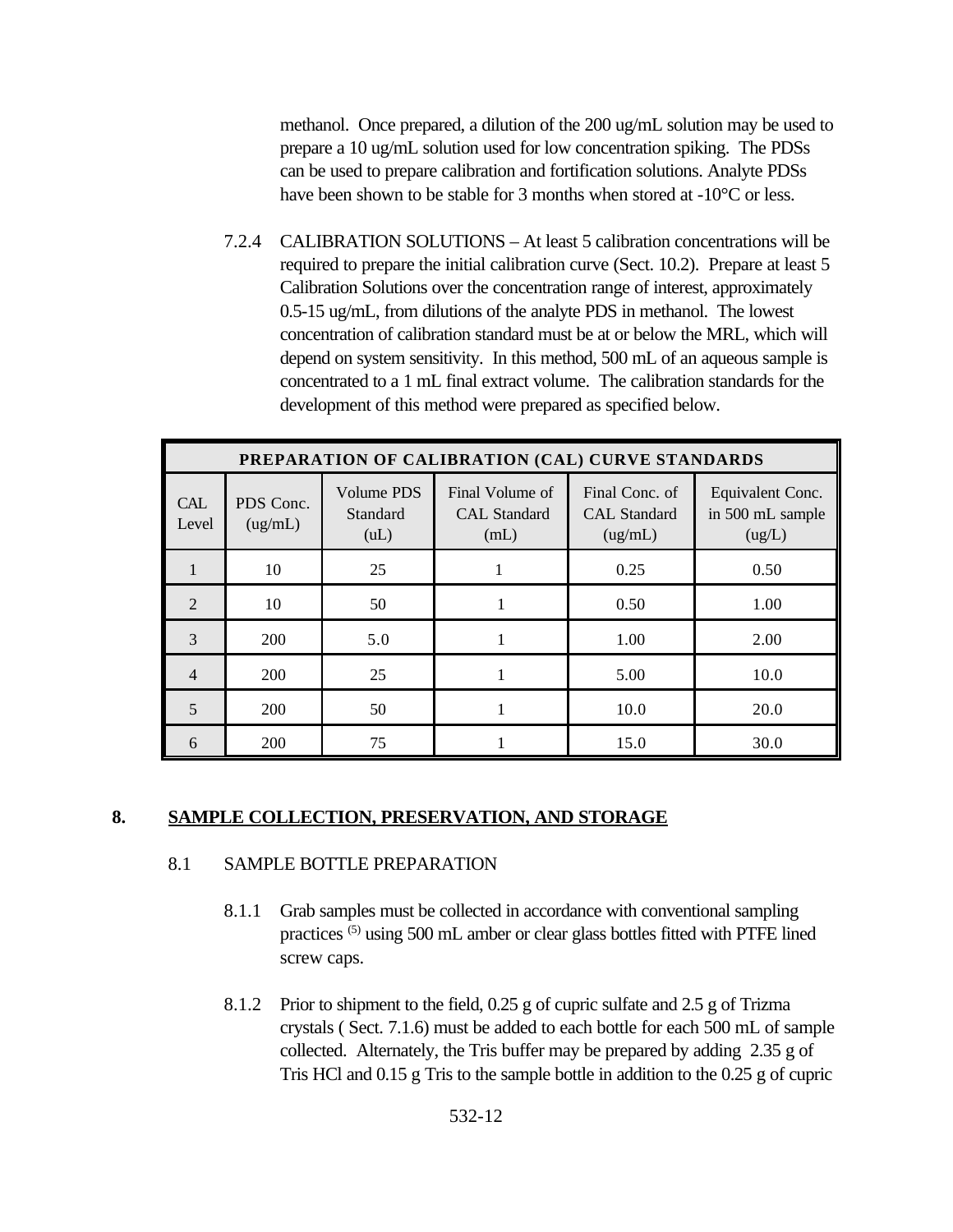sulfate. Cupric sulfate acts as a biocide to inhibit bacteriological decay of method analytes. Trizma functions as a buffering reagent, binds the free chlorine, and helps to prevent the formation of a precipitate. Add these materials as dry solids to the sample bottle. The stability of these materials in concentrated aqueous solution has not been verified.

### 8.2 SAMPLE COLLECTION

- 8.2.1 When sampling from a cold water tap, remove the aerator so that no air bubbles will be trapped in the sample. Open the tap, and allow the system to flush until the water temperature has stabilized (usually about 3-5 minutes). Collect samples from the flowing system.
- 8.2.2 When sampling from an open body of water, fill a 1 quart wide-mouth bottle or 1L beaker with sample from a representative area, and carefully fill sample bottles from the container. Sampling equipment, including automatic samplers, must be free of plastic tubing, gaskets, and other parts that may leach interfering analytes into the water sample.
- 8.2.3 Fill sample bottles, taking care not to flush out the sample preservation reagents. Samples do not need to be collected headspace free.
- 8.2.4 After collecting the sample, cap carefully to avoid spillage, and agitate by hand for 1 minute. Keep samples sealed from collection time until extraction.
- 8.3 SAMPLE SHIPMENT AND STORAGE All samples should be iced during shipment and must not exceed  $10^{\circ}$ C during the first 48 hours after collection. Samples should be confirmed to be at or below 10  $\degree$ C when they are received at the laboratory. Samples stored in the lab must be held at or below  $6^{\circ}$ C until extraction, but should not be frozen.
- 8.4 SAMPLE AND EXTRACT HOLDING TIMES Results of the sample storage stability study of all method analytes indicated that all compounds are stable for 14 days in water samples that are collected, dechlorinated, preserved, shipped and stored as described in Sections 8.2 and 8.3. Samples must be extracted within 14 days. Sample extracts may be stored in methanol at  $0^{\circ}$ C or less for up to 21 days after extraction. Samples that are exchanged into reagent water/acetonitrile (60/40) for confirmational analysis may be stored 7 days at  $0^{\circ}$  or less; however, the combined extract holding time may not exceed 21 days.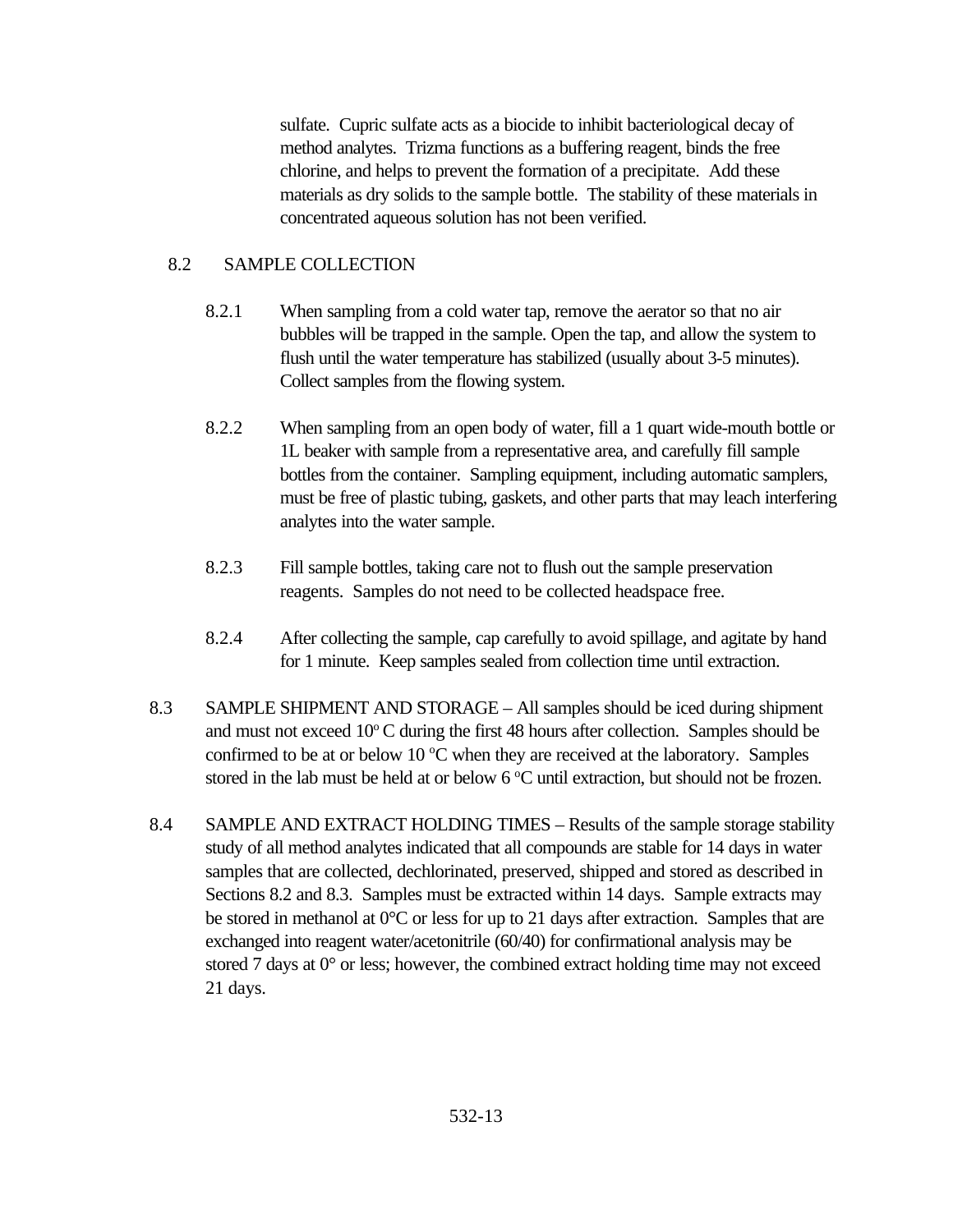### **9. QUALITY CONTROL**

- 9.1 Quality control (QC) requirements include the Initial Demonstration of Capability, the determination of the MDL, and subsequent analysis in each analysis batch of a Laboratory Reagent Blank (LRB), Continuing Calibration Check Standards (CCC), a Laboratory Fortified Blank (LFB), a Laboratory Fortified Sample Matrix (LFM), and either a Laboratory Fortified Sample Matrix Duplicate (LFMD) or a Field Duplicate Sample. This section details the specific requirements for each QC parameter. The QC criteria discussed in the following sections are summarized in Section 17, Tables 10 and 11. These criteria are considered the minimum acceptable QC criteria, and laboratories are encouraged to institute additional QC practices to meet their specific needs.
- 9.2 INITIAL DEMONSTRATION OF CAPABILITY (IDC) Requirements for the Initial Demonstration of Capability are described in the following sections and summarized in Section 17, Table 10.
	- 9.2.1 INITIAL DEMONSTRATION OF LOW SYSTEM BACKGROUND Any time a new lot of solid phase extraction (SPE) cartridges or disks is used, it must be demonstrated that a laboratory reagent blank is reasonably free of contamination and that the criteria in Section 9.4 are met.
	- 9.2.2 INITIAL DEMONSTRATION OF PRECISION Prepare, extract, and analyze 4-7 replicate LFBs fortified at 5 to 10 ug/L, or near the mid-range of the initial calibration curve, according to the procedure described in Section 11. Sample preservatives as described in Section 8.1.2 must also be added to these samples. The relative standard deviation (RSD) of the results of the replicate analyses must be less than 20%.
	- 9.2.3 INITIAL DEMONSTRATION OF ACCURACY Using the same set of replicate data generated for Section 9.2.2, calculate average recovery. The average recovery of the replicate values must be within  $\pm 20\%$  of the true value.
	- 9.2.4 MDL DETERMINATION Prepare, extract and analyze at least 7 replicate LFBs at a concentration estimated to be near the MDL over at least 3 days (both extraction and analysis should be conducted over at least 3 days) using the procedure described in Section 11.. This fortification level may be estimated by selecting a concentration with a signal of 2 to 5 times the noise level. The appropriate concentration will be dependent upon the sensitivity of the HPLC system being used. Sample preservatives as described in Section 8.1.2 must be added to these samples. Calculate the MDL using the equation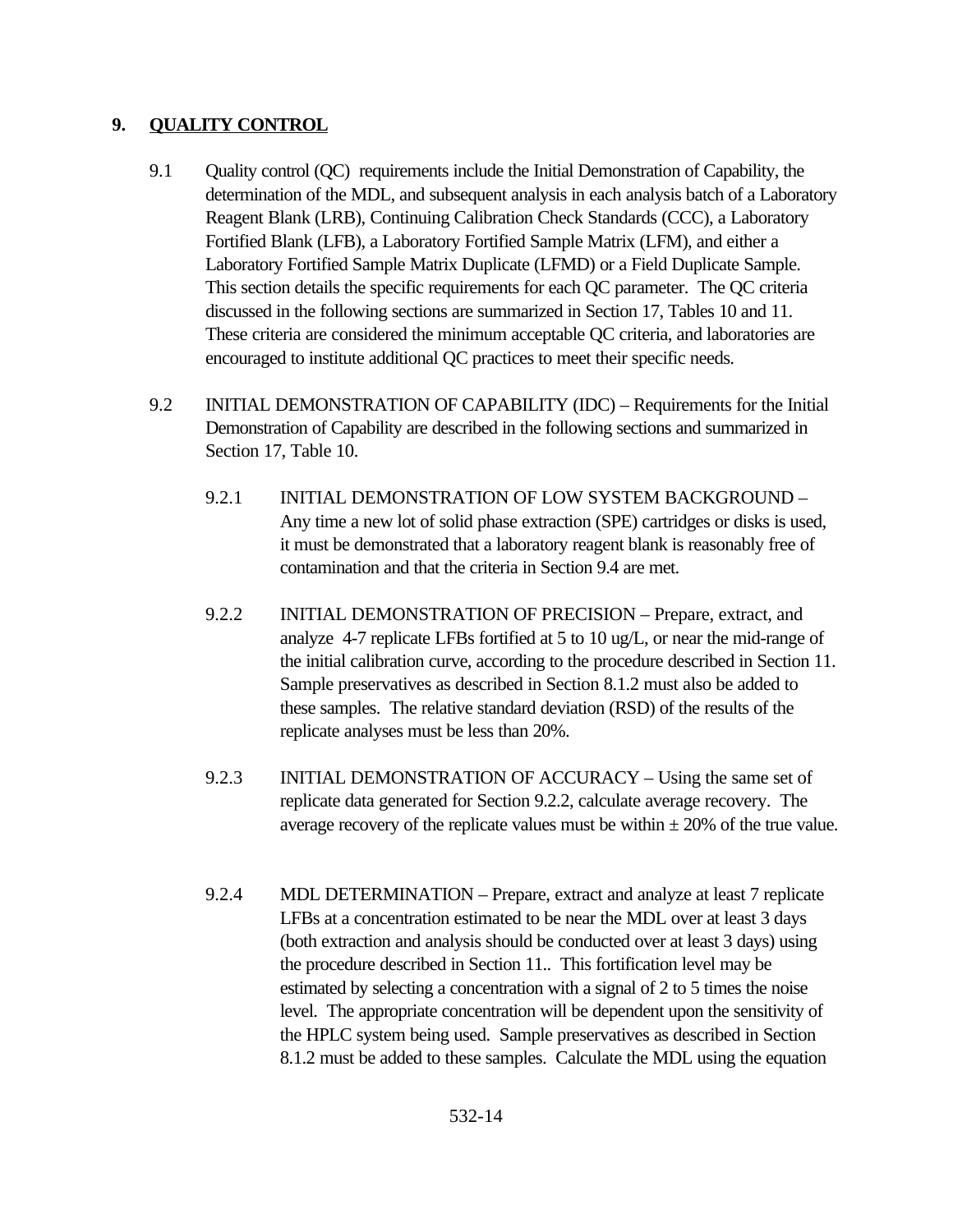$$
MDL = St_{(n-1, 1 - alpha = 0.99)}
$$

where

- $t_{(n-1,1-alpha)} =$  Student's t value for the 99% confidence level with n-1 degrees of freedom  $n =$  number of replicates, and
- $S =$  standard deviation of replicate analyses.
- **NOTE:** Do not subtract blank values when performing MDL calculations. This is a statistical determination based on precision only. (1) If the MDL replicates are fortified at a low enough concentration, it is likely that they will not meet method precision and accuracy criteria.
- 9.2.5 METHOD MODIFICATIONS The analyst is permitted to modify HPLC columns, HPLC detector, HPLC conditions, evaporation techniques, and surrogate standards, but each time such method modifications are made, the analyst must repeat the procedures of the IDC (Sect. 9.2).
- 9.3 Minimum Reporting Level (MRL) The MRL is the threshold concentration of an analyte that a laboratory can expect to accurately quantitate in an unknown sample. The MRL may be established at an analyte concentration either greater than three times the MDL or at a concentration which would yield a response greater than a signal to noise ratio of five. **Although the lowest calibration standard for an analyte may be below the MRL, the MRL must never be established at a concentration lower than the lowest calibration standard**.
- 9.4 LABORATORY REAGENT BLANK (LRB) A LRB is required with each extraction batch (Sect. 3.1) of samples to determine any background system contamination. If within the retention time window of any analyte, the LRB produces a peak that would prevent the determination of that analyte, determine the source of contamination and eliminate the interference before processing samples. Background contamination must be reduced to an acceptable level before proceeding. Background from method analytes or contaminants that interfere with the measurement of method analytes must be below  $\frac{1}{3}$  the MRL. If the target analytes are detected in the LRB at concentrations equal to or greater than this level, then all data for the problem analyte(s) must be considered invalid for all samples in the extraction batch.
- 9.5 CONTINUING CALIBRATION CHECK (CCC) A CCC is a standard prepared with all compounds of interest which is analyzed during an analysis batch to ensure the stability of the instrument initial calibration. See Section 10.3 for concentration requirements, frequency requirements, and acceptance criteria.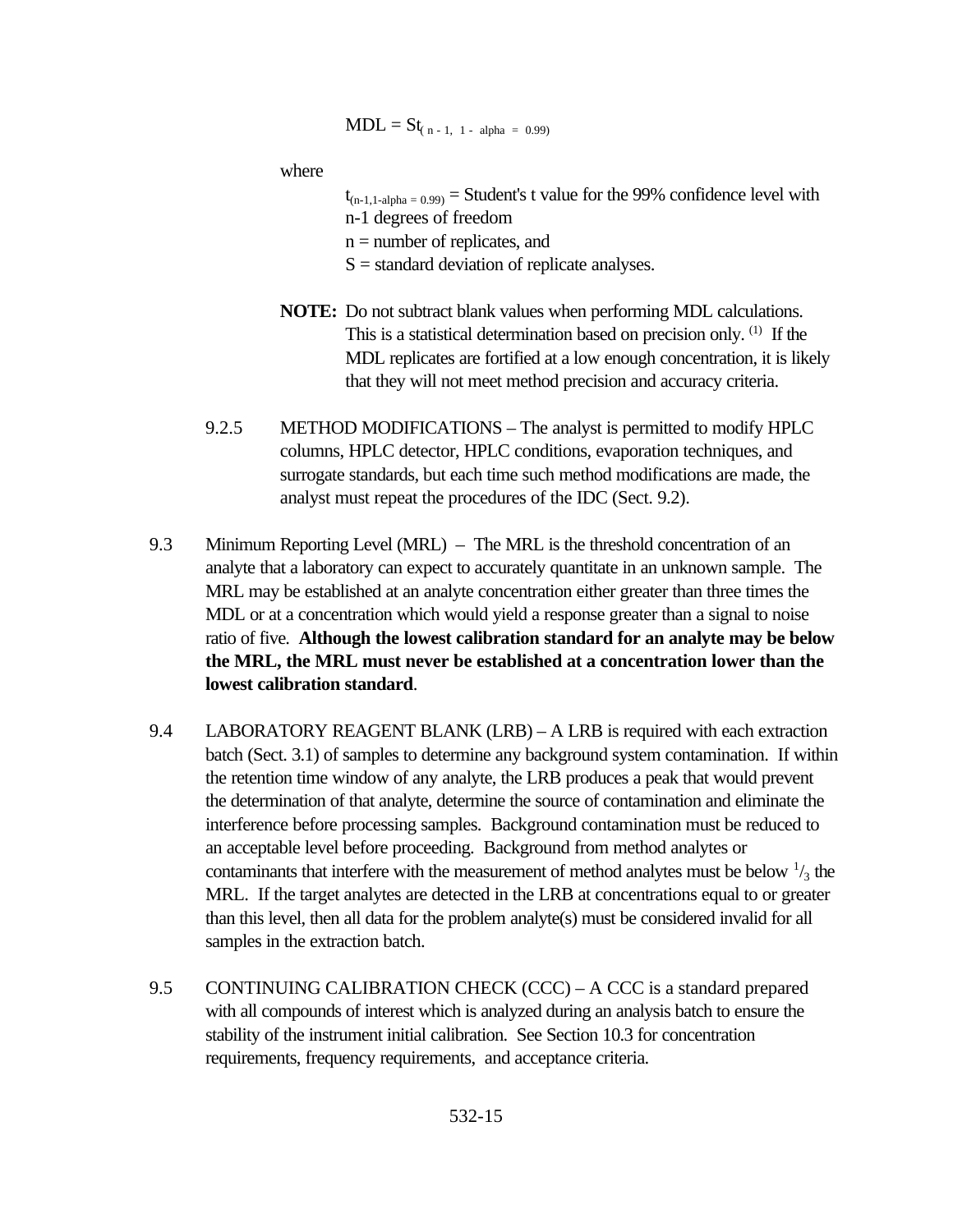- 9.6 LABORATORY FORTIFIED BLANKS A LFB is required with each extraction batch. The fortified concentration of the LFB should be rotated between, low, medium and high concentrations from day to day. The low concentration LFB must be as near as practical to, but no more than two times the MRL. Similarly, the high concentration should be near the high end of the calibration range established during the initial calibration (Sect. 10.2). Results of the LFB for the low level fortification must be 50-150% of the true value. The concentration determined for the medium and high LFBs must be 70- 130% of the true value. If LFB results do not meet these criteria for target analytes, then all data for the problem analyte(s) must be considered invalid for all samples in the extraction batch.
- 9.7 SURROGATE RECOVERY The surrogate standards are fortified into the aqueous portion of all samples, LRBs, and LFMs and LFMDs prior to extraction. They are also added to the calibration curve and calibration check standards. The surrogate is a means of assessing method performance from extraction to final chromatographic measurement.
	- 9.7.1 When surrogate recovery from a sample, blank, or CCC is <70% or >130%, check (1) calculations to locate possible errors, (2) standard solutions for degradation, (3) contamination, and (4) instrument performance. If those steps do not reveal the cause of the problem, reanalyze the extract.
	- 9.7.2 If the extract reanalysis meets the surrogate recovery criterion, report only data for the reanalyzed extract.
	- 9.7.3 If the extract reanalysis fails the 70-130% recovery criterion, the analyst should check the calibration by analyzing the most recently acceptable calibration standard. If the calibration standard fails the criteria of Section 9.7.1, recalibration is in order per Section 10.2. If the calibration standard is acceptable, extraction of the sample should be repeated provided the sample is still within the holding time. If the sample re-extract also fails the recovery criterion, report all data for that sample as suspect/surrogate recovery.
- 9.8 LABORATORY FORTIFIED SAMPLE MATRIX AND DUPLICATE (LFM AND LFMD) – Analysis of LFMs are required in each extraction batch and are used to determine that the sample matrix does not adversely affect method accuracy. If the occurrence of target analytes in the samples is infrequent, or if historical trends are unavailable, a second LFM, or LMFD, must be prepared, extracted, and analyzed from a duplicate of the field sample used to prepare the LFM to assess method precision. Extraction batches that contain LFMDs will not require the analysis of a Field Duplicate (Sect. 9.8). If a variety of different sample matrices are analyzed regularly, for example, drinking water from groundwater and surface water sources, method performance should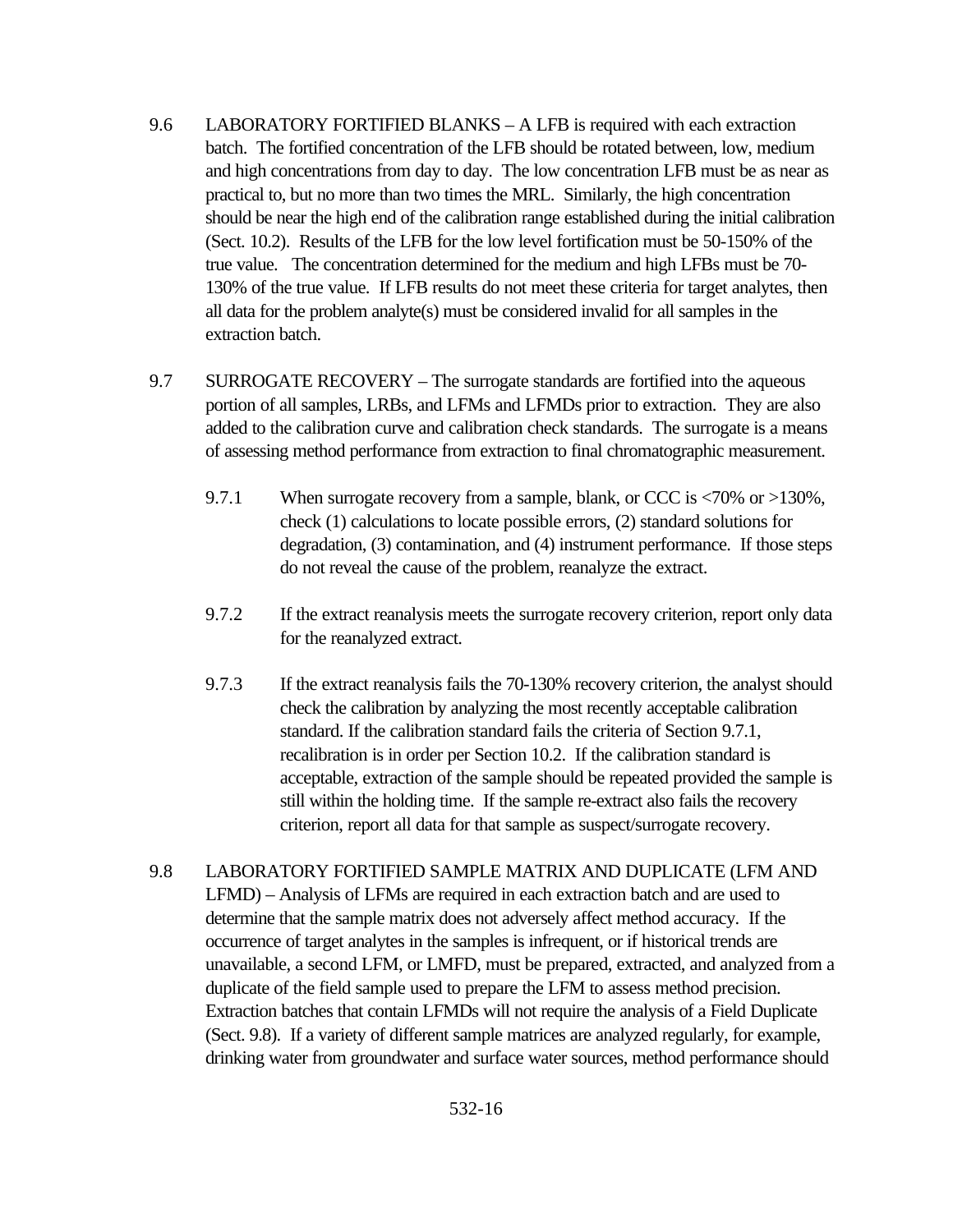be established for each. Over time, LFM data should be documented for all routine sample sources for the laboratory.

- 9.8.1 Within each extraction batch, a minimum of one field sample is fortified as a LFM for every 20 samples extracted. The LFM is prepared by spiking a sample with an appropriate amount of the appropriate Analyte PDS (Sect. 7.2.3). Select a spiking concentration at least twice the matrix background concentration, if known. Use historical data or rotate through the designated concentrations to select a fortifying concentration. Selecting a duplicate bottle of a sample that has already been analyzed aids in the selection of appropriate spiking levels.
- 9.8.2 Calculate the percent recovery (R) for each analyte using the equation

$$
R=\frac{(A-B)}{C}+100
$$

where

 $A =$  measured concentration in the fortified sample

B = measured concentration in the unfortified sample, and

 $C =$  fortification concentration.

- 9.8.3 Analyte recoveries may exhibit a matrix bias. For samples fortified at or above their native concentration, recoveries should range between 70 - 130%, except for thidiazuron which should be recovered at 60 - 120%. For LFM fortification at the MRL, 50 to 150% recoveries are acceptable. If the accuracy of any analyte falls outside the designated range, and the laboratory performance for that analyte is shown to be in control in the LFB, the recovery is judged to be matrix biased. The result for that analyte in the unfortified sample is labeled suspect/matrix to inform the data user that the results are suspect due to matrix effects.
- 9.8.4 If a LFMD is analyzed instead of a Field Duplicate, calculate the relative percent difference (RPD) for duplicate LFMs (LFM and LFMD) using the equation

$$
RPD = \frac{LFM - LFMD}{(LFM + LFMD)/2} * (100)
$$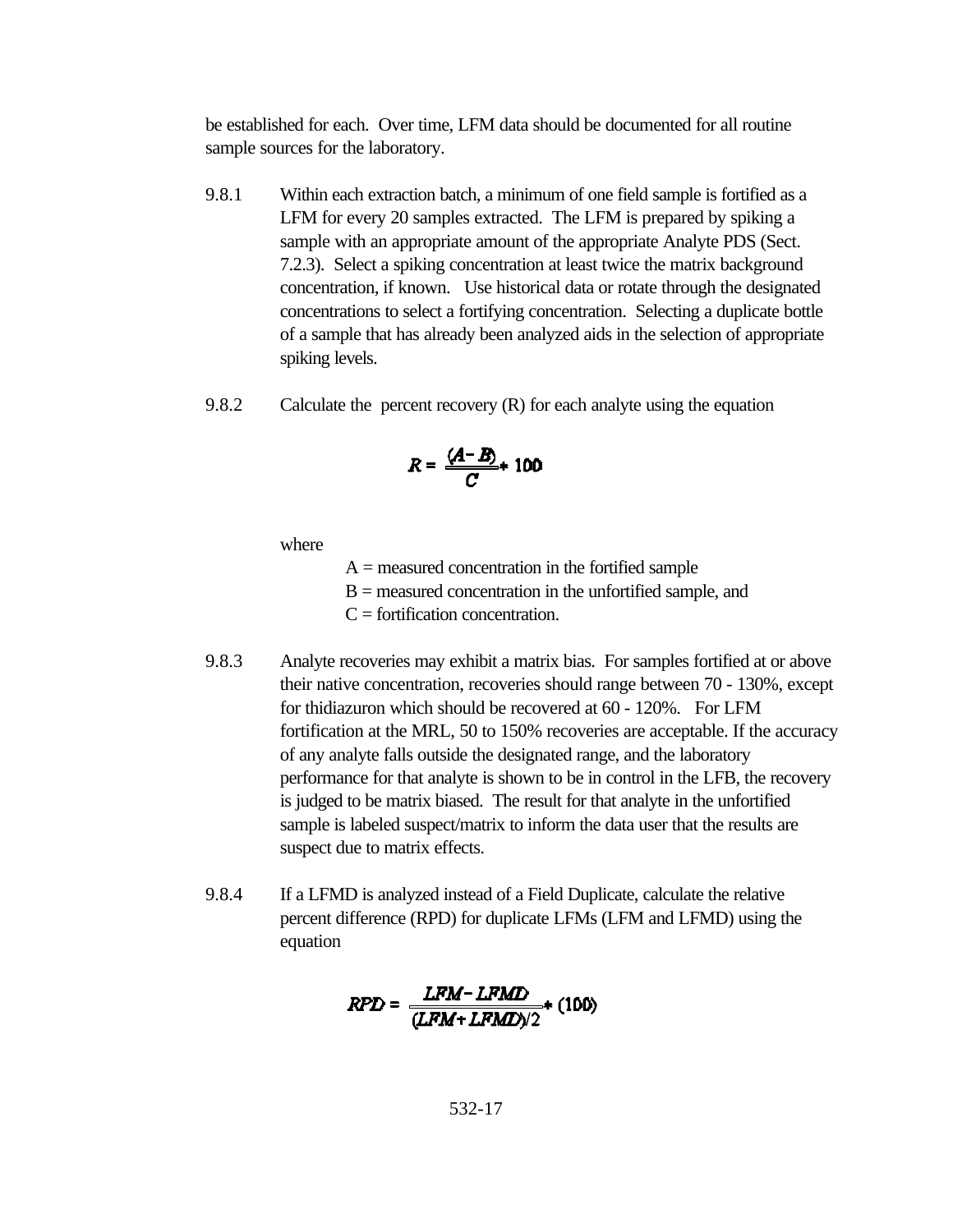RPDs for duplicate LFMs should fall in the range of  $\pm$  30% for samples fortified at or above their native concentration. Greater variability may be observed when LFMs are spiked near the MRL. At the MRL, RPDs should fall in the range of  $\pm$  50% for samples fortified at or above their native concentration. If the RPD of any analyte falls outside the designated range, and the laboratory performance for that analyte is shown to be in control in the LFB, the recovery is judged to be matrix biased. The result for that analyte in the unfortified sample is labeled suspect/matrix to inform the data user that the results are suspect due to matrix effects.

- 9.9 FIELD DUPLICATES (FD1 AND FD2) Within each extraction batch, a minimum of one field duplicate (FD) or LFMD (Sect. 9.8) must be analyzed. FDs serve as a check the precision associated with sample collection, preservation, and storage, as well as laboratory procedures. If target analytes are not routinely observed in field samples, a LFMD should be analyzed to substitute for this requirement. Extraction batches that contain LFMDs will not require the analysis of a Field Duplicate.
	- 9.9.1 Calculate the relative percent difference (RPD) for duplicate measurements (FD1 and FD2)using the equation

$$
RPD = \frac{FDI - FD2}{(FDI + FD2)/2} * (100)
$$

RPDs for duplicates should fall in the range of  $+30\%$ . Greater variability may be observed when analyte concentrations are near the MRL. At the MRL, RPDs should fall in the range of  $\pm$  50%. If the RPD of any analyte falls outside the designated range, and the laboratory performance for that analyte is shown to be in control in the LFB, the recovery is judged to be matrix biased. The result for that analyte in the unfortified sample is labeled suspect/matrix to inform the data user that the results are suspect due to matrix effects.

9.10 QUALITY CONTROL SAMPLES (QCS) – Each time that new standards are prepared or a new calibration curve is run, analyze a QCS from a source different from the source of the calibration standards. The QCS may be injected as a calibration standard, or fortified into reagent water and analyzed as a LFB. If the QCS is analyzed as a continuing calibration check, then the acceptance criteria are the same as for the CCC. If the QCS is analyzed as a LFB, then the acceptance criteria are the same as for an LFB. If measured analyte concentrations are not of acceptable accuracy, check the entire analytical procedure to locate and correct the problem source.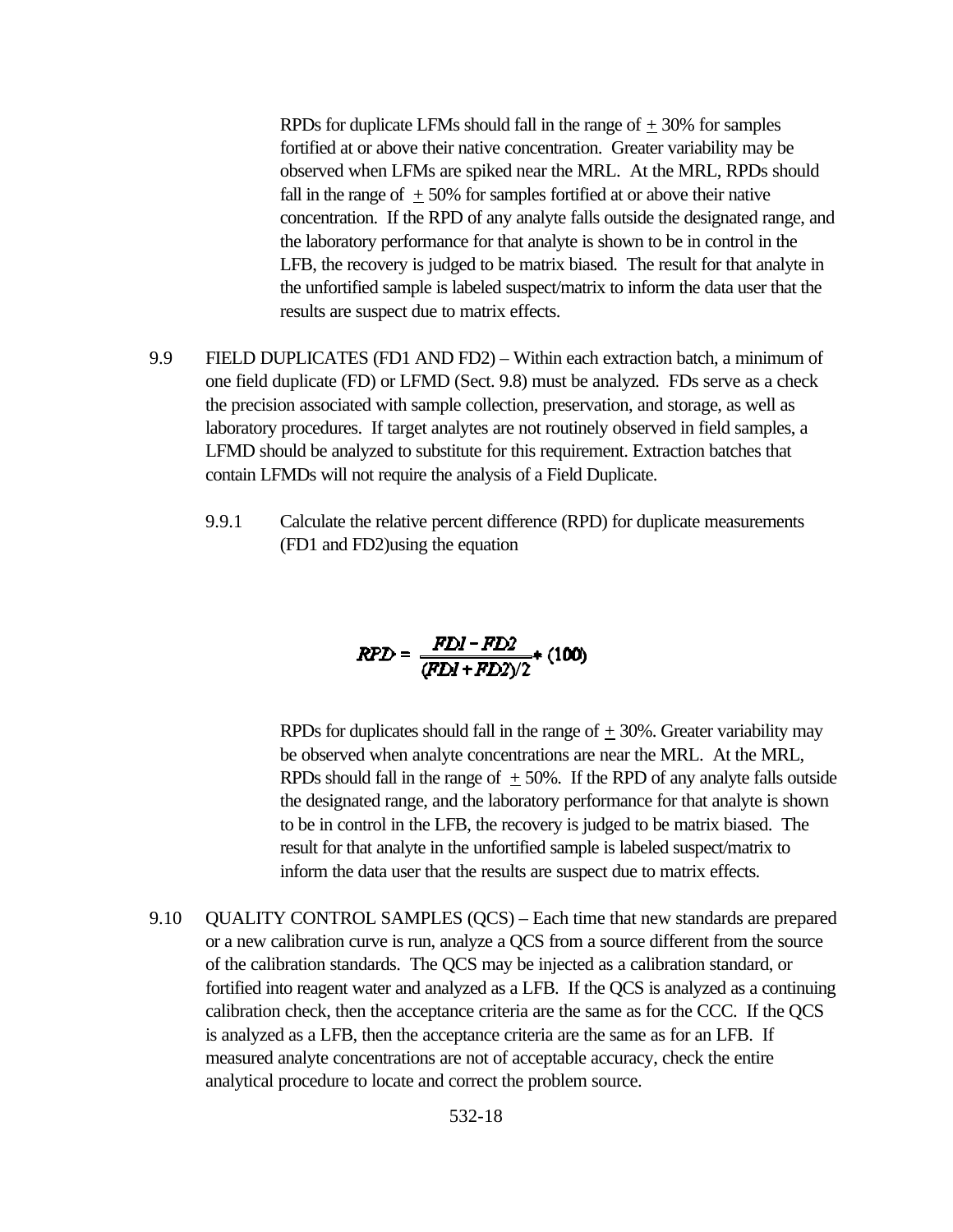#### **10. CALIBRATION AND STANDARDIZATION**

10.1 After initial calibration is successful, a Continuing Calibration Check is required at the beginning and end of each analysis batch, and after every tenth sample (Sect. 10.3). Initial calibration should be repeated each time a major instrument modification or maintenance is performed.

### 10.2 INITIAL CALIBRATION

- 10.2.1 Establish HPLC operating parameters equivalent to the suggested conditions in Section 17, Table 1. The system is calibrated using the external standard technique. For this method, a PDA detector was used and the analyte absorbance at 240 or 245 nm was used in order to maximize target compound signal relative to the background interferences. Other HPLC conditions may be used as long as all QC requirements in Section 9 are met.
- 10.2.2 Prepare a set of at least 5 calibration standards as described in Section 7.2.4. The lowest concentration of calibration standard must be at or below the MRL, which will depend on system sensitivity.
- 10.2.3 INJECTION VOLUME Optimum injection volume for the primary column may vary between HPLC instruments when a sample is dissolved in an organic solvent such as methanol. Prior to establishing the initial calibration, the injection volume must first be determined. Peak asymmetry on the primary column was occasionally noted on one of the two instruments used to develop this method. This asymmetry only occurred with 20 uL injections. This phenomena is attributed to the difference in elutropic strength between the initial mobile phase composition (phosphate buffer/acetonitrile; 60/40) and the extract solvent composition (100% methanol). In all cases, the asymmetry was eliminated by reducing the injection volume to 10 uL. Prior to establishing the initial calibration curve, acceptable chromatographic performance is determined by calculating the Peak Gaussian Factor (PGF).
	- 10.2.3.1 Section 17 (Table 3) lists MDLs on the primary column using two injection sizes: 20 uL and 10 uL. Inject a 20 uL aliquot of the medium level calibration standard on the primary column using the suggested conditions listed in Section 17, Table 1. Determine the PGF for the analyte fluometuron using the equation

532-19 1.83 x W  $_{0.5}$ PGF = -----------------------  $W_{0.1}$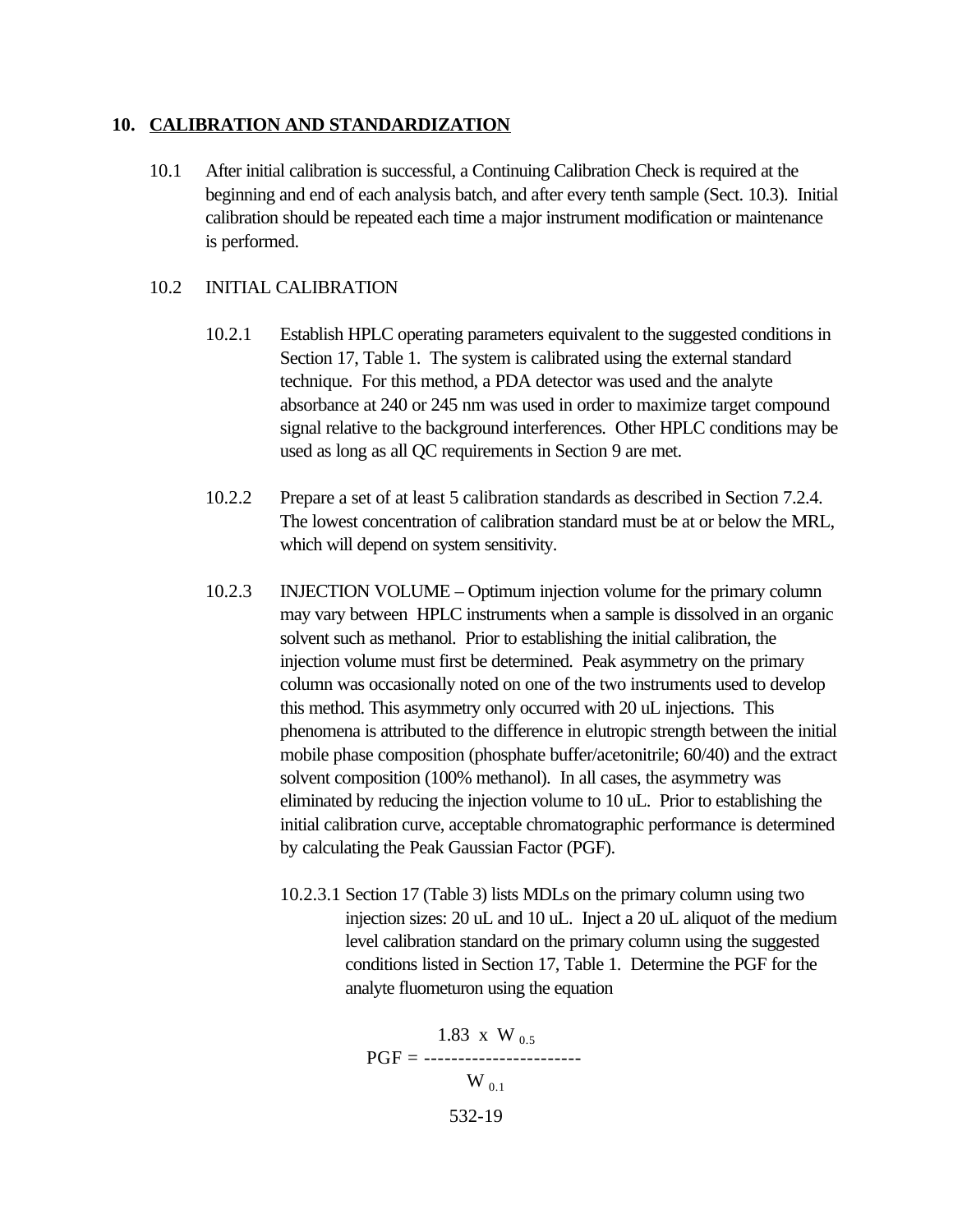where,

 $W_{0.5}$  is the peak width at half height, and  $W_{0,1}$  is the peak width at tenth height.

If fluometuron has not been included in the calibration standards, one of the surrogate compounds may be substituted.

- **NOTE:** Values for W  $_{0.5}$  and W  $_{0.1}$  can be attained via most data acquisition software packages. If these values are manually measured, the analyst should limit the retention time window to enlarge the peak of interest allowing accurate determination of the PGF. Inaccurate measurements may result when using a chromatogram of the entire analysis run.
- 10.2.3.2 If the PGF is in the range of 0.90 to 1.10, the peak shape is considered acceptable, and a 20 uL injection may be used. If not, injection volume should be reduced, and the PGF redetermined as described in Section 10.2.3.1.
- 10.2.4 Generate a calibration curve for each analyte by plotting the peak response (area is recommended) against analyte concentration. Both instruments used during method development yielded linear curves for the target analytes over the concentration range of interest. However, data may be fit with either a linear regression (response vs concentration) or quadratic fit (response vs concentration). Alternately, if the ratio of the analyte peak area to concentration (or response factor) is relatively constant  $(RSD < 30\%)$  an average response factor may be used to calculate analyte concentration. Siduron separates into two isomers (labeled A & B in Sect. 17, Figure 1). The responses of the two isomers should be added together before plotting against the concentration.
- 10.2.5 Repeat steps 10.2.1 through 10.2.4 for the confirmation column. Laboratories may choose to wait to establish an initial calibration curve for the confirmation column until they have samples with positive results that require confirmation; however, this step must be successfully completed prior to confirming sample results.
- 10.3 CONTINUING CALIBRATION CHECK (CCC) Minimum daily calibration verification is as follows. Verify the initial calibration at the beginning and end of each group of analyses, and after every tenth sample during analyses. (In this context, a "sample" is considered to be a Field sample. LRBs, LFBs, LFMs, LFMDs and CCCs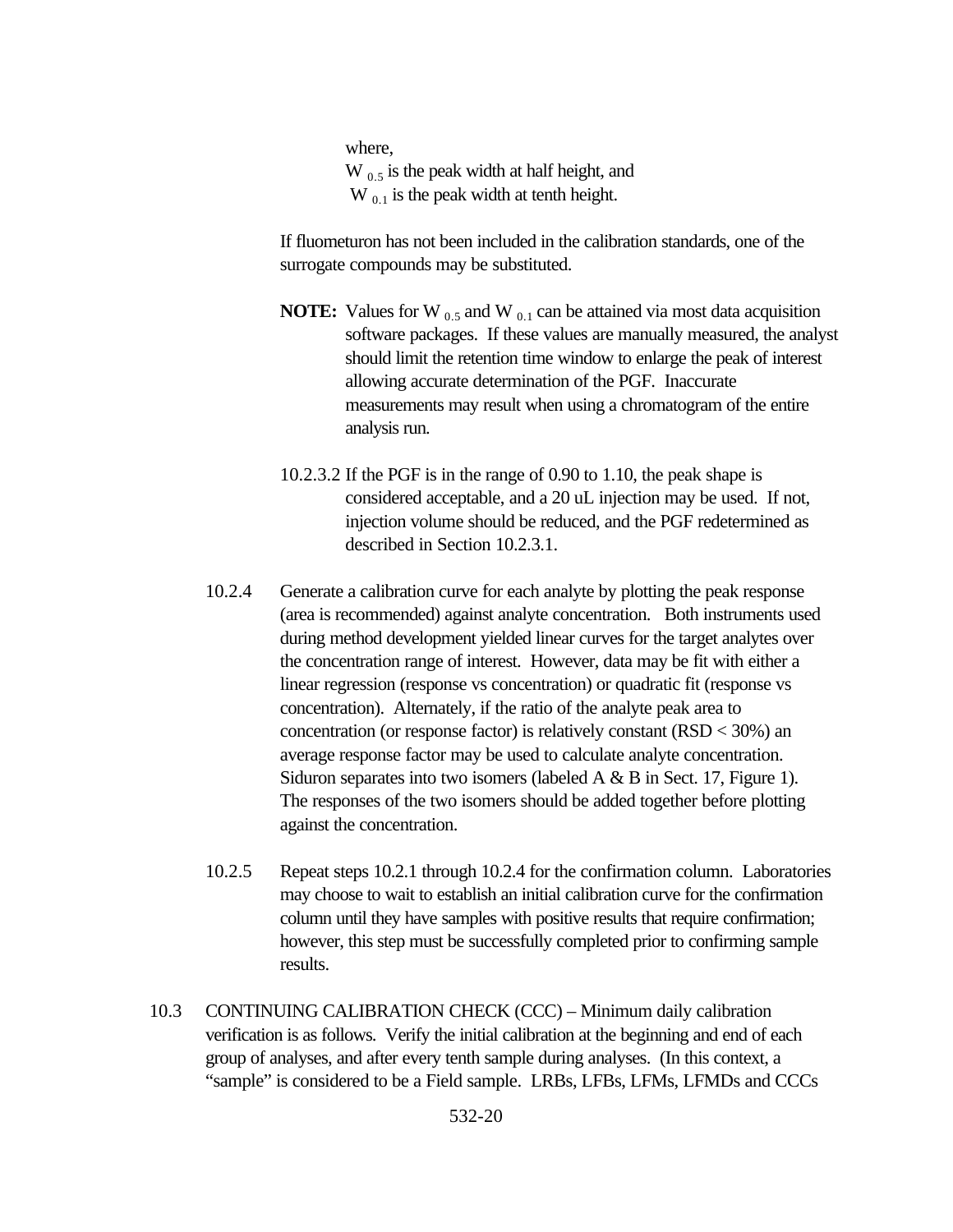are not counted as samples.) The beginning CCC each day should be at or below the MRL in order to verify instrument sensitivity prior to any analyses. Subsequent CCCs should alternate between a medium and high concentration standard.

- 10.3.1 Inject an aliquot of the appropriate concentration calibration solution and analyze with the same conditions used during the initial calibration.
- 10.3.2 Calculate the concentration of each analyte and surrogate in the check standard. The calculated amount for each analyte for medium and high level CCCs must be  $\pm$  30% of the true value. The calculated amount for the lowest calibration point for each analyte must be within  $\pm 50\%$  of the true value. If these conditions do not exist, then all data for the problem analyte must be considered invalid, and remedial action should be taken which may require recalibration. Any field sample extracts that have been analyzed since the last acceptable calibration verification should be reanalyzed after adequate calibration has been restored.

# **11. PROCEDURE**

11.1 Important aspects of this analytical procedure include proper preparation of laboratory glassware and sample containers (Sect. 4.1), and sample collection and storage (Sect. 8). This section details the procedures for sample preparation, solid phase extraction (SPE) using cartridges or disks, and extract analysis.

# 11.2 SAMPLE PREPARATION

- 11.2.1 Samples are preserved, collected and stored as presented in Section 8. All field and QC samples must contain the preservatives listed in Section 8.1.2, including the LRB and LFB. Determine sample volume. The sample volume may be measured directly in a graduated cylinder to the nearest 10 mL. To minimize the need to use a different graduated cylinder for each sample, an indirect measurement may be done in one of two ways: by marking the level of the sample on the bottle or by weighing the sample and bottle to the nearest 10 g. After extraction, proceed to Section 11.3.5 for final volume determination. The LRB and LFB may be prepared by measuring 500 mL of reagent water into an erlenmeyer flask.
- 11.2.2 Add an aliquot of the SUR PDS (Sect. 7.2.1.2) to all samples and mix by swirling the sample. Addition of 10 uL of a 500 ug/mL SUR PDS to a 500 mL sample will result in a concentration of 10 ug/L.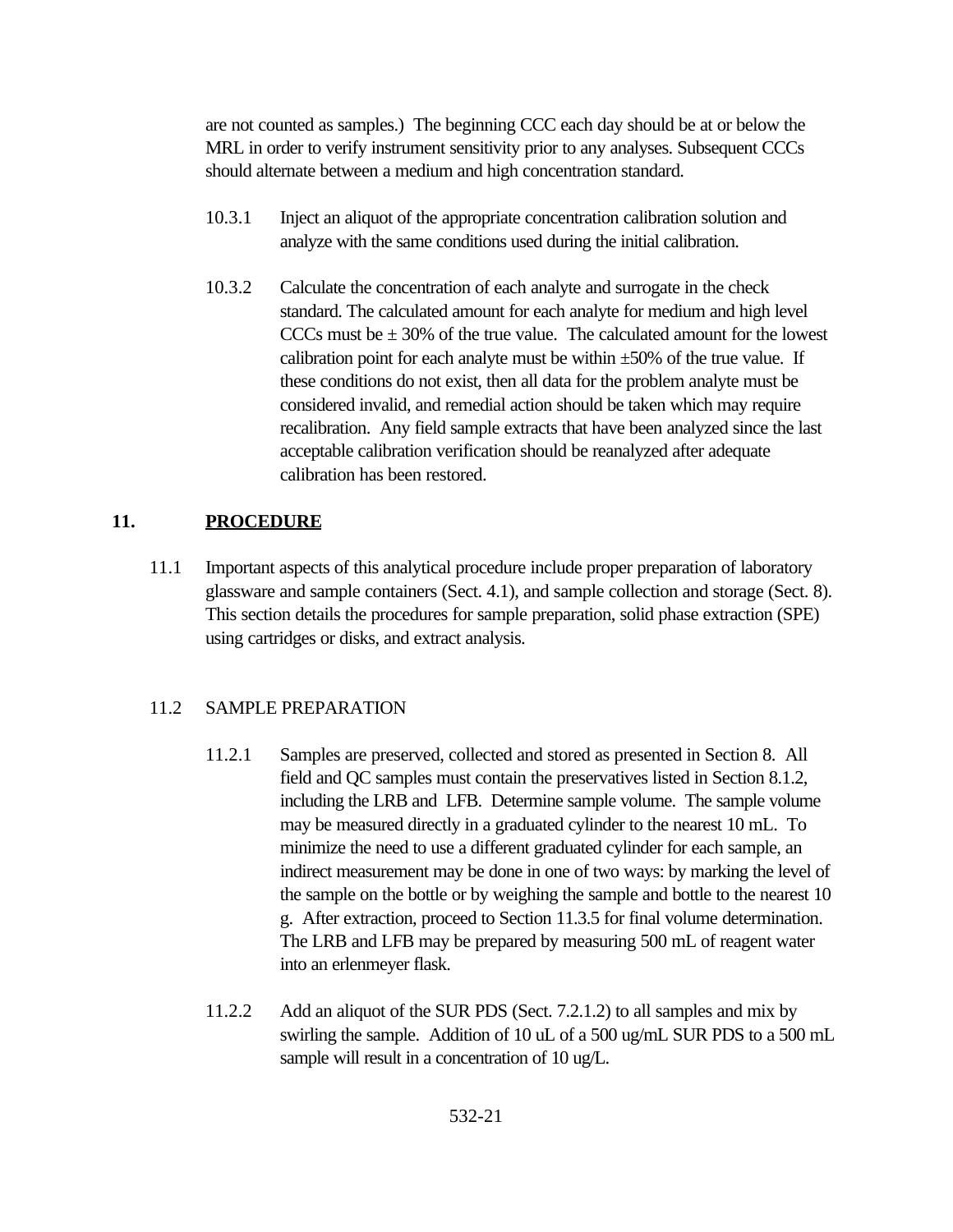- 11.2.3 If the sample is a LFB or LFM, add the necessary amount of analyte PDS. Swirl each sample to ensure all components are properly mixed.
- 11.2.4 Proceed with sample extraction. Refer to Section 11.3 if SPE cartridges are being used. Refer to Section 11.4 if SPE disks are being used.
- 11.3 CARTRIDGE SPE PROCEDURE Proper conditioning of the solid phase can have a marked effect on method precision and accuracy. This section describes the SPE procedure using the equipment outlined in Section 6.9 in its simplest, least expensive mode without the use of the alternate transfer system or robotics systems (Sect. 6.9.2 and 6.9.6) This configuration was used to collect data presented in Section 17.
	- 11.3.1 CARTRIDGE CONDITIONING Once the conditioning of the cartridge is started, the cartridge must not be allowed to go dry until the last portion of the sample is filtered through it. If the cartridge goes dry during the conditioning phase, the conditioning must be started over. However, if the cartridge goes dry during sample extraction, the analyte and surrogate recoveries may be affected. If this happens the analyst should make note of this as this sample may require re-extraction due to low surrogate recoveries.
		- 11.3.1.1 CONDITIONING WITH METHANOL Assemble the extraction cartridges into the vacuum manifold. Rinse each cartridge with two, 5 mL aliquots of methanol, allowing the sorbent to soak in the methanol for about 30 seconds by turning off the vacuum temporarily during the first rinsing. Do not allow the methanol level to go below the top of the cartridge packing.
		- 11.3.1.2 CONDITIONING WITH REAGENT WATER Follow the methanol rinse with two, 5 mL aliquots of reagent water being careful not to allow the water level to go below the cartridge packing. Turn off the vacuum. Add approximately 5 mL additional reagent water to the cartridge, and attach a reservoir (or transfer tube - Sect. 6.9.2) before adding sample to the cartridge.
	- 11.3.2 CARTRIDGE EXTRACTION Prepare samples, including QC samples, as specified in Section 11.2. The samples may be added to the cartridge using either a large reservoir attached to the cartridge or using a transfer tube from the sample bottle to the cartridge.
		- 11.3.2.1 SAMPLE ADDITION USING RESERVOIRS Attach a reservoir to the conditioned cartridge. Fill the reservoir (Sect. 6.9.2) with sample and then turn on the vacuum. Adjust the vacuum so that the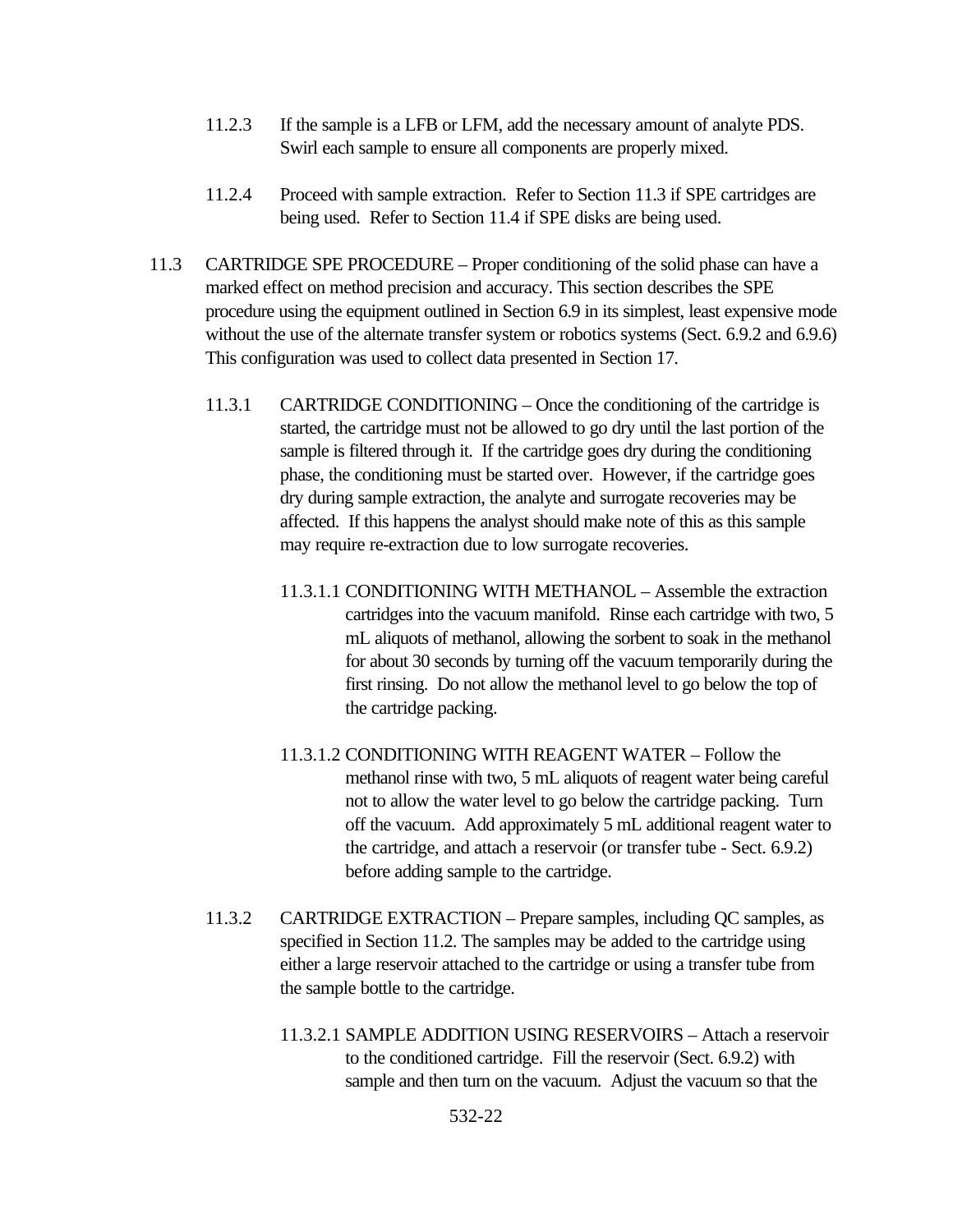approximate flow rate is about 20 mL/min (minus 9-10 in Hg.). Care must be taken to add additional aliquots of sample to the reservoir to keep the cartridge packing from going dry before all the sample has been extracted. Rinse the sample container with reagent water and add to the reservoir after the last addition of sample, but before the cartridge goes dry. After all of the sample has passed through the SPE cartridge, detach the reservoir and draw air through the cartridge for 15 minutes at full vacuum (minus 10-15 in Hg). Turn off and release the vacuum.

- 11.3.2.3 SAMPLE ADDITION USING TRANSFER TUBES If the sample transfer tubes are employed, make sure the transfer tube is attached to the conditioned cartridge before turning on the vacuum. Adjust the vacuum to a similar flow rate of approximately 20 mL/min (minus 9- 10 in Hg). Rinse down the sample container with reagent water as it approaches dryness. After all of the sample has passed through the SPE cartridge, detach the transfer tube and draw air through the cartridge for 15 minutes at full vacuum (minus 10-15 in Hg). Turn off and release the vacuum.
- 11.3.3 CARTRIDGE ELUTION Lift the extraction manifold top and insert collection tubes into the extraction tank to collect the extracts as they are eluted from the cartridge. Add approximately 3 mL of methanol to the top of each cartridge. Pull enough of the methanol into the cartridge at low vacuum to soak the sorbent. Turn off the vacuum and vent the system. Allow the sorbent to soak in methanol for approximately 30 seconds. Start a low vacuum (minus 2- 4 in Hg) and pull the methanol through in a dropwise fashion into the collection tube. Repeat this elution a second time with approximately 2 mL of methanol, and then a third time with approximately 1 mL.
- 11.3.4 EXTRACT CONCENTRATION Concentrate the extract to about 0.5 mL in a warm water bath (at about  $40^{\circ}$ ) under a gentle steam of nitrogen. Transfer to a 1 mL volumetric flask, rinsing the collection tube with small amounts of methanol. Adjust to volume with methanol. Filter the sample using a 1 mL syringe and filter (Sects. 6.7 & 6.8) into an appropriate autosampler vial.
- 11.3.5 SAMPLE VOLUME DETERMINATION If the level of the sample was marked on the sample bottle, use a graduated cylinder to measure the volume of water required to fill the original sample bottle to the mark made prior to extraction. Determine to the nearest 10 mL. If using weight to determine volume, weigh the empty bottle to the nearest 10 g and determine the sample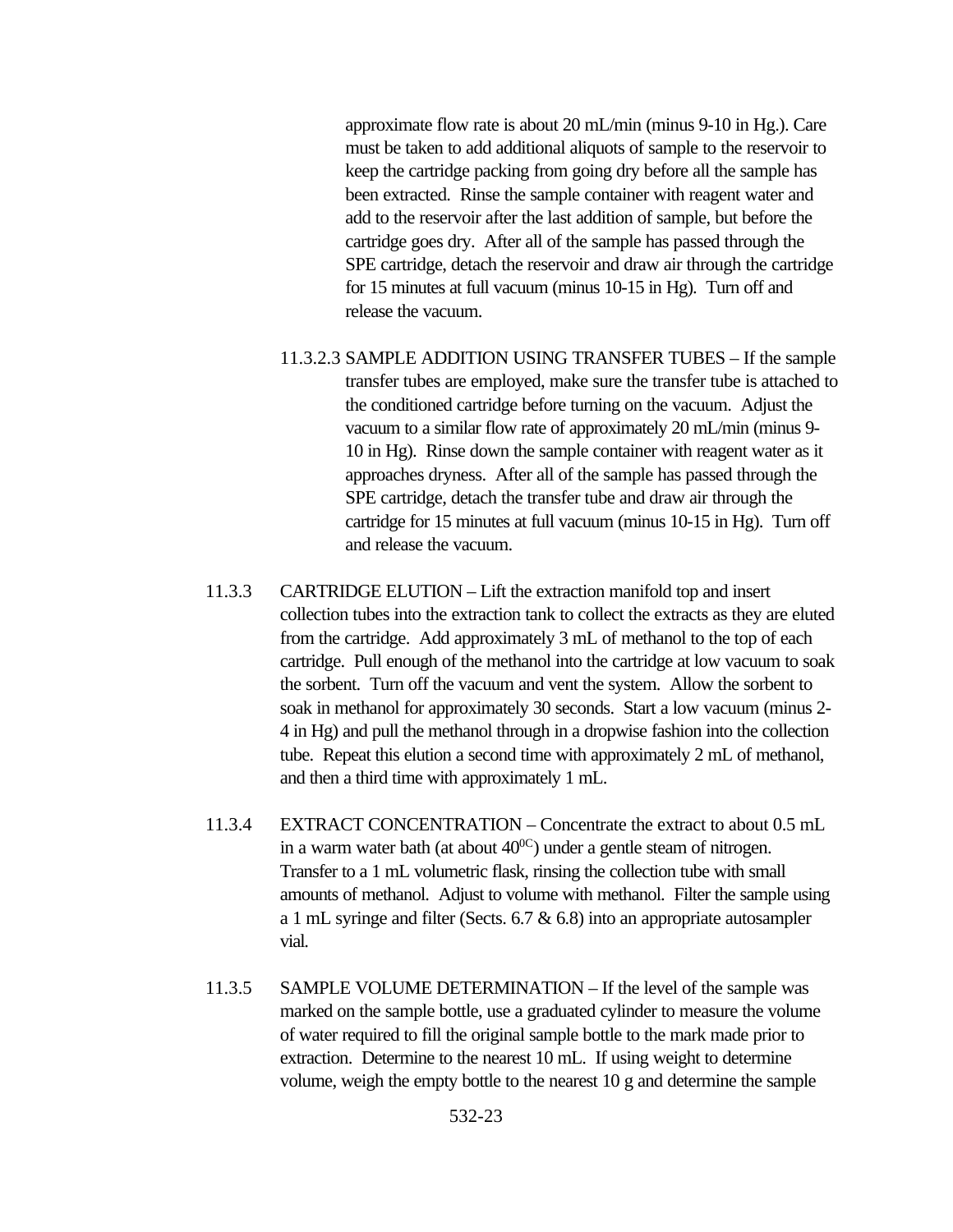weight by subtraction of the empty bottle from the original weight (Sect. 11.2.1). In either case, the sample volume will be used in the final calculations of analyte concentration (Sect. 12.4).

- 11.4 DISK SPE PROCEDURE Proper conditioning of the solid phase can have a marked affect on method precision and accuracy. This section describes the SPE procedure using the equipment outlined in Section 6.10 in its simplest, least expensive mode without the use of robotics systems (Sect. 6.10.4). This configuration was used to collect data presented in Section 17.
	- 11.4.1 DISK CONDITIONING Once the conditioning of the disk is started, the disk must not be allowed to go dry until the last portion of the sample is filtered through it. If the disk goes dry during the conditioning phase, the conditioning must be started over. However, if the disk goes dry during sample extraction, the analyte and surrogate recoveries may be affected. If this happens the analyst should make note of this as this sample may require re-extraction due to low surrogate recoveries.
		- 11.4.1.1 CONDITIONING WITH METHANOL Assemble the extraction glassware in the vacuum manifold, placing the disks on a support screen between the funnel and base. Rinse each disk with two, 10 mL aliquots of methanol to the funnel, allowing the sorbent to soak for about 30 seconds by pulling approximately 1mL through the disk and turning off the vacuum temporarily during the first rinsing. Draw the methanol through the disk until it is 3-5 mm above the disk surface, adding more methanol if needed to keep the methanol from going below this level.
		- 11.4.1.2 CONDITIONING WITH WATER Follow the methanol rinse with two, 10 mL aliquots of reagent water being careful to keep the water level at 3-5 mm above the disk surface. Turn off the vacuum.
	- 11.4.2 DISK EXTRACTION Prepare samples, including QC samples, as specified in Section 11.2. Fill the extraction funnel containing the conditioned disk with sample and turn on the vacuum. Care must be taken to add additional aliquots of sample to the funnel to keep the disk from going dry before all the sample has been extracted. Rinse the sample container with reagent water and add to the funnel after the last addition of sample, but before the disk goes dry. After all of the sample has passed through the SPE disk, draw air through the disk for 15 minutes at full vacuum (minus 10-15 in Hg). Turn off and release the vacuum.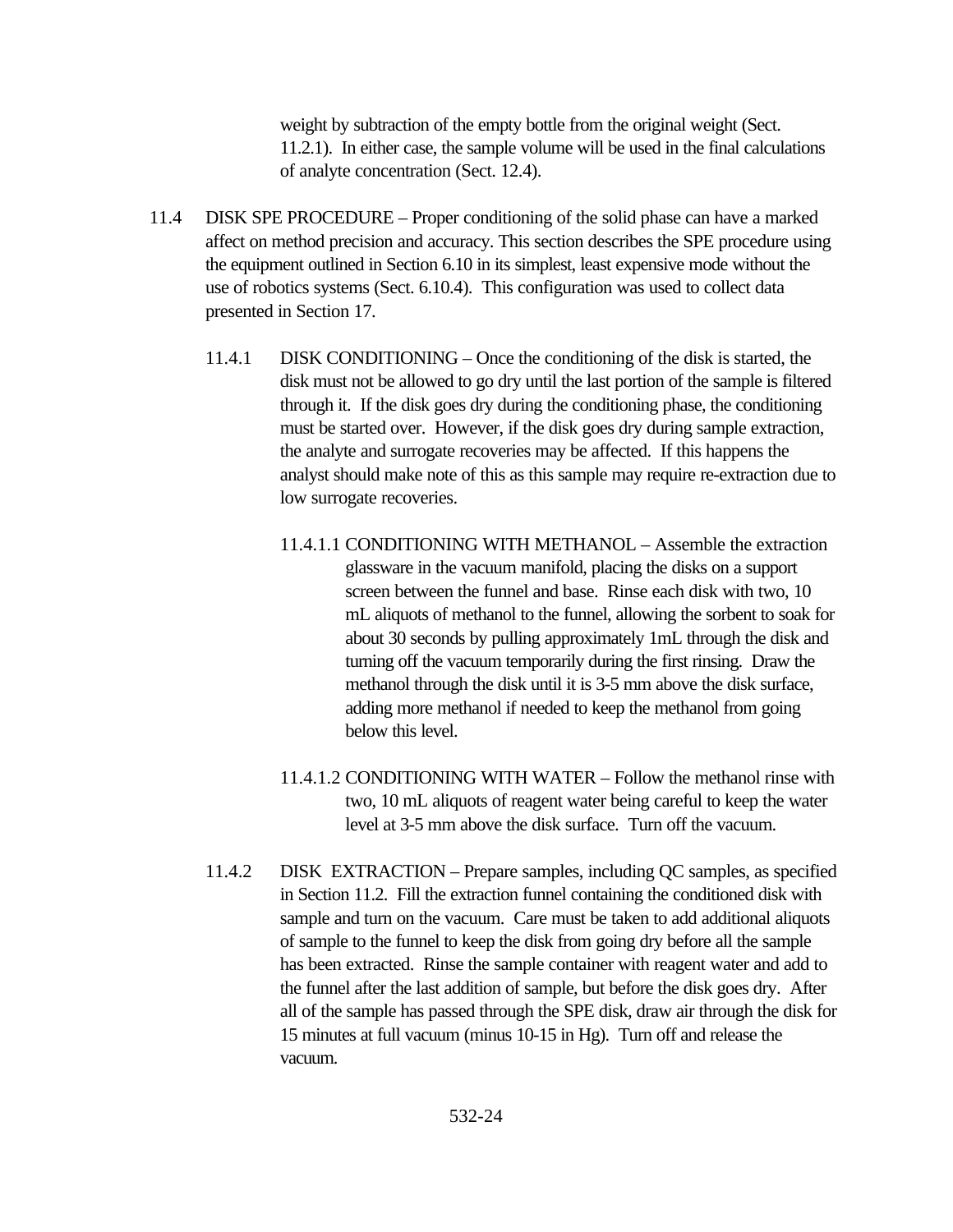- 11.4.3 DISK ELUTION Detach the glassware base from the manifold without disassembling the funnel from the base. Dry the underside of the base. Insert collection tubes into the manifold to collect the extracts as they are eluted from the disk. The collection tubes must fit around the drip tip of the base to ensure the collection of all of the eluent. Reattach the base to the manifold. Add approximately 5 mL of methanol to the top of each disk. Pull enough of the methanol into the disk to soak the sorbent. Turn off the vacuum and vent the system. Allow the sorbent to soak in methanol for approximately 30 seconds. Start the vacuum and pull the methanol through. Attempt to pull the methanol through in a dropwise fashion into the collection tube by slowly turning the valve (which controls the flow through the funnel) until the methanol starts eluting into the collection tube. Repeat this elution a second time with approximately 4 mL of methanol, and then a third time with approximately 3 mL.
- 11.4.4 EXTRACT CONCENTRATION Proceed with extract concentration as in Section 11.3.4.
- 11.4.5 SAMPLE VOLUME DETERMINATION Proceed with sample volume determination as in Section 11.3.5.
- 11.5 SOLVENT EXCHANGE FOR CONFIRMATION ANALYSIS Samples that will be confirmed must be exchanged into reagent water/acetonitrile (60/40). To accomplish this, transfer the remaining 980 uL of the extract to a 1 mL volumetric (or other appropriate collection tube). Mark the sample volume. Take the extract to dryness in a warm water bath (at  $\sim$  40<sup>0</sup>C) under a gentle steam of nitrogen. Reconstitute the residue with a mixture of reagent water/acetonitrile (60/40) to the mark made before the extract was taken to dryness. Care must be taken to redissolve the film as thoroughly as possible. Use of a vortex mixer is recommended. Transfer to an appropriate autosampler vial.

**Note:** Recovery experiments have been conducted to investigate the effect of drying time on compound recoveries by allowing the extract to sit an additional 1, 2, or 4 hours in the bath after being taken to dryness. These studies indicate that: 1) the best recoveries are obtained when extracts are reconstituted immediately after the methanol is removed; 2) recoveries decrease with increasing time in the bath; and 3) carbazole recovery is the most sensitive to the additional time. In our experiments, carbazole had acceptable recovery criteria (Sect. 12.3) at 2 additional hours of drying, but had exceeded the acceptable range after 4 hours of additional time.

#### 11.6 ANALYSIS OF SAMPLE EXTRACTS

11.6.1 Establish operating conditions as summarized in Table 1 of Section 17 for the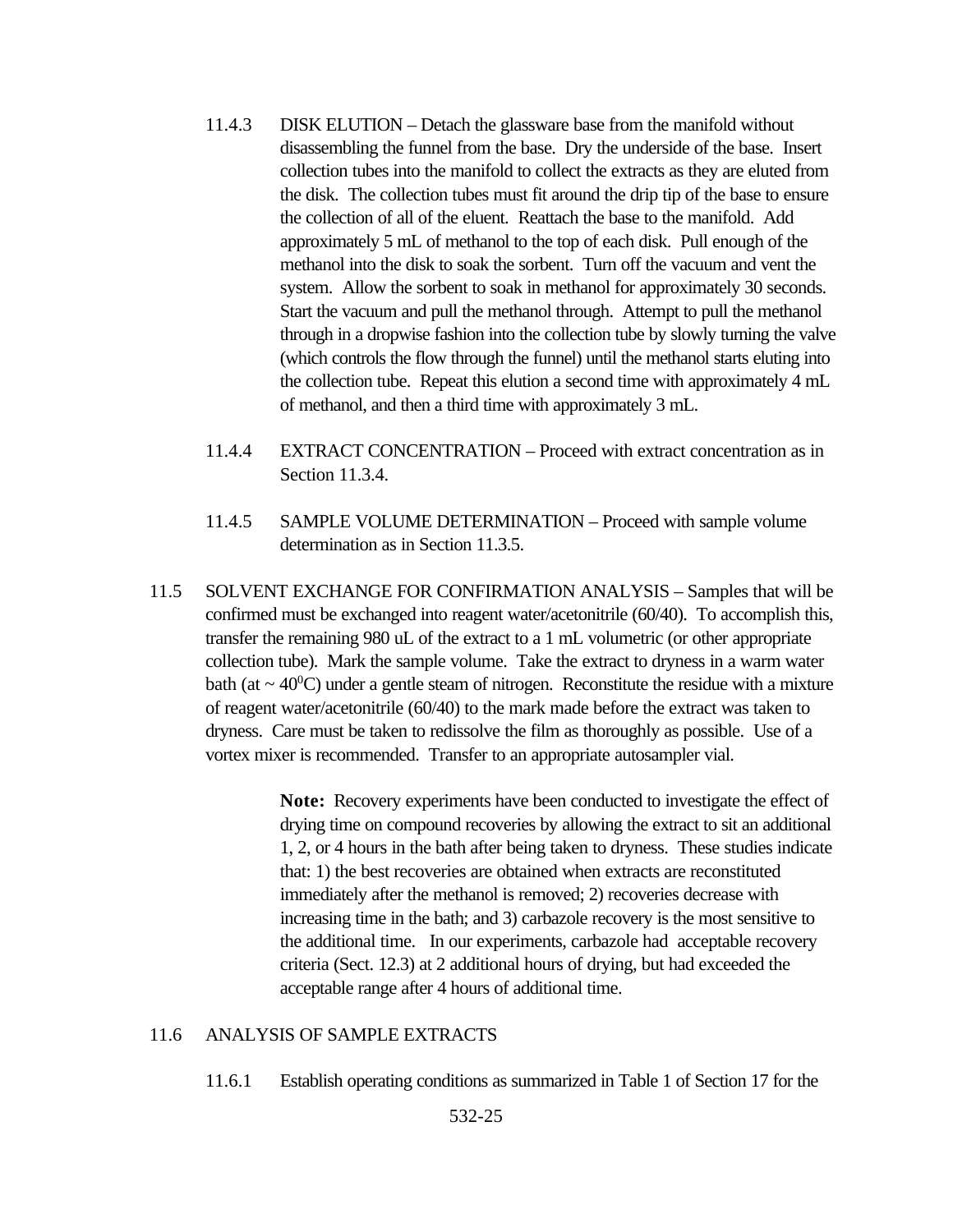HPLC system. Confirm that retention times, compound separation and resolution on the primary and secondary columns are similar to those listed in Tables 1 and 2 and Figures 1 and 2, respectively.

- 11.6.2 Determine the optimal injection volume. Establish a valid initial calibration following the procedures outlined in Section 10.2 using the optimum injection size. Complete the IDC requirements described in Section 9.2.
- 11.6.3 Establish an appropriate retention time window for each target and surrogate to identify them in the QC and field samples. This should be based on measurements of actual retention time variation for each compound in standard solutions analyzed on the HPLC over the course of time. Plus or minus three times the standard deviation of the retention time for each compound while establishing the initial calibration and completing the IDC can be used to calculate a suggested window size; however, the experience of the analyst should weigh heavily on the determination of the appropriate retention window size.
- 11.6.4 Check system calibration by analyzing a CCC (Sect. 10.3) and begin to inject aliquots of field and QC samples using the same injection volume and conditions used to analyze the initial calibration.
- 11.6.5 The analyst must not extrapolate beyond the established calibration range. If an analyte peak area exceeds the range of the initial calibration curve, the extract may be diluted with methanol. Acceptable surrogate performance (Sect. 9.7) should be determined from the undiluted sample extract. If confirmation analyses require dilution, this must be done using reagent water/acetonitrile (Sect. 11.5) Incorporate the dilution factor into final concentration calculations. Any dilutions will also affect analyte MRL.

# **12. DATA ANALYSIS AND CALCULATION**

- 12.1 Identify the method analytes in the sample chromatogram by comparing the retention time of the suspect peak to retention time of an analyte peak in a calibration standard or the laboratory fortified blank. Surrogate retention times should be confirmed to be within acceptance limits (Sect. 11.6.3) even if no target compounds are detected.
- 12.2 Calculate the analyte concentrations using the initial calibration curve generated as described in Section 10.2. Quantitate only those values that fall between the MRL and the highest calibration standard. Samples with target analyte responses that exceed the highest standard require dilution and reanalysis (Sect. 11.6.5).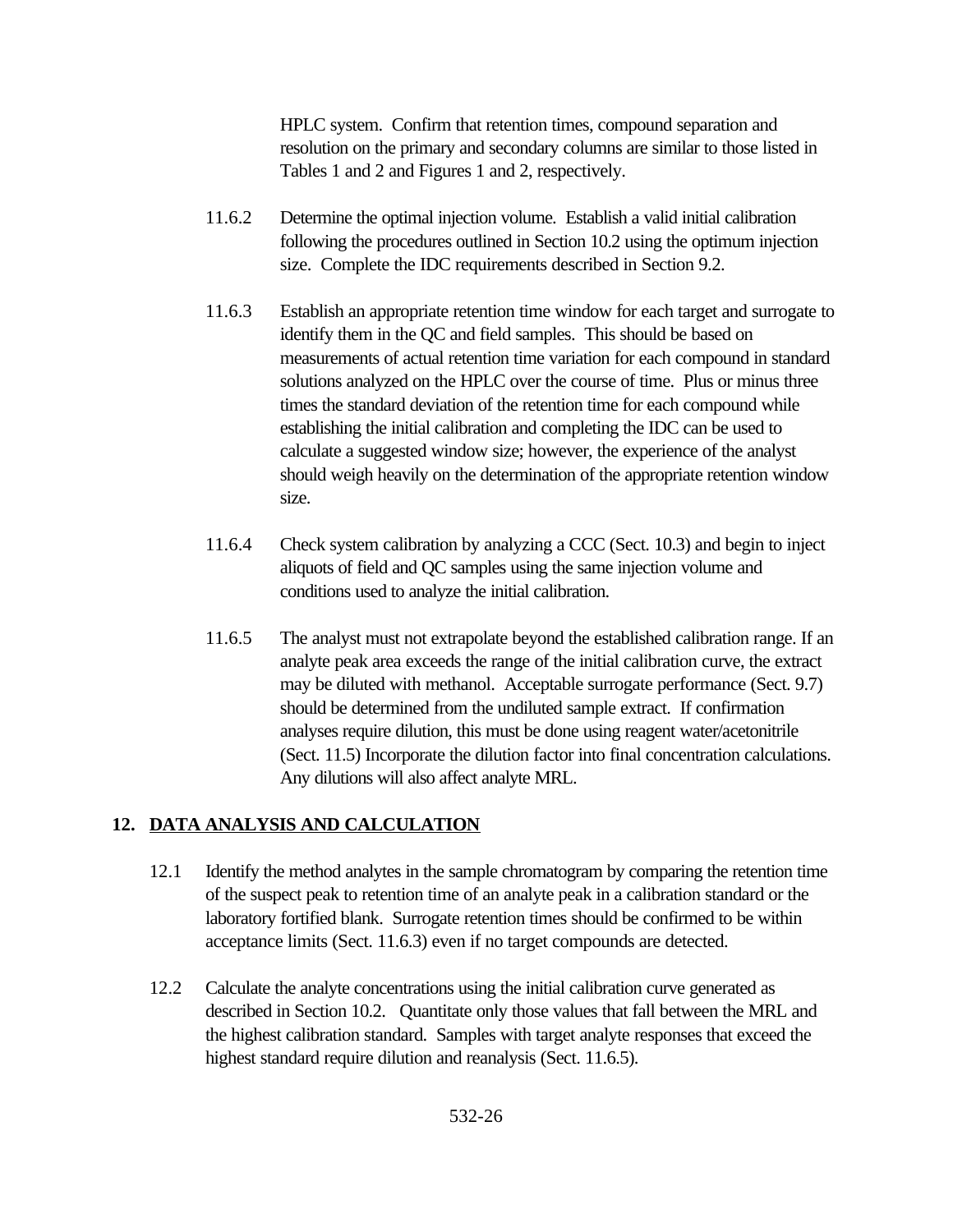- 12.3 Positive results should be confirmed on the confirmation column (Sect. 17, Table 2) that has been initially calibrated, and confirmed to still be in calibration by analyzing appropriate CCCs (Sect. 10.3) prior to the confirmation analysis. Quantitated values for the targets and surrogates on the confirmation column should be 50 - 150% of the primary column result. If so, report the more accurate primary column result. If not, report the lower of the 2 values and mark the results as suspect/confirmation to inform the data user that the results are suspect due to lack of confirmation. If values are taken from the confirmation column, both surrogates must meet recovery acceptance criteria. **Note:** The PDA spectra of these compounds do not have sufficient resolution to definitively identify each target compound in this method.
- 12.4 Adjust the calculated concentrations of the detected analytes to reflect the initial sample volume and any dilutions performed.
- 12.5 Prior to reporting the data, the chromatogram should be reviewed for any incorrect peak identification or poor integration.
- 12.6 Analyte concentrations are reported in ug/L. Calculations should use all available digits of precision, but final concentrations should be rounded to an appropriate number of significant figures.

### **13. METHOD PERFORMANCE**

- 13.1 PRECISION, ACCURACY, AND MDLs Method detection limits (MDLs) are presented in Table 3 and were calculated using the formula present in Section 9.2.4. Tables for these data are presented in Section 17. Single laboratory precision and accuracy data are presented for three water matrices: reagent water (Table 5); chlorinated, "finished" surface water (Table 6); and chlorinated, "finished" ground water (Table 7).
- 13.2 COMPOUND STABILITY Thidiazuron and diflubenzuron are extremely sensitive to free chlorine. LFM recoveries were found to drop to 0% for thidiazuron and about 5% for diflubenzuron in the time required to extract samples in the presence of free chlorine. Other analytes are sensitive to free chlorine over time, even within the recommended sample holding time of 14 days. For example, LFM recoveries for diuron drop to about 12% on day 14 in a finished surface water with a residual free chlorine concentration of 0.8 mg/L. This illustrates the importance of proper sample preservation (Sect. 8). During method development, it was experimentally determined that the 2.5 g Trizma preset crystals (Sect. 7.1.6.2) was sufficient to dechlorinate a 500 mL sample with up to approximately 10 mg/L free chlorine as measured colorimetrically. This level is about 2.5 times the maximum allowable free chlorine residual in municipal tap waters promulgated in Stage I of the Disinfectant/Disinfection By-product Rule<sup>(6)</sup> and so should be sufficient to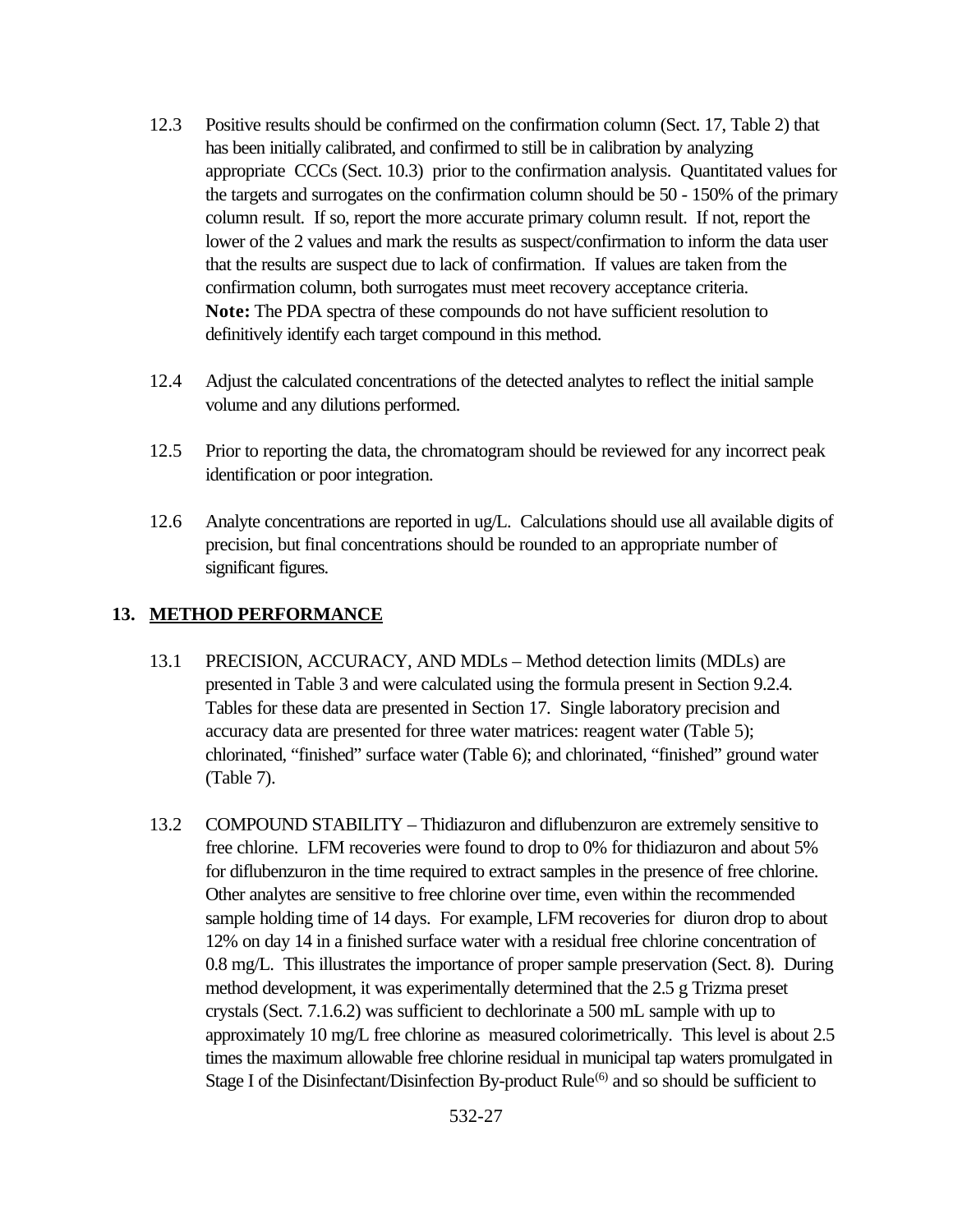reduce free chlorine in samples from public water systems.

# 13.3 ANALYTE STABILITY STUDIES

- 13.3.1 FIELD SAMPLES Chlorinated finished surface water samples, fortified with method analytes at 10 ug/L, were preserved and stored as required in Section 8. The average of triplicate analyses, conducted on days 0, 2, 7, and 14, are presented in Section 17, Table 8. These data document the 14-day sample holding time.
- 13.3.2 EXTRACTS Extracts from the day 0 extract holding time study described above were stored below  $0^{\circ}$ C and analyzed on days 0, 8, 14, and 21. The data presented in Section 17, Table 9, document the 21-day extract holding time.

# **14. POLLUTION PREVENTION**

- 14.1 This method utilizes solid phase extraction technology to extract analytes from water. It requires the use of very small volumes of organic solvent and very small quantities of pure analytes, thereby minimizing the potential hazards to both the analyst and the environment as compared to the use of large volumes of organic solvents in conventional liquid-liquid extractions.
- 14.2 For information about pollution prevention that may be applicable to laboratory operations, consult "Less is Better: Laboratory Chemical Management for Waste Reduction" available from the American Chemical Society's Department of Government Relations and Science Policy, 1155 16th Street NW, Washington, D.C., 20036.

# **15. WASTE MANAGEMENT**

15.1 The analytical procedures described in this method generate relatively small amounts of waste since only small amounts of reagents and solvents are used. The matrices of concern are finished drinking water or source water. However, the Agency requires that laboratory waste management practices be conducted consistent with all applicable rules and regulations, and that laboratories protect the air, water, and land by minimizing and controlling all releases from fume hoods and bench operations. Also, compliance is required with any sewage discharge permits and regulations, particularly the hazardous waste identification rules and land disposal restrictions. For further information on waste management, consult "The Waste Management Manual for Laboratory Personnel" also available from the American Chemical Society at the address in Section 14.2.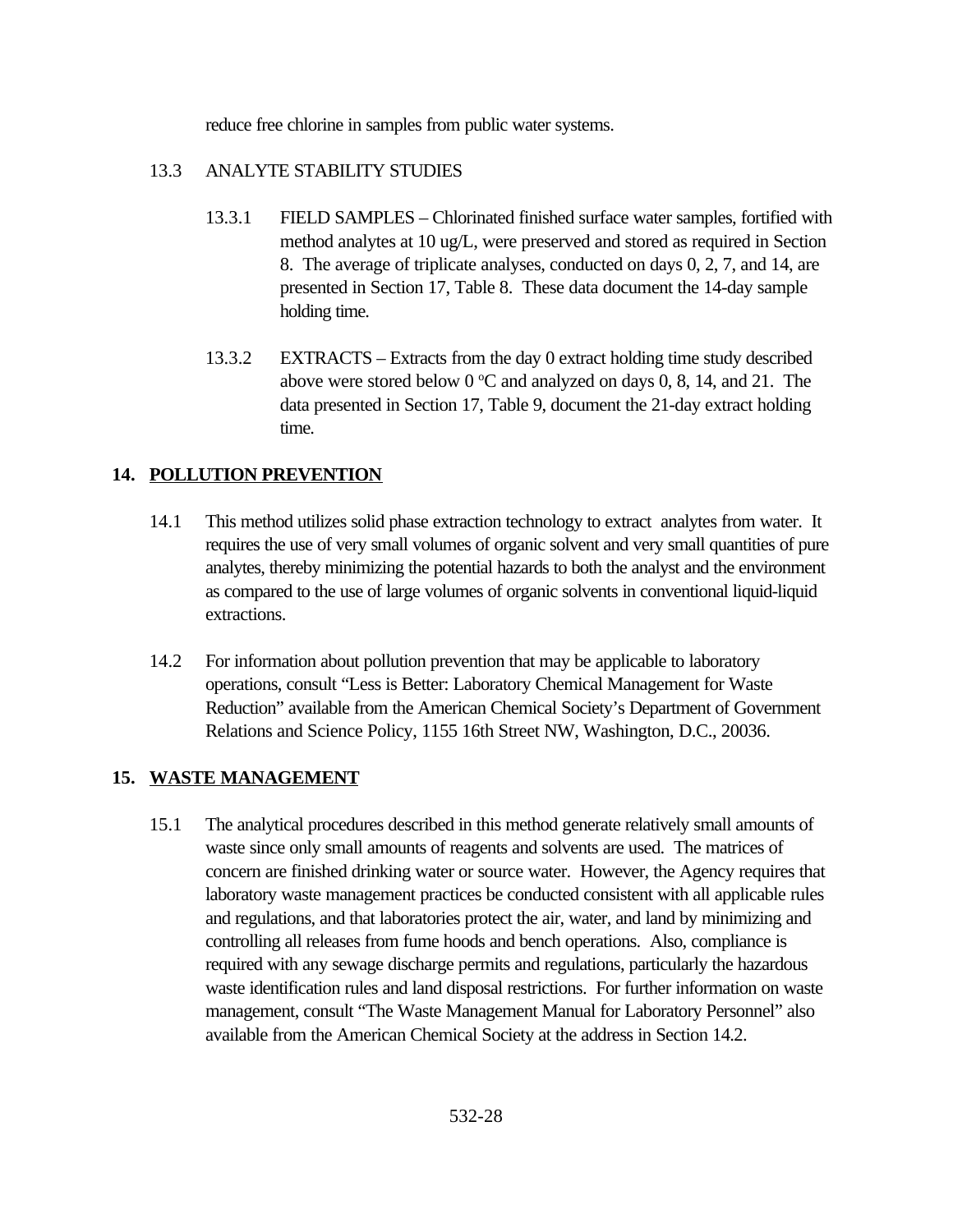### **16. REFERENCES**

- 1. Glaser, J.A., Foerst, D.L., McKee, G.D., Quave, S.A., and Budde, W.L., "Trace Analyses for Wastewaters," Environ. Sci. Technol. 1981, 15, 1426-1435.
- 2. "OSHA Safety and Health Standards, General Industry," (29CRF1910). Occupational Safety and Health Administration, OSHA 2206, (Revised, Jan.1976).
- 3. "Carcinogens-Working with Carcinogens," Publication No. 77-206, Department of Health, Education, and Welfare, Public Health Service, Center for Disease Control, National Institute of Occupational Safety and Health, Atlanta, Georgia, August 1977.
- 4. "Safety In Academic Chemistry Laboratories," 3rd Edition, American Chemical Society Publication, Committee on Chemical Safety, Washington, D.C., 1979.
- 5. ASTM Annual Book of Standards, Part II, Volume 11.01, D3370-82, "Standard Practice for Sampling Water," American Society for Testing and Materials, Philadelphia, PA, 1986.
- 6. Federal Register, December 16, 1998, 63 (241) 69390-69476.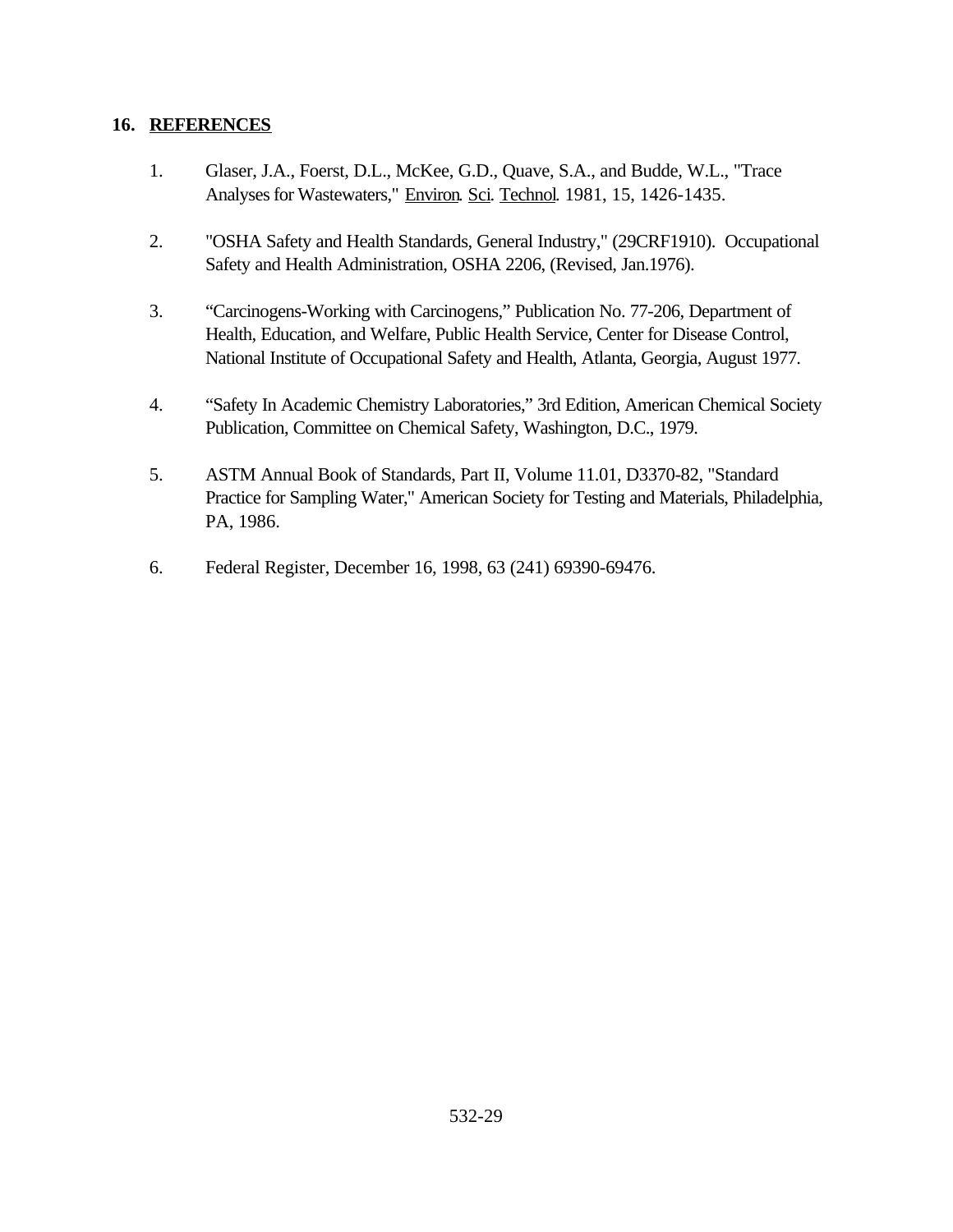### **17. TABLES, DIAGRAMS, FLOWCHARTS, AND VALIDATION DATA**

# **TABLE 1. CHROMATOGRAPHIC CONDITIONS AND RETENTION TIME DATA FOR THE PRIMARY COLUMN**

| <b>Peak Number</b><br>(Figure 1) | <b>Analyte</b>  | <b>Retention</b><br>Time (min.) |
|----------------------------------|-----------------|---------------------------------|
| $\mathbf{1}$                     | Tebuthiuron     | 2.03                            |
| $\overline{2}$                   | Thidiazuron     | 2.48                            |
| 3                                | Monuron (SUR)   | 2.80                            |
| 4                                | Fluometuron     | 4.45                            |
| 5                                | Diuron          | 5.17                            |
| 6                                | Propanil        | 8.53                            |
| 7                                | Siduron A       | 8.91                            |
| 8                                | Siduron B       | 9.76                            |
| 9                                | Linuron         | 11.0                            |
| 10                               | Carbazole (SUR) | 12.8                            |
| 11                               | Diflubenzuron   | 13.9                            |

**Primary Column**: Symmetry  $4.6 \times 150$  mm packed with  $3.5$  um  $C_{18}$  stationary phase.

| <b>Conditions:</b>                                     |                        |  |  |
|--------------------------------------------------------|------------------------|--|--|
| Solvent A                                              | 25 mM phosphate buffer |  |  |
| Solvent B                                              | acetonitrile           |  |  |
| $40\%$ B                                               | $0-9.5$ minutes        |  |  |
| linear gradient 40-50% B                               | $9.5 - 10.0$ minutes   |  |  |
| linear gradient 50-60% B                               | 10.0-14.0 minutes      |  |  |
| linear gradient 60-40%B                                | 14.0-15.0 minutes      |  |  |
| Flow rate                                              | $1.5$ mL/min           |  |  |
| Wavelength                                             | $245 \text{ nm}$       |  |  |
| Equilibration time prior to next injection 15 minutes. |                        |  |  |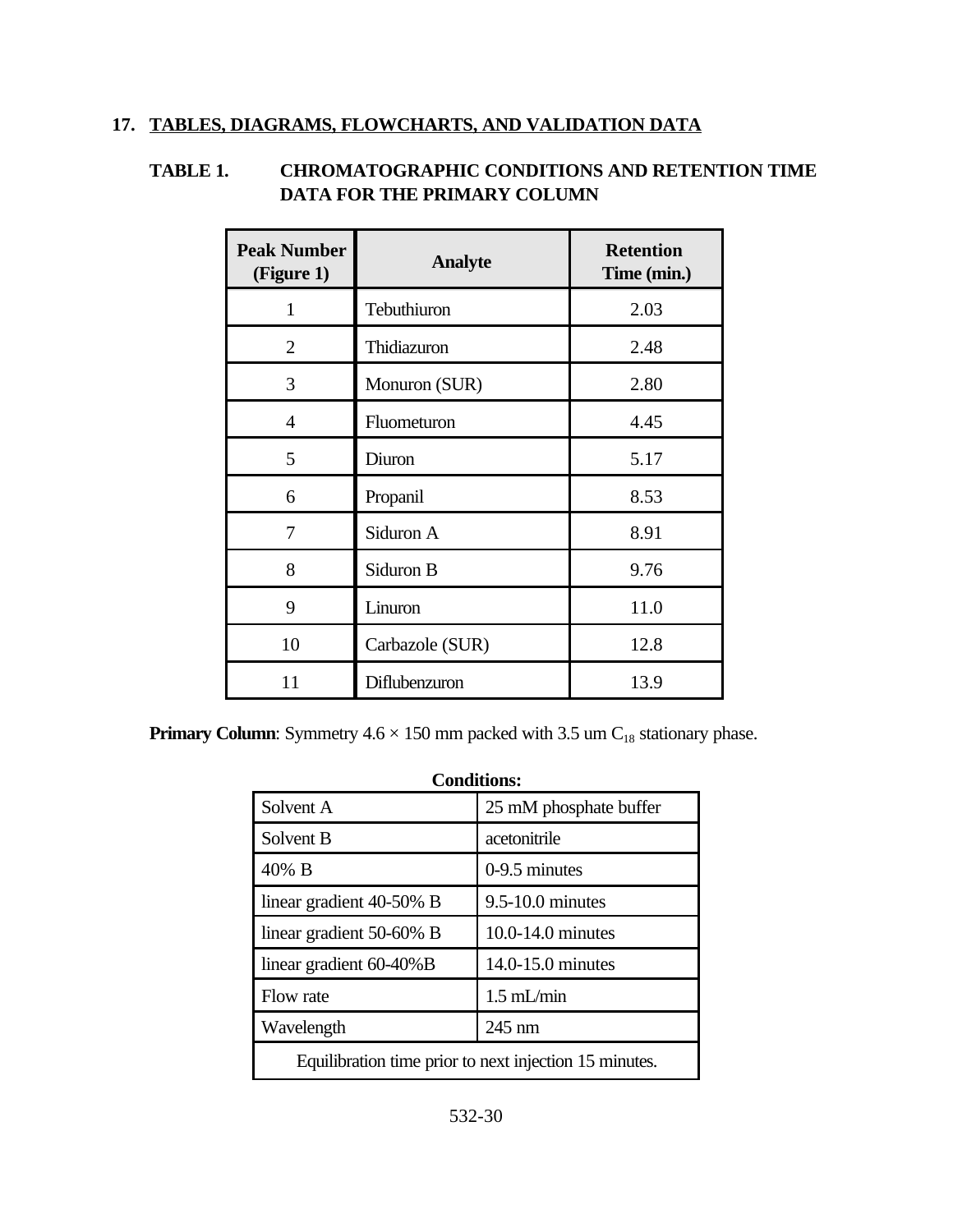# **TABLE 2. CHROMATOGRAPHIC CONDITIONS AND RETENTION TIME DATA FOR THE CONFIRMATION COLUMN**

| <b>Peak Number</b><br>(Figure 1) | <b>Analyte</b>  | <b>Retention</b><br>Time (min.) |
|----------------------------------|-----------------|---------------------------------|
| $\mathbf{1}$                     | Tebuthiuron     | 2.56                            |
| $\overline{2}$                   | Monuron (SUR)   | 3.98                            |
| 3                                | Thidiazuron     | 4.93                            |
| 4                                | Fluometuron     | 5.94                            |
| 5                                | Diuron          | 7.67                            |
| 6                                | Siduron A       | 9.53                            |
| 7                                | Propanil        | 10.1                            |
| 8                                | Siduron B       | 10.8                            |
| 9                                | Linuron         | 12.2                            |
| 10                               | Carbazole (SUR) | 14.3                            |
| 11                               | Diflubenzuron   | 15.2                            |

**Confirmation Column:** Supelcosil 4.6 × 150 mm packed with 5 um cyanopropyl stationary phase.

| <b>Conditions:</b>                                     |                                                                                                                |  |  |
|--------------------------------------------------------|----------------------------------------------------------------------------------------------------------------|--|--|
| Solvent A                                              | 25 mM phosphate buffer                                                                                         |  |  |
| Solvent B                                              | acetonitrile                                                                                                   |  |  |
| linear gradient 20% B                                  | $0-11.0$ minutes, 1.5 mL/min. flow rate                                                                        |  |  |
| linear gradient 20-40% B                               | 11.0-12.0 minutes, $1.5$ mL/min flow rate                                                                      |  |  |
| 40% B                                                  | hold to 16 minutes at 1.5 mL/min. flow rate,<br>step to 2.0 mL/min flow rate at 16 min. and<br>hold to 20 min. |  |  |
| linear gradient 40-20% B                               | $20.0 - 20.1$ minutes, $2.0$ mL/min. flow rate                                                                 |  |  |
| Wavelength                                             | 240 nm                                                                                                         |  |  |
| Equilibration time prior to next injection 15 minutes. |                                                                                                                |  |  |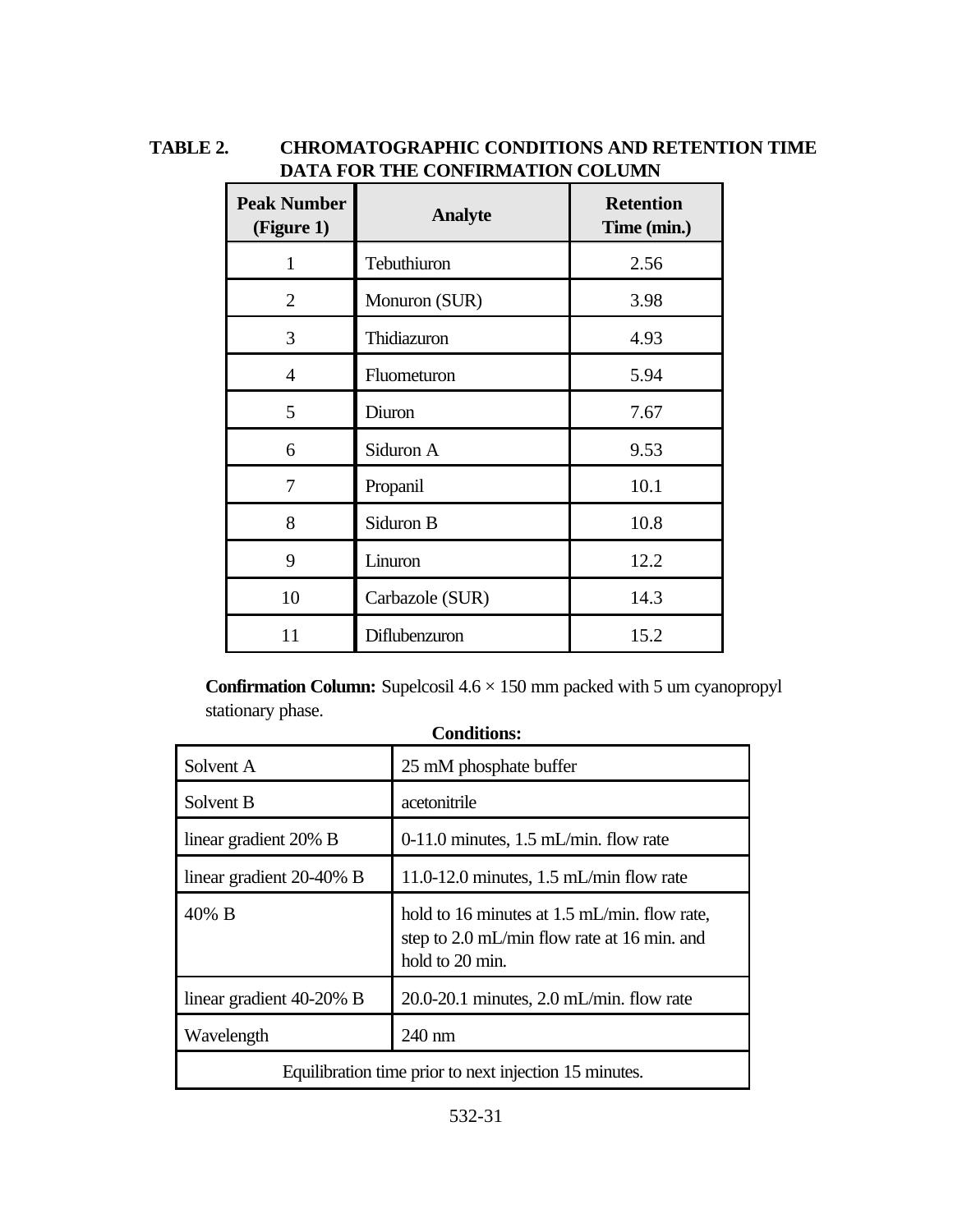# **TABLE 3. METHOD DETECTION LIMITS FOR 2 INJECTION VOLUMES IN REAGENT WATER WITH CARTRIDGE AND DISK EXTRACTION TECHNIQUES ON BOTH THE PRIMARY AND CONFIRMATION COLUMNS**

| <b>Table 3A. Cartridge Extraction, Primary Column</b> |                      |              |                         |            |  |
|-------------------------------------------------------|----------------------|--------------|-------------------------|------------|--|
|                                                       | Spiking Conc. (ug/L) |              | MDL <sup>a</sup> (ug/L) |            |  |
| Analyte                                               | 20 uL inj.           | $10$ uL inj. | $20$ uL inj.            | 10 uL inj. |  |
| Tebuthiuron                                           | 0.050                | 0.100        | 0.032                   | 0.071      |  |
| Thidiazuron                                           | 0.100                | 0.100        | 0.035                   | 0.047      |  |
| Fluometuron                                           | 0.050                | 0.100        | 0.013                   | 0.027      |  |
| Diuron                                                | 0.050                | 0.100        | 0.010                   | 0.026      |  |
| Propanil                                              | 0.050                | 0.300        | 0.023                   | 0.084      |  |
| Siduron A&B                                           | 0.100                | 0.600        | 0.024                   | 0.091      |  |
| Linuron                                               | 0.050                | 0.300        | 0.062                   | 0.067      |  |
| Diflubenzuron                                         | 0.050                | 0.100        | 0.014                   | 0.033      |  |

| Table 3B. Disk Extractions, Primary Column, 20 uL Injection |                                                 |       |  |  |  |
|-------------------------------------------------------------|-------------------------------------------------|-------|--|--|--|
| <b>Analyte</b>                                              | Spiking Conc. (ug/L)<br>MDL <sup>a</sup> (ug/L) |       |  |  |  |
| Tebuthiuron                                                 | 0.050                                           | 0.046 |  |  |  |
| Thidiazuron                                                 | 0.100                                           | 0.047 |  |  |  |
| Fluometuron                                                 | 0.050                                           | 0.028 |  |  |  |
| Diuron                                                      | 0.050                                           | 0.018 |  |  |  |
| Propanil                                                    | 0.100                                           | 0.071 |  |  |  |
| Siduron A&B                                                 | 0.100                                           | 0.067 |  |  |  |
| Linuron                                                     | 0.100                                           | 0.032 |  |  |  |
| Diflubenzuron                                               | 0.050                                           | 0.035 |  |  |  |

<sup>a</sup> Method detection limit samples extracted over 3 days for 7 replicates and analyzed using conditions described in Table 1.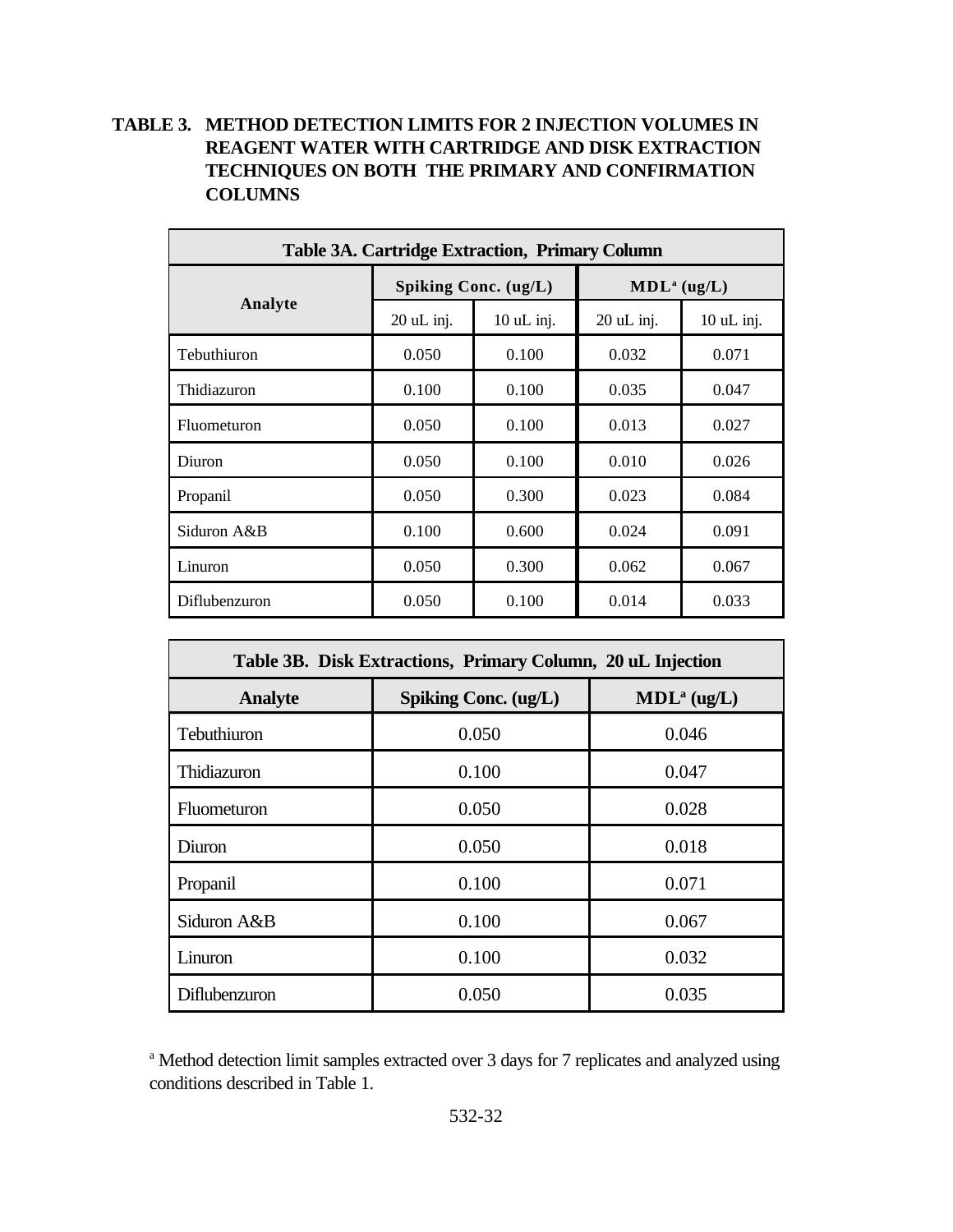| Table 3C. Cartridge Extraction, Confirmation Column, 20 uL Injection |                                                 |                 |  |  |
|----------------------------------------------------------------------|-------------------------------------------------|-----------------|--|--|
| <b>Analyte</b>                                                       | MDL <sup>b</sup> (ug/L)<br>Spiking Conc. (ug/L) |                 |  |  |
| Tebuthiuron                                                          | 0.300                                           | 0.145           |  |  |
| Thidiazuron                                                          | 0.300                                           | 0.143           |  |  |
| <b>Fluometuron</b>                                                   | 0.300                                           | $0.065^{\circ}$ |  |  |
| Diuron                                                               | 0.300                                           | 0.056           |  |  |
| Propanil                                                             | 0.300                                           | 0.066           |  |  |
| Siduron A&B                                                          | 0.300                                           | 0.136           |  |  |
| Linuron                                                              | 0.300                                           | 0.085           |  |  |
| Diflubenzuron                                                        | 0.300                                           | 0.126           |  |  |

<sup>b</sup> Method detection limit samples extracted over 3 days for 7 replicates and analyzed using conditions described in Table 2.

c MDLs for fluometuron were reinjected due to an interfering peak which tended to coelute with fluometuron.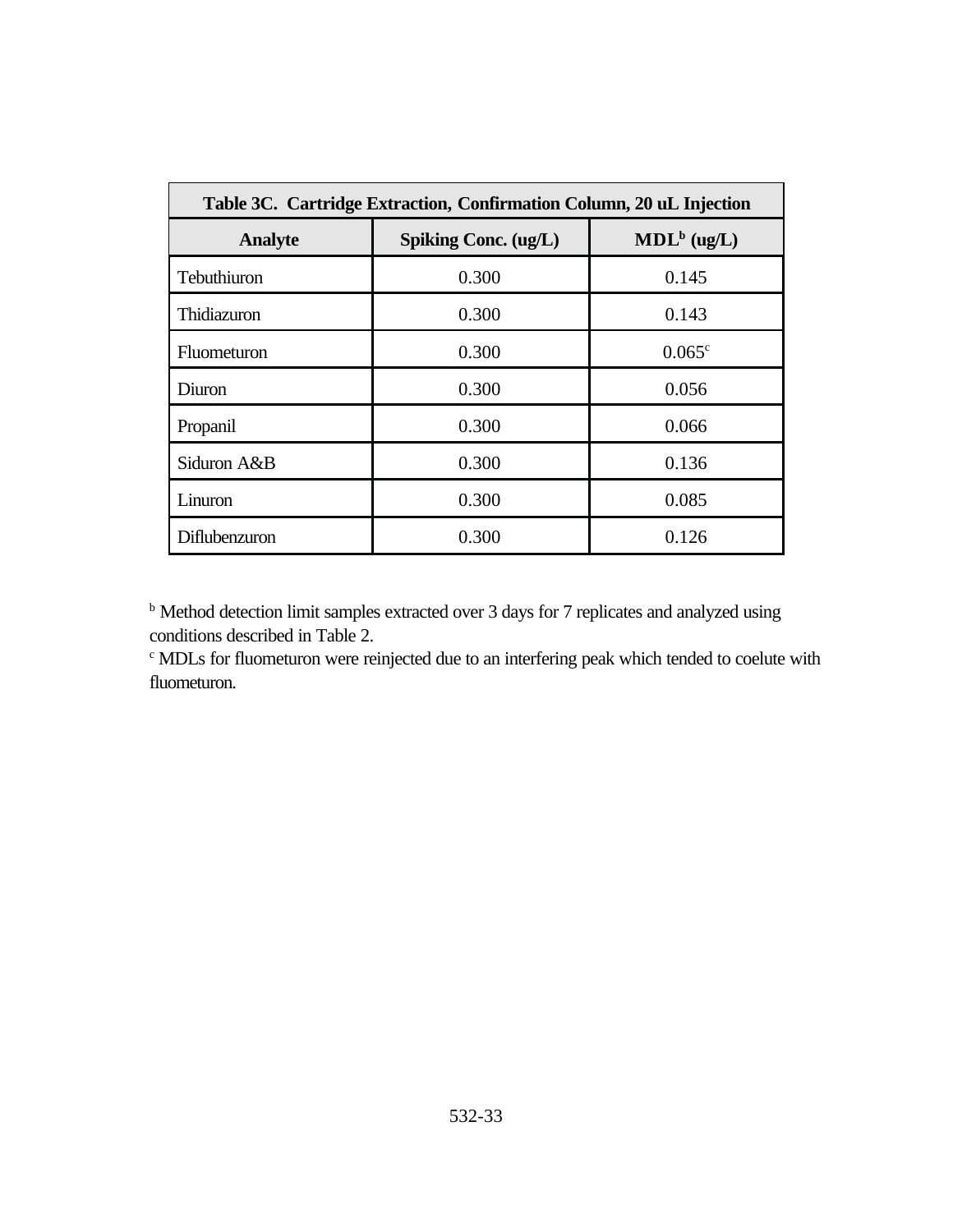# **TABLE 4. PRECISION, ACCURACY AND SIGNAL-TO-NOISE COMPARISON FOR TWO HPLC SYSTEMS FOR LOW LEVEL SPIKES IN REAGENT WATER EXTRACTED WITH CARTRIDGES AND ANALYZED USING THE PRIMARY COLUMN**

| Table 4. Precision, Accuracy and S/N Comparison, 10 uL Injection, Primary Column |                             |                                         |                           |                                         |                   |                           |
|----------------------------------------------------------------------------------|-----------------------------|-----------------------------------------|---------------------------|-----------------------------------------|-------------------|---------------------------|
|                                                                                  | <b>HPLC</b> System $#1^a$   |                                         |                           | HPLC System $#2^b$                      |                   |                           |
|                                                                                  |                             | Concentration = $1.0 \text{ ug/L}(n=7)$ |                           | Concentration = $1.0 \text{ ug/L}(n=7)$ |                   |                           |
| <b>Analyte</b>                                                                   | <b>Mean</b><br>$%$ Rec. $c$ | <b>RSD</b><br>(%)                       | S/N<br>Ratio <sup>d</sup> | <b>Mean</b><br>$%$ Rec.                 | <b>RSD</b><br>(%) | S/N<br>Ratio <sup>c</sup> |
| Tebuthiuron                                                                      | 100                         | 1.8                                     | 84                        | 105                                     | 2.7               | 17                        |
| Thidiazuron                                                                      | 103                         | 2.4                                     | 33                        | 102                                     | 1.9               | 36                        |
| Fluometuron                                                                      | 99                          | 2.2                                     | 43                        | 104                                     | 2.3               | 35                        |
| Diuron                                                                           | 102                         | 1.8                                     | 44                        | 104                                     | 3.8               | 34                        |
| Propanil                                                                         | 96                          | 3.6                                     | 28                        | 100                                     | 6.4               | 16                        |
| Siduron A&B <sup>a</sup>                                                         | 100                         | 3.0                                     | 16                        | 109                                     | 11                | 40                        |
| Linuron                                                                          | 108                         | 1.6                                     | 12                        | 103                                     | 4.1               | 21                        |
| Diflubenzuron                                                                    | 100                         | 2.0                                     | 22                        | 98                                      | 3.3               | 11                        |
| Monuron $(SUR)^a$                                                                | 105                         | 2.8                                     | NC                        | 94                                      | 2.3               | NC                        |
| Carbazole (SUR) <sup>a</sup>                                                     | 97                          | 2.7                                     | NC                        | 104                                     | 2.7               | <b>NC</b>                 |

NC: Not Calculated

<sup>a</sup>HPLC System 1 was equipped with a photodiode array detector that employed a 1 cm path length.

<sup>b</sup>HPLC System 2 was equipped with a photodiode array detector that employed a 5 cm path length.

<sup>c</sup>Seven replicates of the low level reagent water spikes were processed through the cartridge extraction procedure and injected on both instruments.

<sup>d</sup>Signal-to-noise ratios were calculated for each peak by dividing the peak height for each compound by the peak-to-peak noise for each peak, which was determined for each component from the method blank over a period of time equal to the full peak width.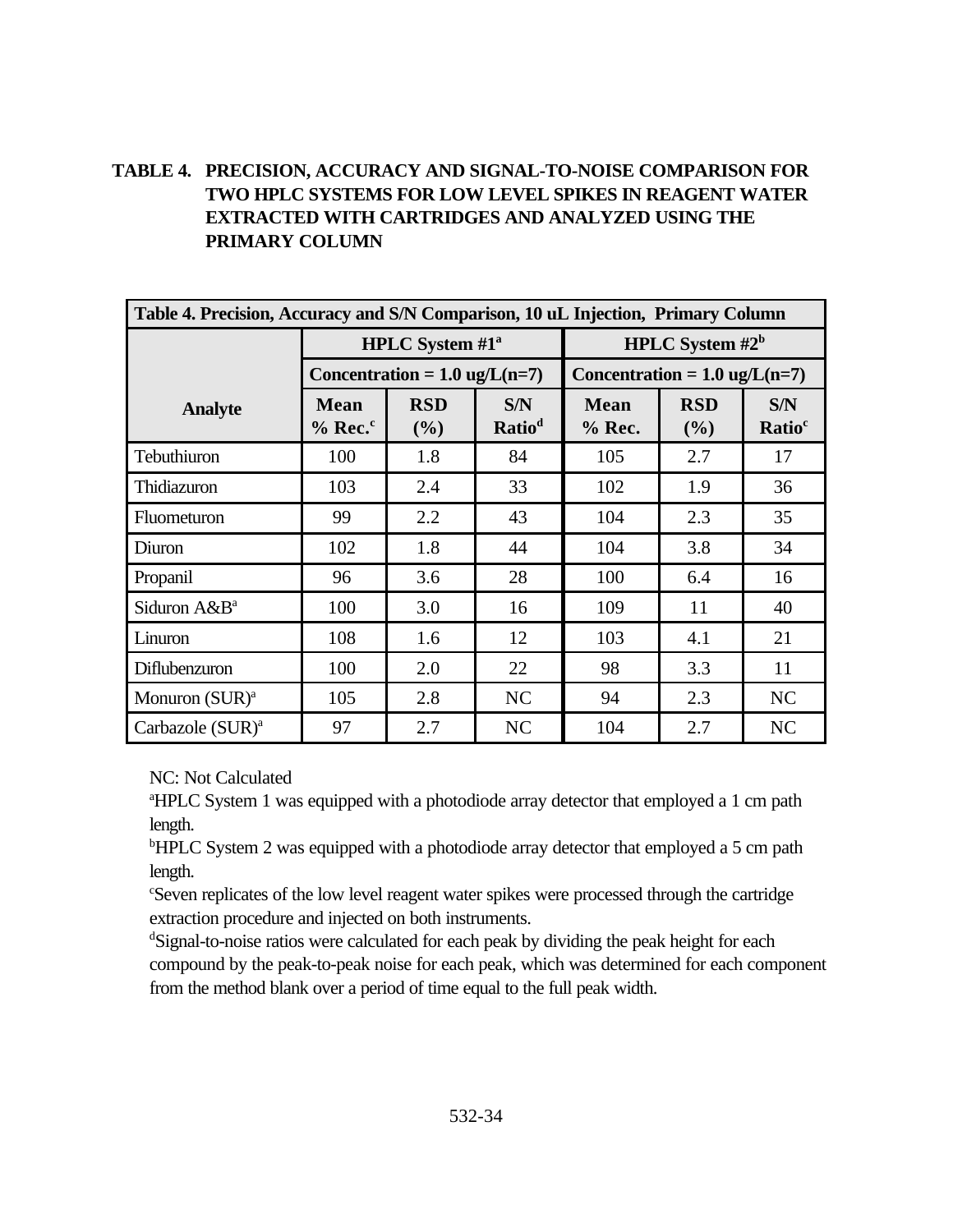| Table 5A. Cartridge Extraction, Primary Column, 20 uL Injection |                                |                                                         |                                         |                                                         |  |
|-----------------------------------------------------------------|--------------------------------|---------------------------------------------------------|-----------------------------------------|---------------------------------------------------------|--|
|                                                                 |                                | Concentration = $1$ ug/L (n=7)                          | Concentration = $30 \text{ ug/L}$ (n=7) |                                                         |  |
| <b>Analyte</b>                                                  | Mean<br><b>Recovery</b><br>(%) | <b>Relative</b><br><b>Standard</b><br>Deviation $(\% )$ | <b>Mean</b><br>Recovery $(\% )$         | <b>Relative</b><br><b>Standard</b><br>Deviation $(\% )$ |  |
| Tebuthiuron                                                     | 107                            | 2.4                                                     | 97.9                                    | 1.4                                                     |  |
| Thidiazuron                                                     | 106                            | 1.1                                                     | 96.7                                    | 1.6                                                     |  |
| Fluometuron                                                     | 106                            | 0.9                                                     | 97.6                                    | 1.5                                                     |  |
| Diuron                                                          | 107                            | 1.0                                                     | 97.5                                    | 0.0                                                     |  |
| Propanil                                                        | 105                            | 1.7                                                     | 97.2                                    | 1.4                                                     |  |
| Siduron A&B                                                     | 106                            | 1.9                                                     | 97.8                                    | 1.6                                                     |  |
| Linuron                                                         | 104                            | 1.6                                                     | 97.4                                    | 1.5                                                     |  |
| Diflubenzuron                                                   | 107                            | 1.2                                                     | 96.0                                    | 1.4                                                     |  |
| Monuron (SUR) <sup>a</sup>                                      | 100                            | 1.8                                                     | 100.                                    | 2.0                                                     |  |
| Carbazole (SUR) <sup>a</sup>                                    | 96.7                           | 1.0                                                     | 96.1                                    | 1.5                                                     |  |

**TABLE 5. PRECISION AND ACCURACY DATA IN REAGENT WATER**

| Table 5B. Disk Extractions, Primary Column, 20 uL Injection |                                        |                                                         |                                        |                                                         |  |
|-------------------------------------------------------------|----------------------------------------|---------------------------------------------------------|----------------------------------------|---------------------------------------------------------|--|
|                                                             | Concentration = $1 \text{ ug/L}$ (n=7) |                                                         | Concentration = $30 \text{ ug/L}(n=7)$ |                                                         |  |
| <b>Analyte</b>                                              | <b>Mean</b><br>Recovery $(\% )$        | <b>Relative</b><br><b>Standard</b><br>Deviation $(\% )$ | Mean<br><b>Recovery</b><br>(%)         | <b>Relative</b><br><b>Standard</b><br>Deviation $(\% )$ |  |
| Tebuthiuron                                                 | 104                                    | 2.2                                                     | 101                                    | 2.3                                                     |  |
| Thidiazuron                                                 | 99.8                                   | 4.8                                                     | 101                                    | 2.4                                                     |  |
| Fluometuron                                                 | 100                                    | 4.2                                                     | 101                                    | 2.3                                                     |  |
| Diuron                                                      | 104                                    | 5.9                                                     | 101                                    | 3.2                                                     |  |
| Propanil                                                    | 101                                    | 2.7                                                     | 101                                    | 2.3                                                     |  |
| Siduron A&B                                                 | 110                                    | 5.0                                                     | 103                                    | 2.3                                                     |  |
| Linuron                                                     | 99.2                                   | 4.8                                                     | 99.0                                   | 2.5                                                     |  |
| Diflubenzuron                                               | 102                                    | 4.2                                                     | 100                                    | 2.5                                                     |  |
| Monuron $(SUR)^a$                                           | 102                                    | 2.6                                                     | 99.0                                   | 2.8                                                     |  |
| Carbazole (SUR) <sup>a</sup>                                | 96.9                                   | 3.3                                                     | 95.1                                   | 3.0                                                     |  |

aSurrogate concentration in all samples is 10 ug/L. Chromatographic conditions are described in Table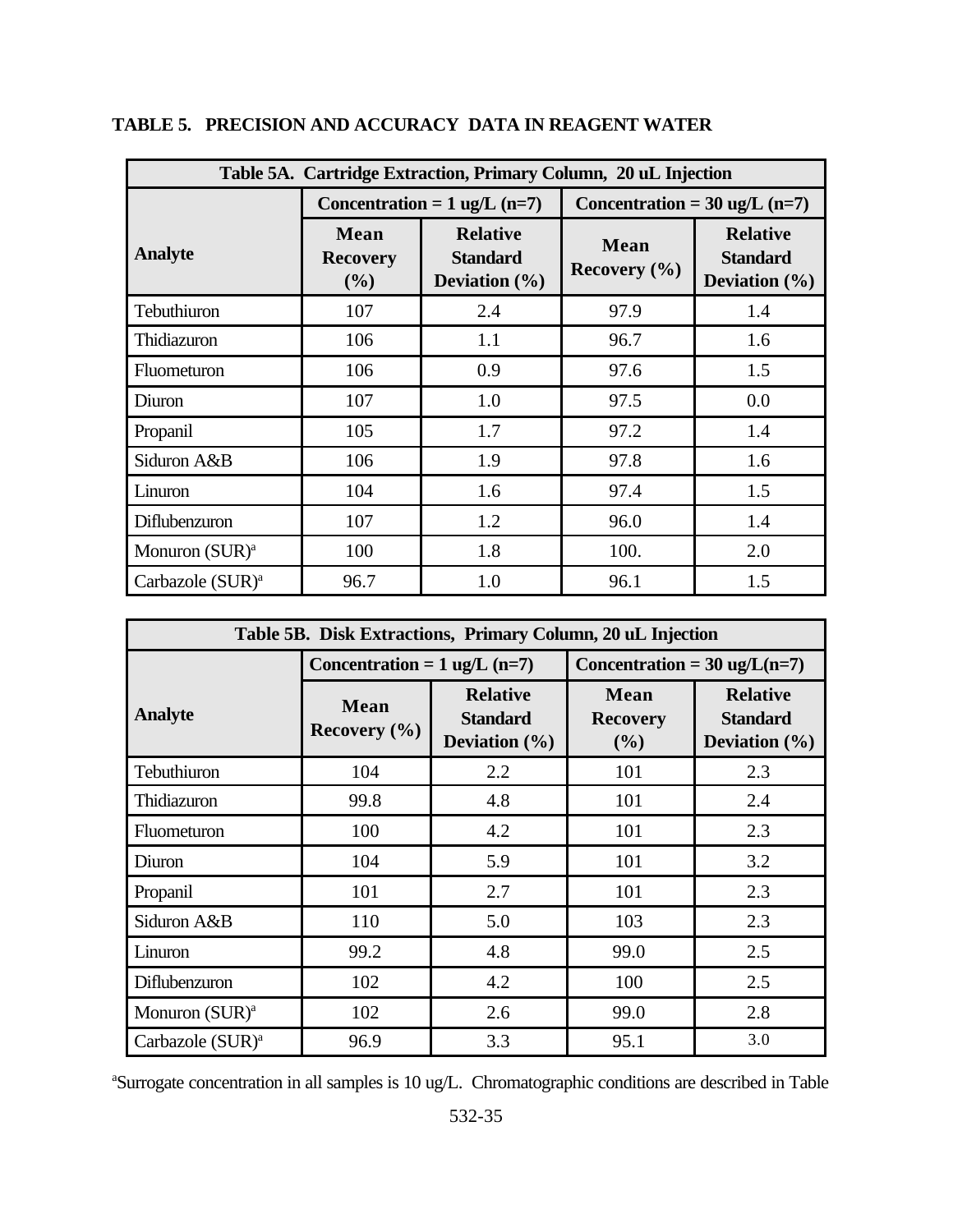| Table 5C. Cartridge Extraction, Confirmation Column, 20 uL Injection |                           |                                                         |                                         |                                                         |
|----------------------------------------------------------------------|---------------------------|---------------------------------------------------------|-----------------------------------------|---------------------------------------------------------|
|                                                                      |                           | Concentration = $1 \text{ ug/L}$ (n=7)                  | Concentration = $30 \text{ ug/L}$ (n=7) |                                                         |
| <b>Analyte</b>                                                       | Mean %<br><b>Recovery</b> | <b>Relative</b><br><b>Standard</b><br>Deviation $(\% )$ | Mean %<br><b>Recovery</b>               | <b>Relative</b><br><b>Standard</b><br>Deviation $(\% )$ |
| Tebuthiuron                                                          | 100                       | 4.9                                                     | 103                                     | 4.8                                                     |
| Thidiazuron                                                          | 93.6                      | 5.1                                                     | 101                                     | 4.8                                                     |
| Fluometuron                                                          | 87.6                      | 12.4                                                    | 97.0                                    | 5.7                                                     |
| Diuron                                                               | 96.9                      | 3.9                                                     | 102                                     | 2.7                                                     |
| Propanil                                                             | 88.0                      | 5.9                                                     | 103                                     | 4.9                                                     |
| Siduron A&B <sup>a</sup>                                             | 91.0                      | 7.0                                                     | 103                                     | 5.0                                                     |
| Linuron                                                              | 79.8                      | 13.3                                                    | 99.8                                    | 5.6                                                     |
| Diflubenzuron                                                        | 83.7                      | 6.9                                                     | 80.4                                    | 18.6                                                    |
| Monuron $(SUR)^b$                                                    | 105                       | 4.3                                                     | 102                                     | 4.5                                                     |
| Carbazole $(SUR)^b$                                                  | 93.8                      | 6.0                                                     | 83.6                                    | 7.6                                                     |

<sup>a</sup>Total siduron concentration is twice the concentration of the other target analytes: 2.0 and 60.0 ug/L.

bSurrogate concentration in all samples is 10 ug/L. Conditions described in Table 2.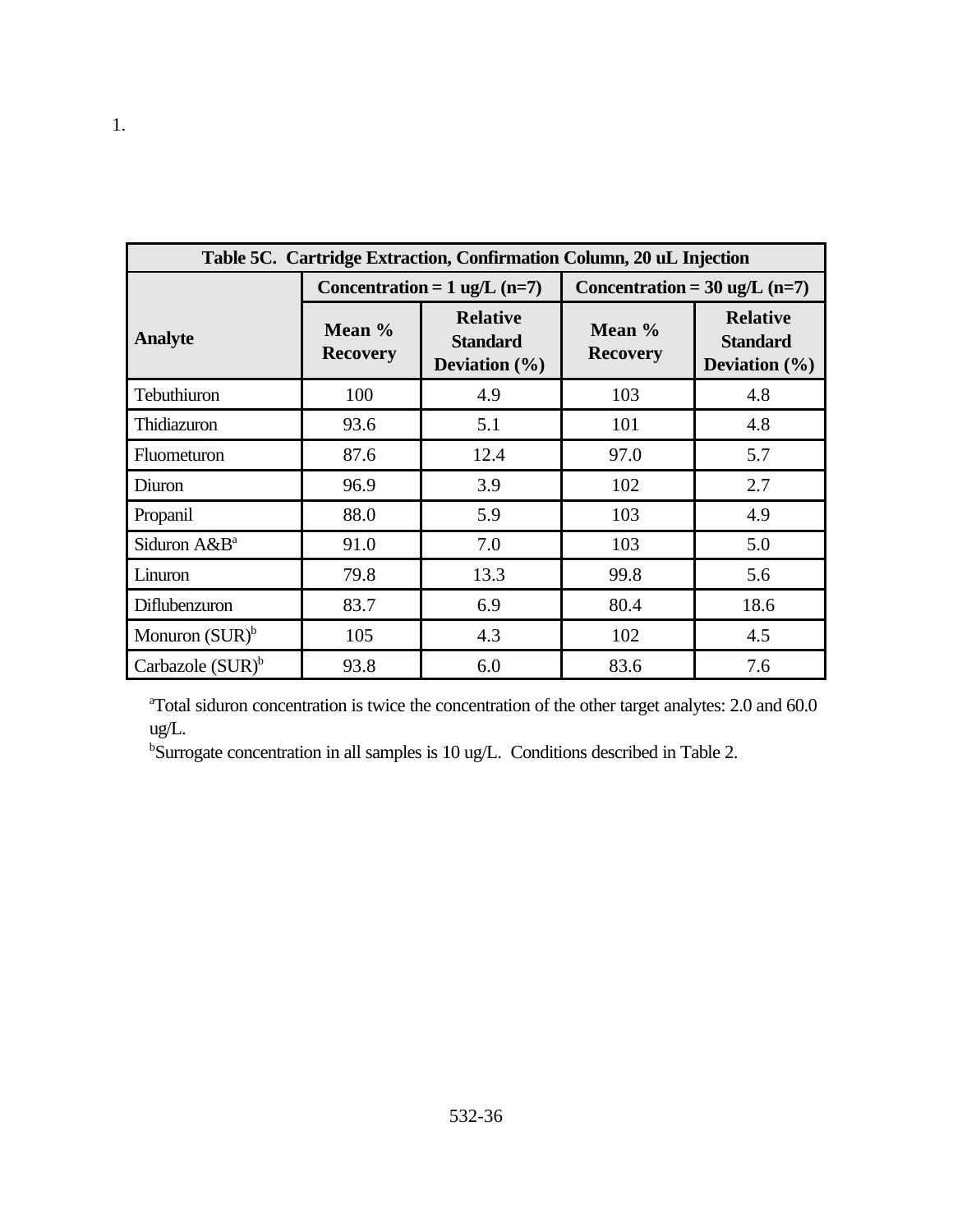|                     | Concentration = $1 \text{ ug/L}$ (n=7) |                                                         | Concentration = $30 \text{ ug/L}$ (n=7) |                                                         |
|---------------------|----------------------------------------|---------------------------------------------------------|-----------------------------------------|---------------------------------------------------------|
| <b>Analyte</b>      | Mean %<br><b>Recovery</b>              | <b>Relative</b><br><b>Standard</b><br>Deviation $(\% )$ | Mean %<br><b>Recovery</b>               | <b>Relative</b><br><b>Standard</b><br>Deviation $(\% )$ |
| Tebuthiuron         | 108                                    | 1.6                                                     | 96                                      | 1.7                                                     |
| Thidiazuron         | 81                                     | 2.9                                                     | 84                                      | 1.9                                                     |
| Fluometuron         | 109                                    | 1.0                                                     | 96                                      | 1.5                                                     |
| Diuron              | 110                                    | 1.7                                                     | 96                                      | 1.6                                                     |
| Propanil            | 104                                    | 1.8                                                     | 96                                      | 1.5                                                     |
| Siduron A&B         | 102                                    | 1.8                                                     | 96                                      | 1.6                                                     |
| Linuron             | 102                                    | 1.3                                                     | 96                                      | 1.6                                                     |
| Diflubenzuron       | 109                                    | 1.5                                                     | 95                                      | 1.7                                                     |
| Monuron $(SUR)^b$   | 103                                    | 2.3                                                     | 97                                      | 2.3                                                     |
| Carbazole $(SUR)^b$ | 98                                     | 2.7                                                     | 94                                      | 1.9                                                     |

### **TABLE 6. PRECISION AND ACCURACY<sup>a</sup> OF LOW AND HIGH LEVEL FORTIFIED CHLORINATED SURFACE WATER USING CARTRIDGES**

<sup>a</sup>All data collected using a 20 uL injection volume on the primary column and conditions described in Table 1.

bSurrogate concentration in all samples is 10 ug/L.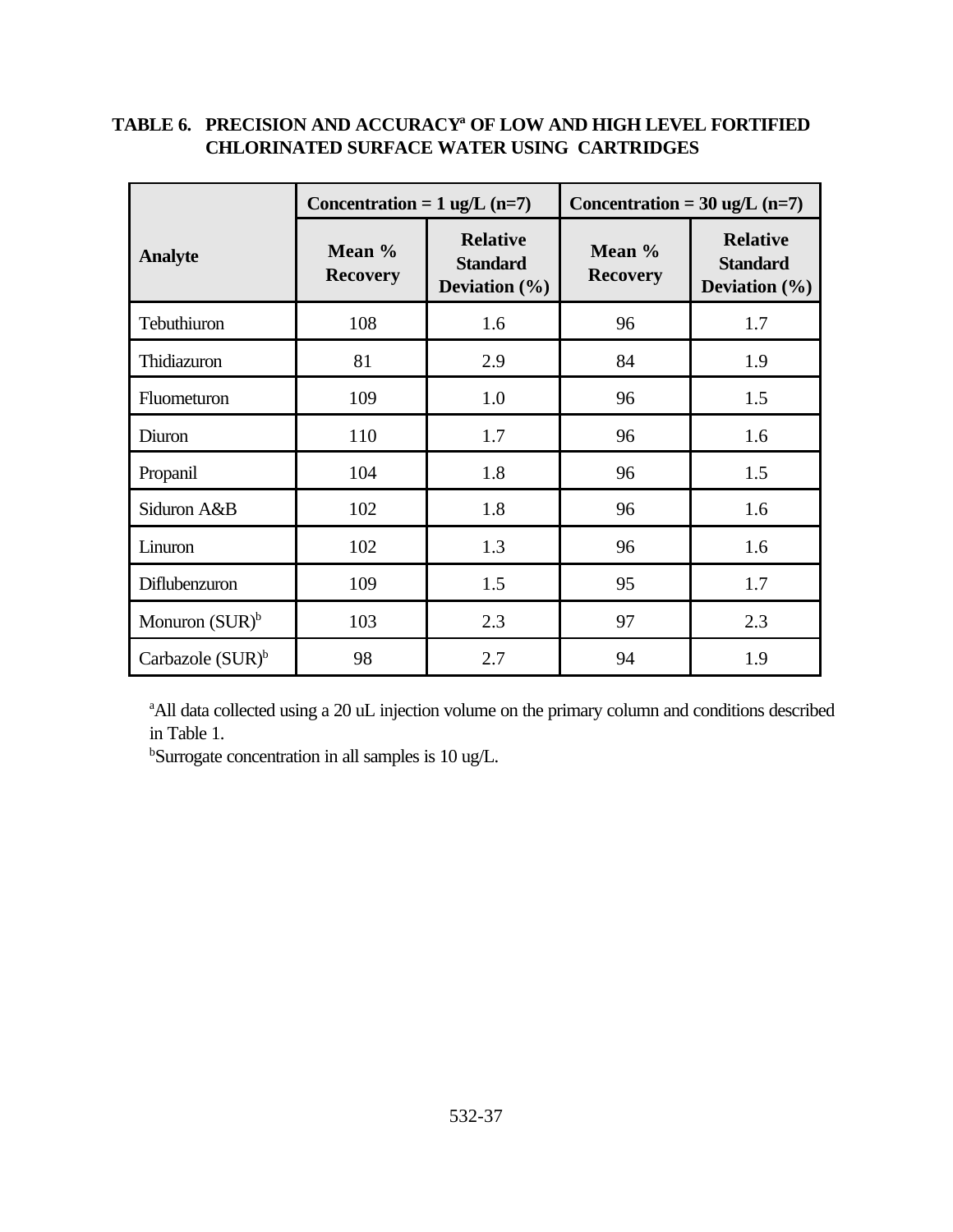|                     | Concentration = $1$ ug/L (n=7) |                                                        | Concentration = $30 \text{ ug/L}$ (n=7) |                                                        |
|---------------------|--------------------------------|--------------------------------------------------------|-----------------------------------------|--------------------------------------------------------|
| <b>Analyte</b>      | Mean %<br><b>Recovery</b>      | <b>Relative</b><br><b>Standard</b><br><b>Deviation</b> | Mean %<br><b>Recovery</b>               | <b>Relative</b><br><b>Standard</b><br><b>Deviation</b> |
| Tebuthiuron         | 109                            | 1.5                                                    | 99                                      | 1.2                                                    |
| Thidiazuron         | 95                             | 2.9                                                    | 94                                      | 1.2                                                    |
| Fluometuron         | 103                            | 1.9                                                    | 97                                      | 1.9                                                    |
| Diuron              | 106                            | 2.1                                                    | 99                                      | 1.1                                                    |
| Propanil            | 106                            | 1.9                                                    | 99                                      | 1.1                                                    |
| Siduron A&B         | 106                            | 4.2                                                    | 99                                      | 1.2                                                    |
| Linuron             | 101                            | 2.7                                                    | 98                                      | 1.9                                                    |
| Diflubenzuron       | 104                            | 2.6                                                    | 98                                      | 1.0                                                    |
| Monuron $(SUR)^b$   | 100                            | 1.3                                                    | 99                                      | 1.0                                                    |
| Carbazole $(SUR)^b$ | 95                             | 1.3                                                    | 89                                      | 4.7                                                    |

### **TABLE 7. PRECISION AND ACCURACY<sup>a</sup> OF LOW AND HIGH LEVEL FORTIFIED CHLORINATED GROUND WATER USING CARTRIDGES**

<sup>a</sup>All data collected using a 20 uL injection volume on the primary column and conditions described in Table 1.

<sup>b</sup>Surrogate concentration in all samples is 10 ug/L.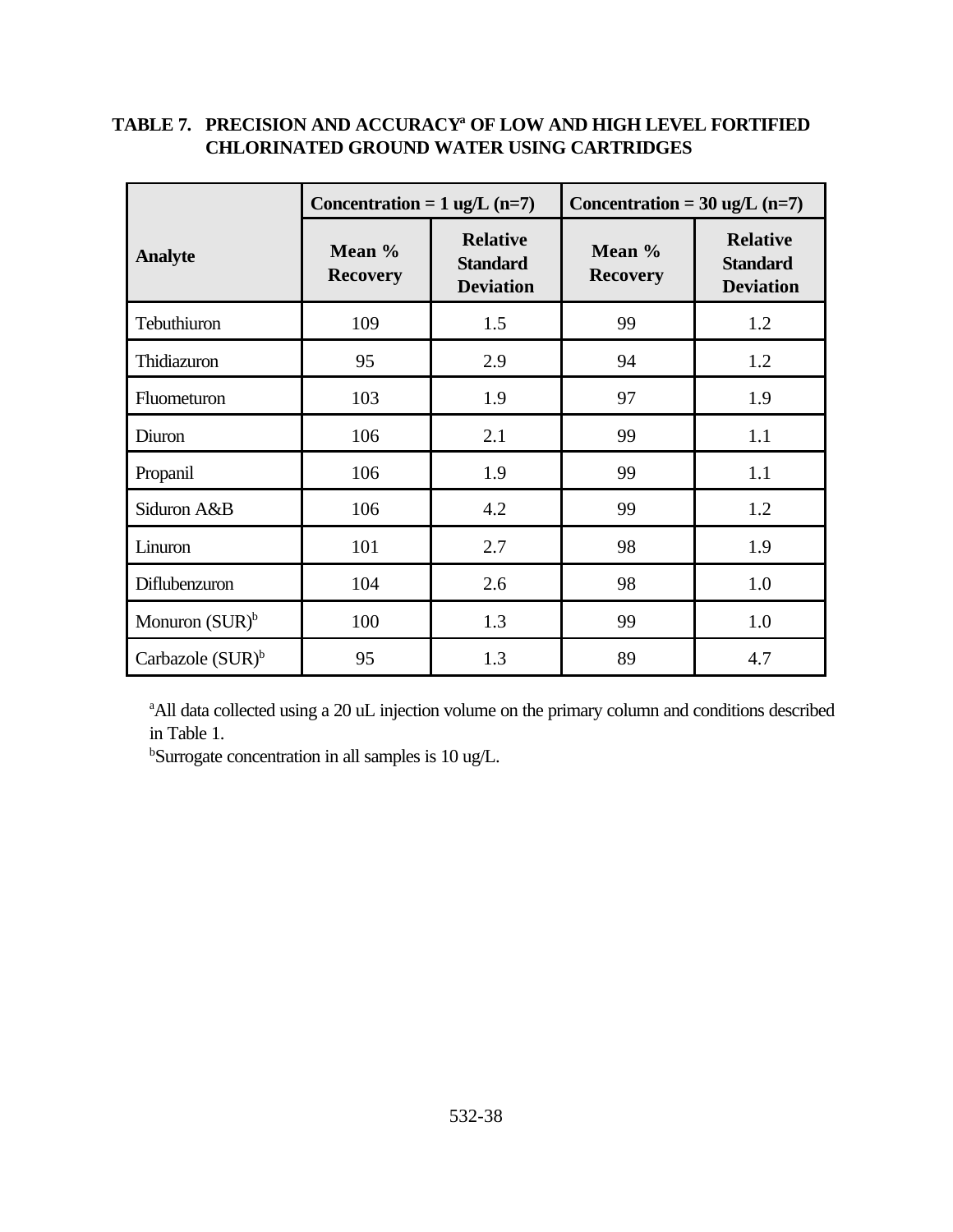# **TABLE 8. SAMPLE HOLDING TIME DATA<sup>a</sup> FOR SAMPLES FROM A CHLORINATED SURFACE WATER, FORTIFIED WITH METHOD ANALYTES AT 10 ug/L, WITH CUPRIC SULFATE AND TRIZMA (Sect. 8.1.2)**

| <b>Analyte</b>      | Day 0<br>% Recovery | Day 2<br>% Recovery | Day 7<br>% Recovery | Day 14<br>% Recovery |
|---------------------|---------------------|---------------------|---------------------|----------------------|
| Tebuthiuron         | 93                  | 95                  | 98                  | 96                   |
| Thidiazuron         | 72                  | 76                  | 84                  | 77                   |
| Fluometuron         | 93                  | 95                  | 98                  | 97                   |
| Diuron              | 94                  | 97                  | 99                  | 97                   |
| Propanil            | 93                  | 97                  | 98                  | 98                   |
| Siduron A&B         | 92                  | 96                  | 98                  | 98                   |
| Linuron             | 93                  | 97                  | 98                  | 99                   |
| Diflubenzuron       | 93                  | 95                  | 98                  | 97                   |
| Monuron $(SUR)^b$   | 96                  | 101                 | 103                 | 102                  |
| Carbazole $(SUR)^b$ | 88                  | 96                  | 92                  | 95                   |

<sup>a</sup>Storage stability is expressed as a percent recovery value. Each percent recovery value represents the mean of 3 replicate analyses. Relative Standard Deviations ([Standard Deviation/Recovery]  $\times$  100) for replicate analyses were all less than 7.0%.

Samples analyzed using a 20 uL injection volume and conditions described in Table 1. bSurrogate concentration in all samples is 10 ug/L.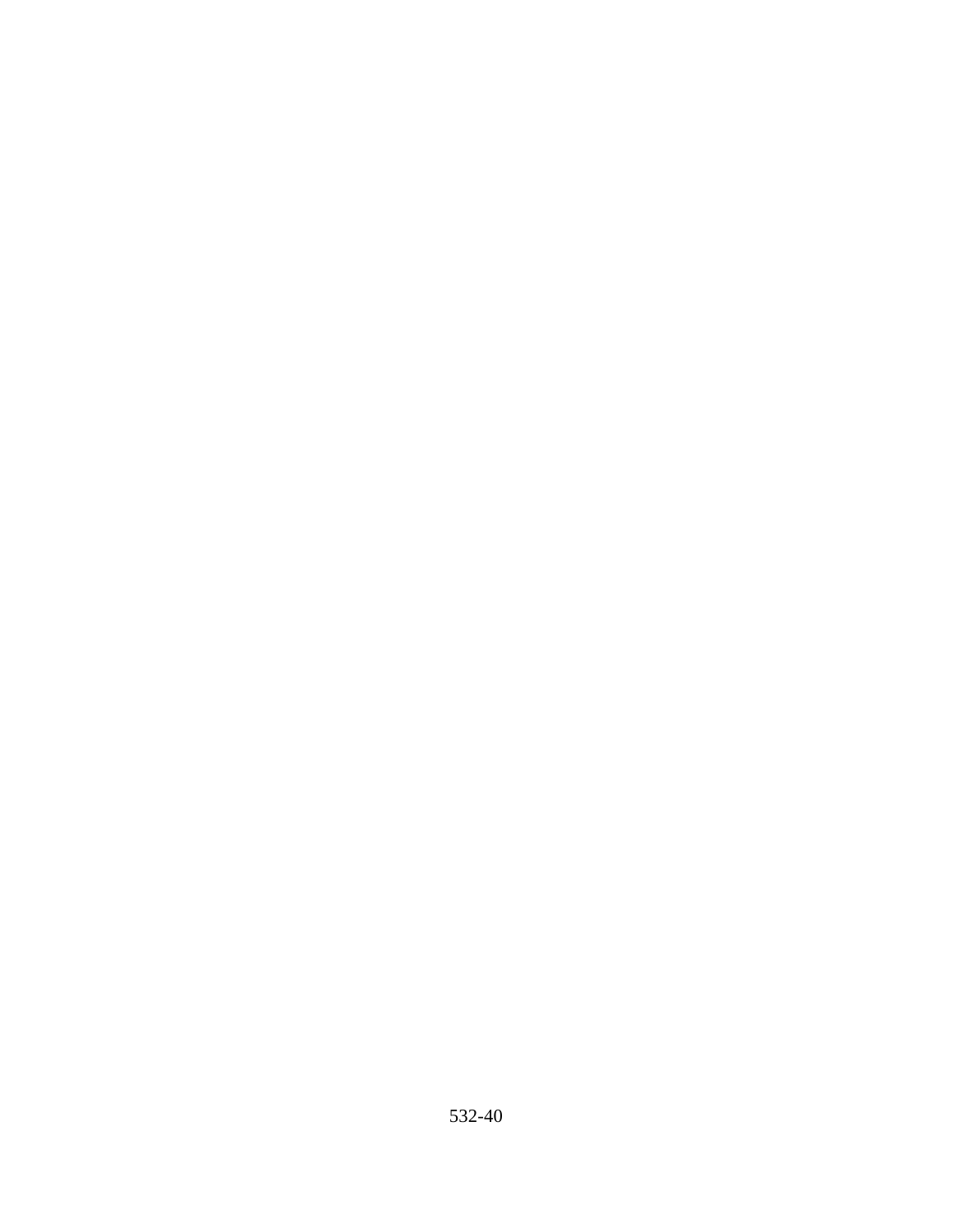# **TABLE 9. EXTRACT HOLDING TIME DATA<sup>a</sup> FOR SAMPLES FROM A CHLORINATED SURFACE WATER, FORTIFIED WITH METHOD ANALYTES AT 10 ug/L, WITH CUPRIC SULFATE AND TRIZMA (Sect. 8.1.2)**

| <b>Analyte</b>  | Initial Injection <sup>b</sup><br>% Recovery | Day 8<br>Reinjection<br>% Recovery | Day 14<br>Reinjection<br>% Recovery | Day 21<br>Reinjection<br>% Recovery |
|-----------------|----------------------------------------------|------------------------------------|-------------------------------------|-------------------------------------|
| Tebuthiuron     | 93                                           | 95                                 | 93                                  | 103                                 |
| Thidiazuron     | 72                                           | 73                                 | 71                                  | 80                                  |
| Fluometuron     | 93                                           | 95                                 | 93                                  | 107                                 |
| Diuron          | 94                                           | 96                                 | 94                                  | 99                                  |
| Propanil        | 93                                           | 96                                 | 93                                  | 105                                 |
| Siduron A&B     | 92                                           | 94                                 | 93                                  | 106                                 |
| Linuron         | 93                                           | 97                                 | 93                                  | 102                                 |
| Diflubenzuron   | 93                                           | 95                                 | 93                                  | 107                                 |
| Monuron (SUR)   | 96                                           | 98                                 | 96                                  | 94                                  |
| Carbazole (SUR) | 88                                           | 90                                 | 89                                  | 91                                  |

<sup>a</sup>Storage stability is expressed as a percent recovery value. Each percent recovery value represents the mean of 3 replicate analyses. Relative Standard Deviations ([Standard Deviation/Recovery]  $\times$  100) for replicate analyses were all less than 5.0%.

bSame as day 0 sample hold time analysis.

Extract stability study consisted of the analysis of day 0 extracts stored at  $< 0^{\circ}$  C and reinjected. Samples were analyzed using a 20 uL injection volume and conditions described in Table 1.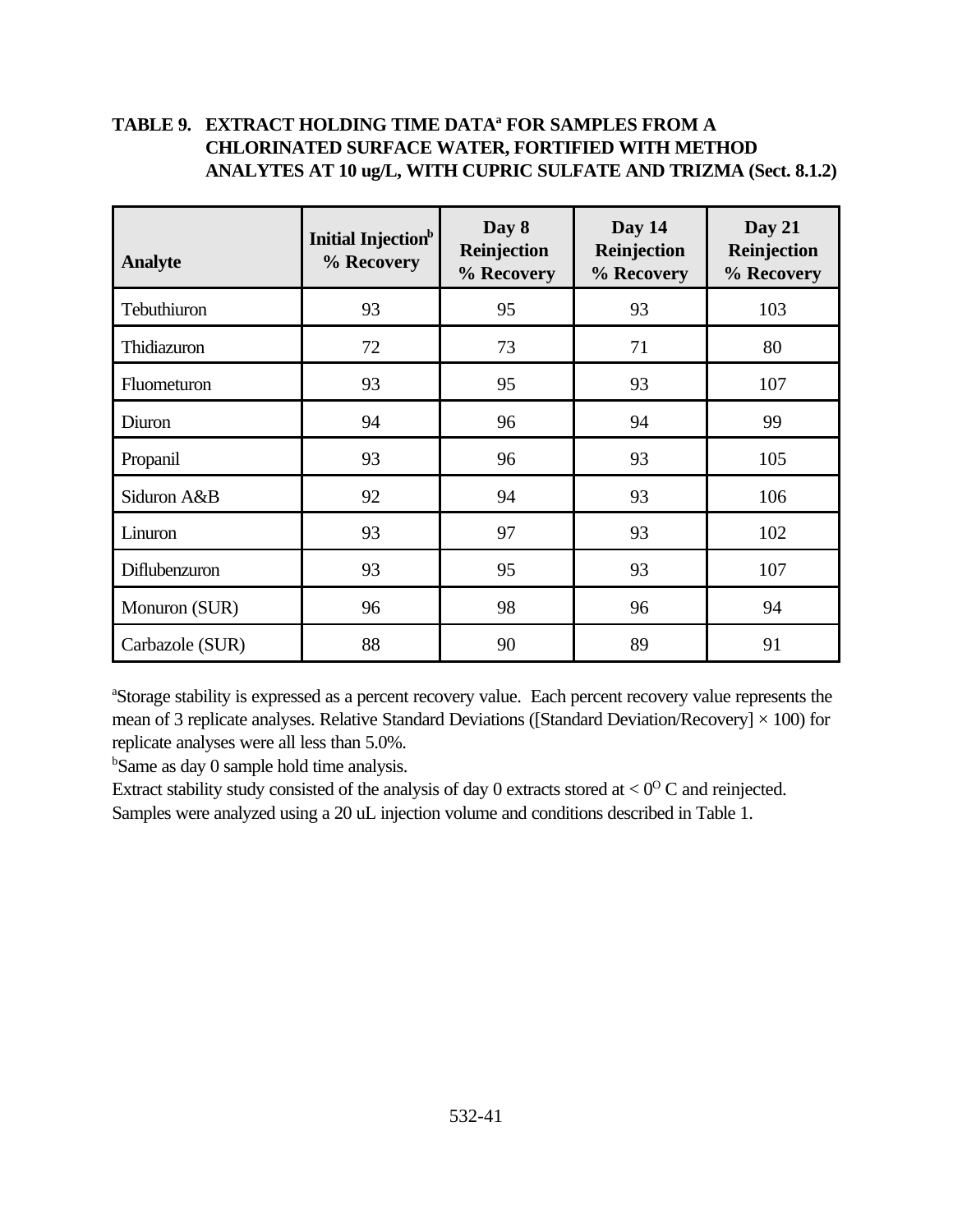| <b>Method</b><br><b>Reference</b> | Requirement                                             | <b>Specification and Frequency</b>                                                                                                                                                                                                                                | <b>Acceptance Criteria</b>                                                                                                                                                                                                                                    |
|-----------------------------------|---------------------------------------------------------|-------------------------------------------------------------------------------------------------------------------------------------------------------------------------------------------------------------------------------------------------------------------|---------------------------------------------------------------------------------------------------------------------------------------------------------------------------------------------------------------------------------------------------------------|
| Sect. 9.2.1                       | Initial<br>Demonstration of<br>Low System<br>Background | Analyze LRB prior to any other<br>IDC steps.                                                                                                                                                                                                                      | Demonstrate that all<br>target analytes are below<br>$\frac{1}{2}$ the intended MRL or<br>lowest CAL standard,<br>and that possible<br>interference from<br>extraction media do not<br>prevent the identification<br>and quantitation of<br>method analytes.  |
| Sect. 9.2.2                       | Initial<br>Demonstration of<br>Precision (IDP)          | Analyze 4-7 replicate LFBs<br>fortified at 10 ug/L (or mid cal).                                                                                                                                                                                                  | RSD must be $\leq$ 20%.                                                                                                                                                                                                                                       |
| Sect. 9.2.3                       | <b>Initial</b><br>Demonstration of<br>Accuracy          | Calculate average recovery for<br>replicates used in IDP.                                                                                                                                                                                                         | Mean recovery $\pm$ 20% of<br>true value.                                                                                                                                                                                                                     |
| Sect. 9.2.4                       | <b>Method Detection</b><br>Limit (MDL)<br>Determination | Over a period of three days,<br>prepare a minimum of 7 replicate<br>LFBs fortified at a concentration<br>estimated to be near the MDL.<br>Analyze the replicates through all<br>steps of the analysis. Calculate<br>the MDL using the equation in<br>Sect. 9.2.4. | Data from MDL<br>replicates are not required<br>to meet method precision<br>and accuracy criteria. If<br>the MDL replicates are<br>fortified at a low enough<br>concentration, it is likely<br>that they will not meet<br>precision and accuracy<br>criteria. |
| Sect. 10.2.3                      | Peak Gaussian<br>Factor (PGF)                           | Calculated prior to establishing<br>the initial calibration.                                                                                                                                                                                                      | A PGF range of 0.90 to<br>1.10 is acceptable.                                                                                                                                                                                                                 |

# **TABLE 10. INITIAL DEMONSTRATION OF CAPABILITY (IDC) REQUIREMENTS**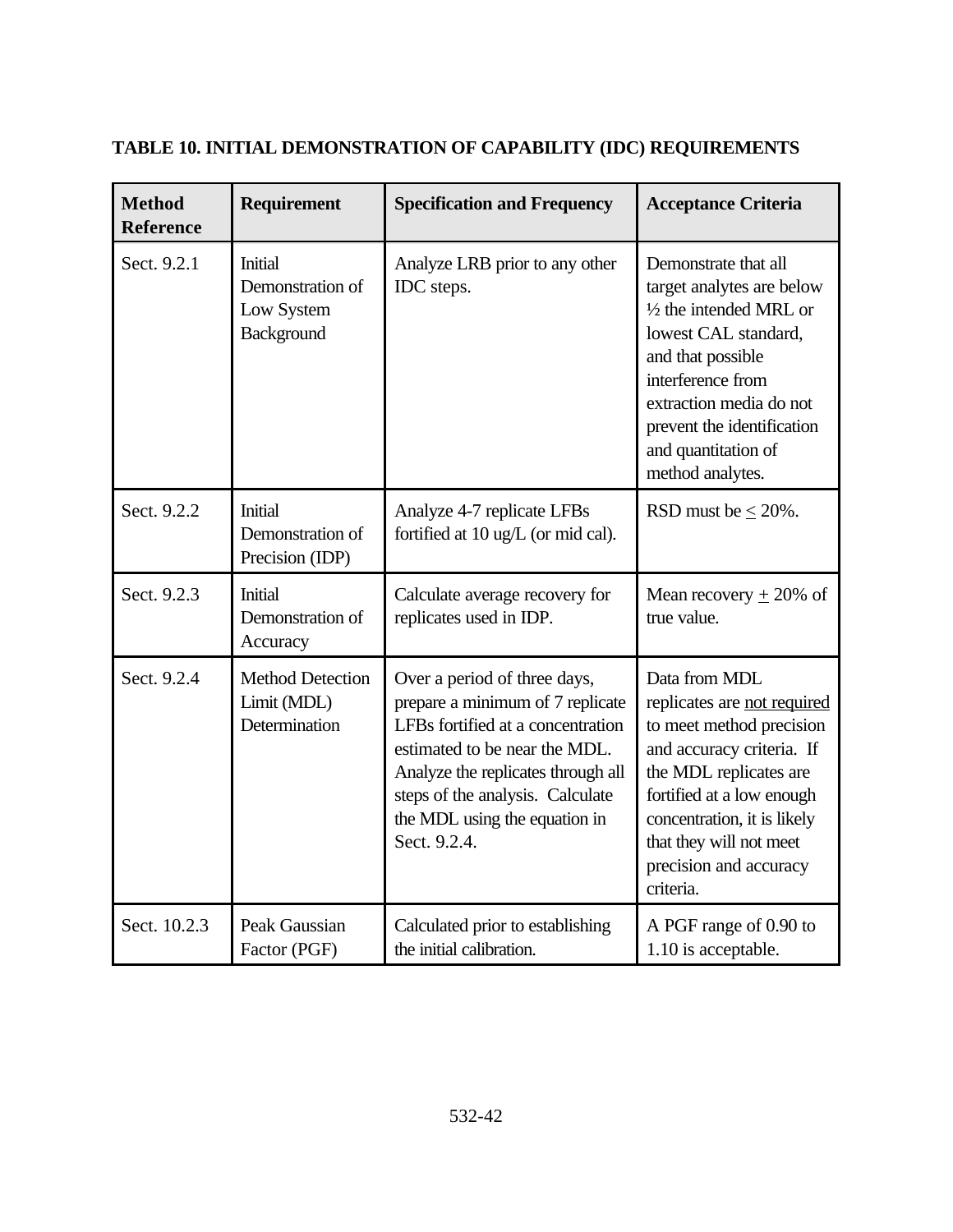| <b>Method</b><br><b>Reference</b> | Requirement                                          | <b>Specification and Frequency</b>                                                                                                                                                                                                                                                                                                                                                                                         | <b>Acceptance Criteria</b>                                                                                                                                                                                                                      |
|-----------------------------------|------------------------------------------------------|----------------------------------------------------------------------------------------------------------------------------------------------------------------------------------------------------------------------------------------------------------------------------------------------------------------------------------------------------------------------------------------------------------------------------|-------------------------------------------------------------------------------------------------------------------------------------------------------------------------------------------------------------------------------------------------|
| Sect. 8.4                         | Sample and<br><b>Extract Holding</b><br><b>Times</b> | Properly preserved samples<br>must be shipped at or below<br>$10^0$ C and may be held in the lab<br>at or below $6^{\circ}$ C for 14 days.<br>Extracts in methanol may be<br>stored at or below $0^0C$ for up to<br>21 days after extraction.<br>Samples exchanged into 60/40<br>reagent water/acetonitrile may be<br>held at or below $0^0C$ for 7 days,<br>with the combined extract hold<br>time not to exceed 21 days. | Do not report data for<br>samples or extracts that<br>have not been properly<br>preserved or stored, or<br>that have exceeded their<br>holding time.                                                                                            |
| Sect. 9.4                         | Laboratory<br><b>Reagent Blank</b><br>(LRB)          | Include LRB with each<br>extraction batch (up to 20<br>samples). Analyze prior to<br>analyzing samples and determine<br>to be free from interferences.<br>Each analysis batch (Sect. 3.2)<br>must include either a LRB or an<br>instrument blank after the initial<br>low level CCC injection.                                                                                                                             | Demonstrate that all target<br>analytes are below 1/3 the<br>intended MRL or lowest<br>CAL standard, and that<br>possible interference from<br>extraction media do not<br>prevent the identification<br>and quantitation of method<br>analytes. |
| Sect. 9.7                         | Surrogate<br><b>Standards</b>                        | Surrogate standards are added<br>to all calibration standards and<br>samples, including QC samples.                                                                                                                                                                                                                                                                                                                        | Surrogate recovery must<br>be 70-130% of the true<br>value.                                                                                                                                                                                     |

# **TABLE 11. QUALITY CONTROL REQUIREMENTS (SUMMARY)**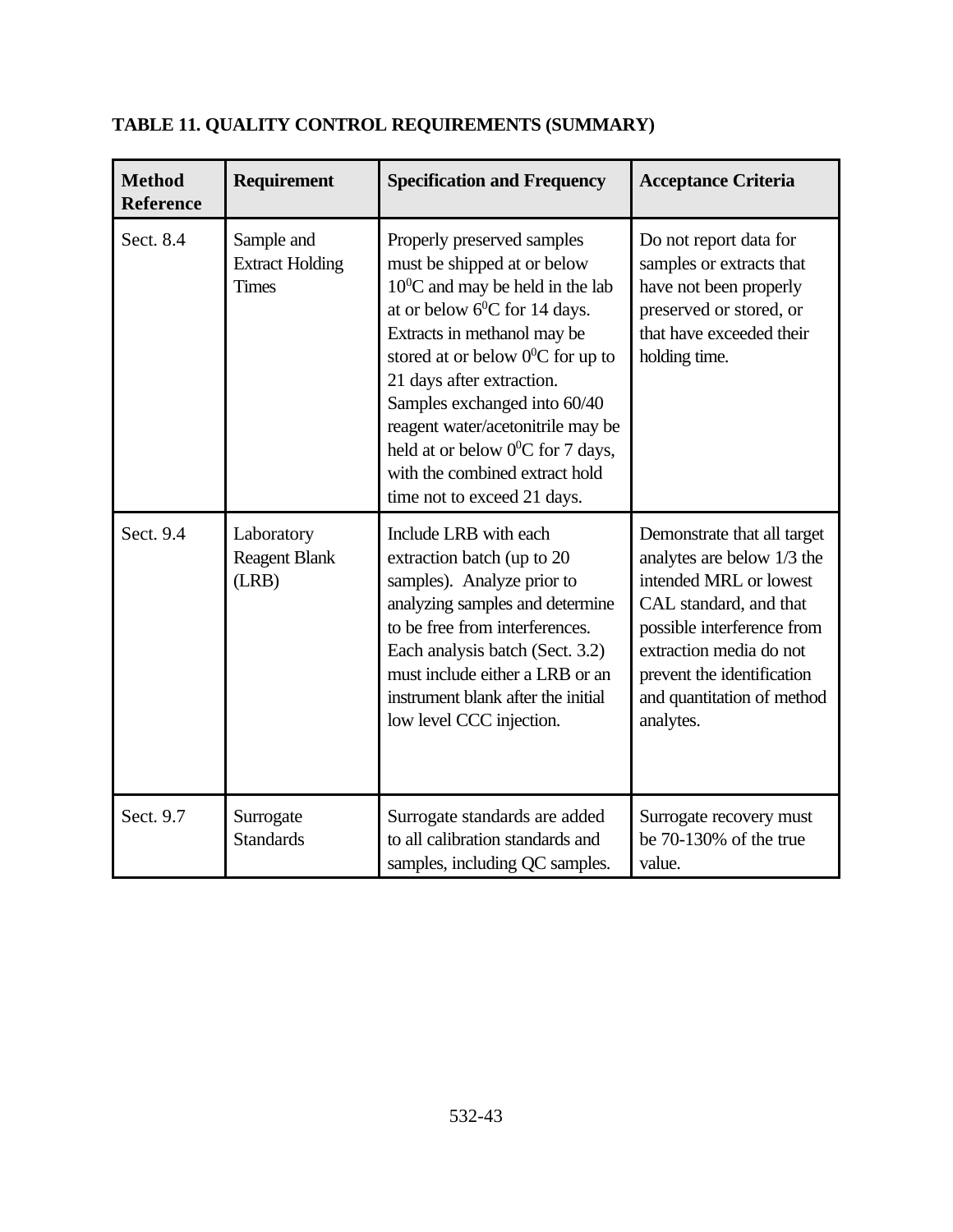| <b>Method</b><br><b>Reference</b> | <b>Requirement</b>                                    | <b>Specification and Frequency</b>                                                                                                                                                                                                                                                                  | <b>Acceptance Criteria</b>                                                                                                                                                                                                                                                              |
|-----------------------------------|-------------------------------------------------------|-----------------------------------------------------------------------------------------------------------------------------------------------------------------------------------------------------------------------------------------------------------------------------------------------------|-----------------------------------------------------------------------------------------------------------------------------------------------------------------------------------------------------------------------------------------------------------------------------------------|
| Sect. 9.8                         | Laboratory<br><b>Fortified Sample</b><br>Matrix (LFM) | With each extraction batch<br>(Sect. 3.1), a minimum of one<br>LFM is extracted and analyzed.<br>A duplicate LFM, or LFMD,<br>should be extracted when<br>occurrence of target analytes is<br>low. Laboratory duplicate<br>analysis is not required for<br>extraction batches containing a<br>LFMD. | Recoveries not within 70-<br>130% of the fortified<br>amount may indicate a<br>matrix effect, with the<br>exception of thidiazuron<br>which should have<br>recoveries of 60-120%.<br>If a LFMD is analyzed<br>instead of a Laboratory<br>Duplicate, target RPDs<br>should be $\pm$ 30%. |
| Sect. 9.9                         | <b>Field Duplicates</b><br>(LD1 and LD2)              | Extract and analyze at least one<br>duplicate with each extraction<br>batch (20 samples or less). A<br><b>Laboratory Fortified Sample</b><br>Matrix Duplicate may be<br>substituted for a Field Duplicate<br>when the occurrence of target<br>analytes is low.                                      | RPDs should be $\pm$ 30%.                                                                                                                                                                                                                                                               |
| Sect. 9.10                        | <b>Quality Control</b><br>Sample                      | Analyze either as a CCC or a<br>LFB. Analyze at least quarterly,<br>with each initial calibration, or<br>when preparing new standards.                                                                                                                                                              | A QCS analyzed as a<br>CCC will have the same<br>acceptance criteria as a<br>CCC, while a QCS<br>analyzed as a LFB will<br>have the same criteria as a<br>LFB.                                                                                                                          |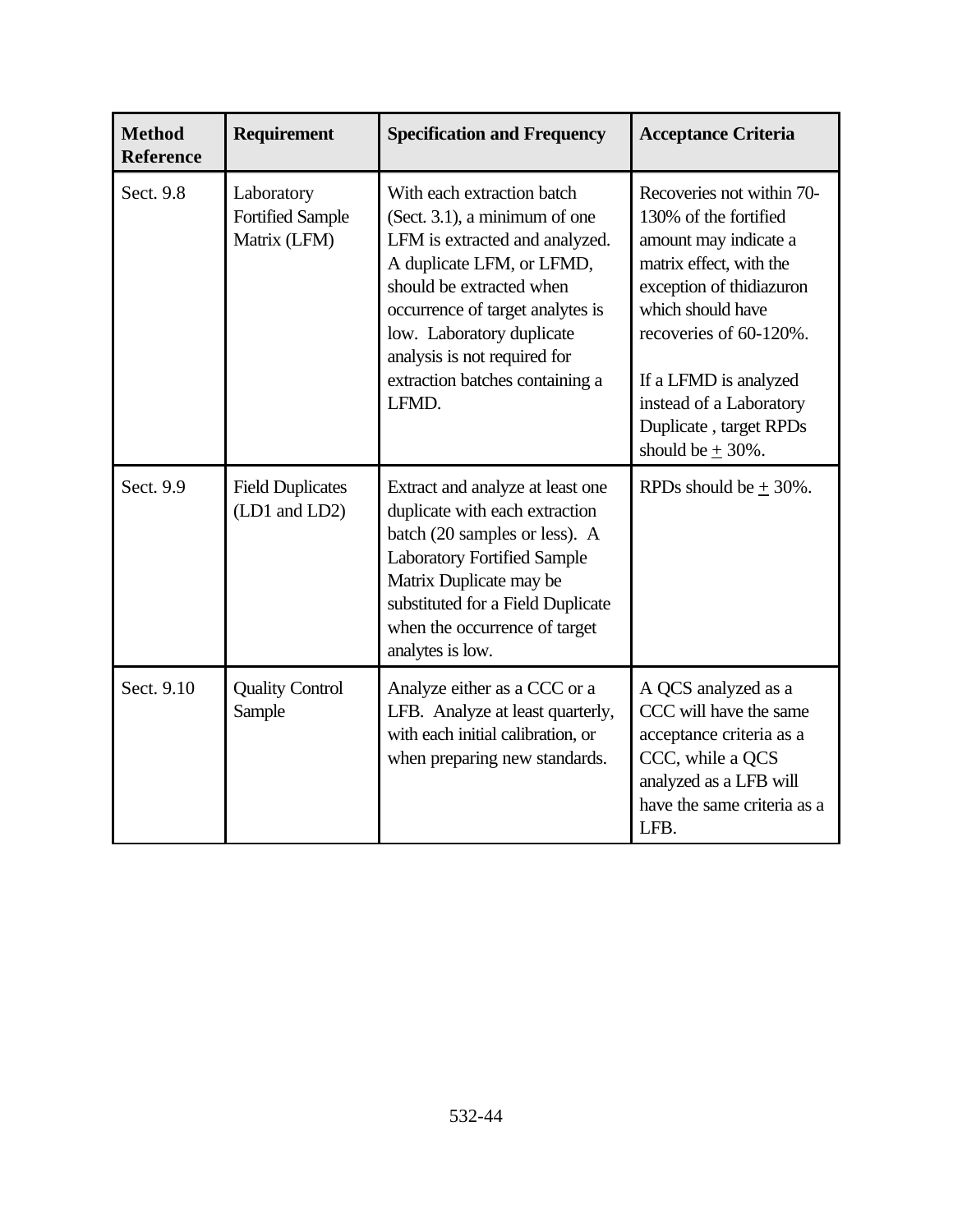| <b>Method</b><br>Reference | <b>Requirement</b>                              | <b>Specification and Frequency</b>                                                                                                                                                                                                                                        | <b>Acceptance Criteria</b>                                                                                                                                                                                                                                                                                                                                                                        |
|----------------------------|-------------------------------------------------|---------------------------------------------------------------------------------------------------------------------------------------------------------------------------------------------------------------------------------------------------------------------------|---------------------------------------------------------------------------------------------------------------------------------------------------------------------------------------------------------------------------------------------------------------------------------------------------------------------------------------------------------------------------------------------------|
| Sect. 10.2                 | <b>Initial Calibration</b>                      | Use external standard calibration<br>technique to generate a<br>calibration curve with five<br>standards that span the<br>approximate range of 1 to 30<br>ug/L sample concentration.<br>Calibration curve fit options are<br>discussed in Sect. 10.2.4.<br>Analyze a QCS. | QCS must be $\pm$ 30% of<br>true value.<br>When each calibration<br>standard is calculated as<br>an unknown using the<br>calibration curve, the<br>results must be 70-130%<br>of the true value for all but<br>the lowest standard. The<br>lowest standard must be<br>50-150% of the true value.<br>The lowest CAL standard<br>concentration must be as<br>low or lower than the<br>intended MRL. |
| Sect. 10.2.3               | Peak Gaussian<br>Factor (PGF)                   | Calculated prior to establishing<br>the initial calibration.                                                                                                                                                                                                              | A PGF range of 0.90 to<br>1.10 is acceptable.                                                                                                                                                                                                                                                                                                                                                     |
| Sect. 10.3                 | Continuing<br><b>Calibration Check</b><br>(CCC) | Verify initial calibration by<br>analyzing a low level CCC prior<br>to analyzing samples. CCCs are<br>then injected after every 10<br>samples and after the last<br>sample, rotating concentrations<br>to cover the calibrated range of<br>the instrument.                | Recovery for each analyte<br>must be 70-130% of the<br>true value for all but the<br>lowest level of calibration.<br>The lowest calibration level<br>CCC must be 50-150% of<br>the true value.                                                                                                                                                                                                    |
| Sect. 12.3                 | Confirmation<br><b>Column Results</b>           | Positive results should be<br>confirmed using a chemically<br>dissimilar column.                                                                                                                                                                                          | Quantitated target values<br>should be $\pm 50\%$ of the<br>primary result. Primary<br>column results should be<br>reported. If reporting<br>confirmation results, both<br>surrogates must meet $\pm$<br>30% criteria.                                                                                                                                                                            |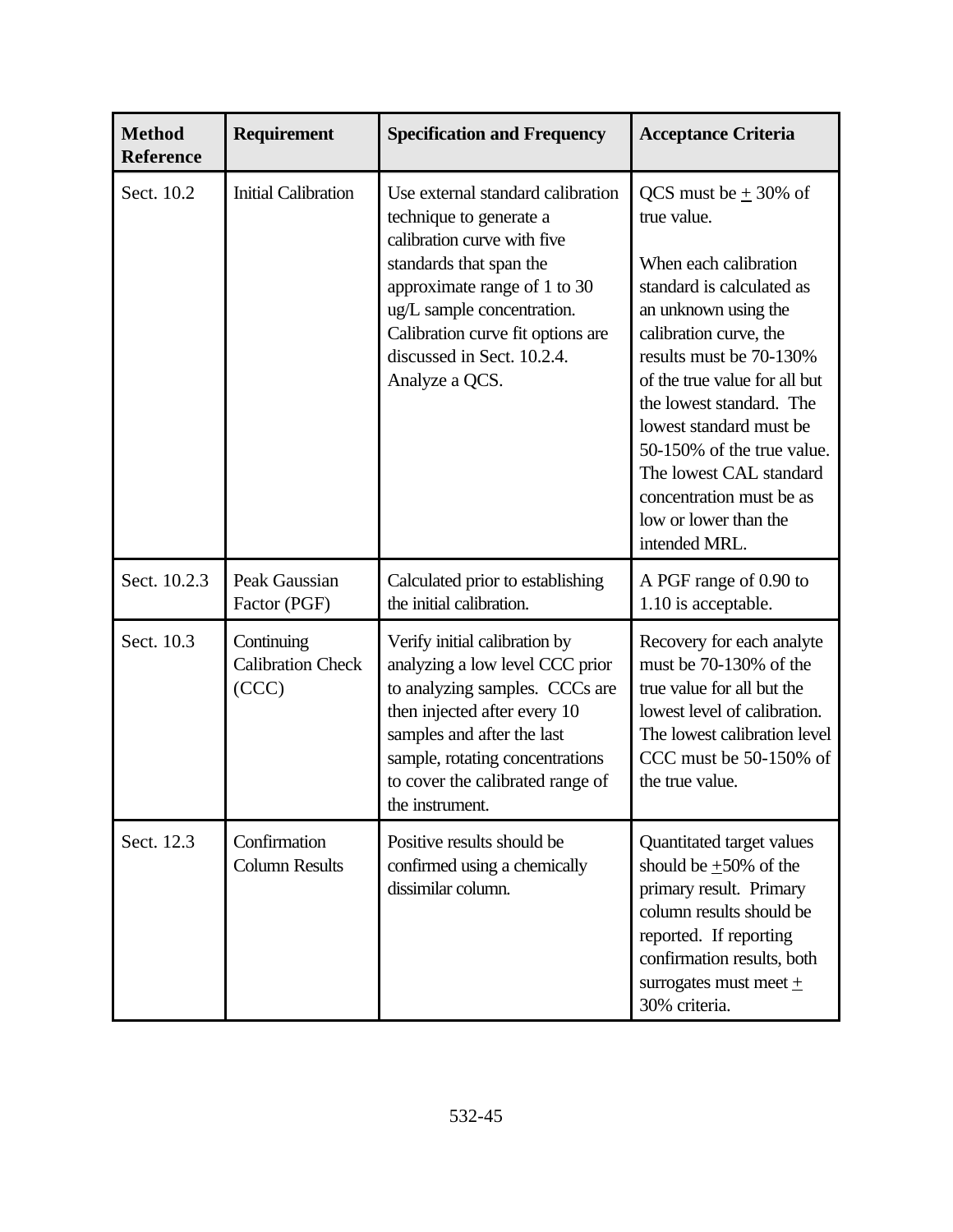